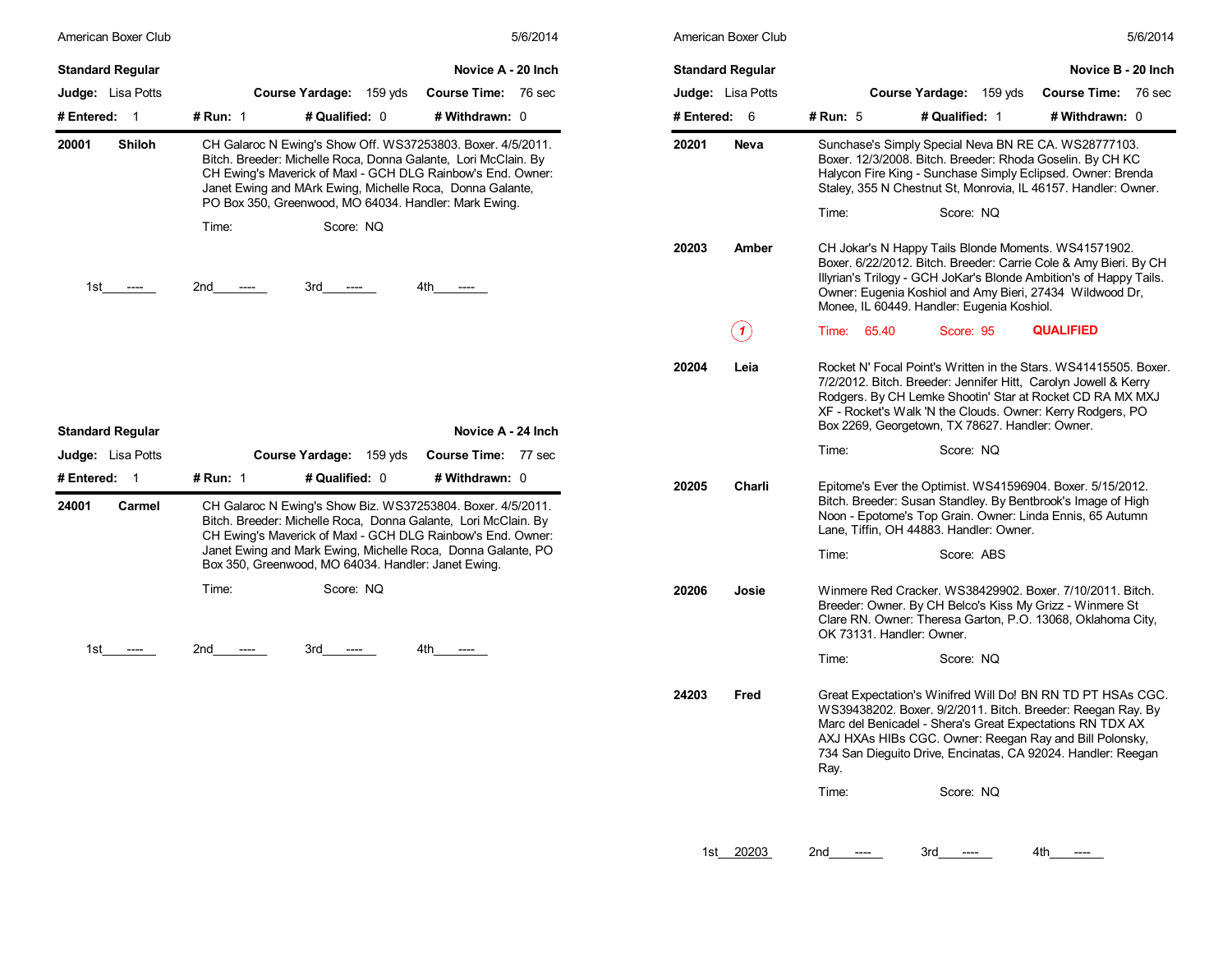| 5/6/2014 |  |  |
|----------|--|--|
|          |  |  |

|                                                                       |                                                                                                                                                                                                                                                                                                                                                              | <b>Standard Regular</b><br>Judge: Lisa Potts | Open - 20 Inch<br>Course Yardage: 175 yds<br>Course Time: 71 sec                                                                                                                                                                                                                                                                                                                                    |  |
|-----------------------------------------------------------------------|--------------------------------------------------------------------------------------------------------------------------------------------------------------------------------------------------------------------------------------------------------------------------------------------------------------------------------------------------------------|----------------------------------------------|-----------------------------------------------------------------------------------------------------------------------------------------------------------------------------------------------------------------------------------------------------------------------------------------------------------------------------------------------------------------------------------------------------|--|
|                                                                       |                                                                                                                                                                                                                                                                                                                                                              | # Entered: 4                                 | # Qualified: 0<br>$#$ Run: 3<br># Withdrawn: 0                                                                                                                                                                                                                                                                                                                                                      |  |
| <b>Standard Regular</b><br><b>Judge:</b> Lisa Potts<br># Entered: $3$ | Novice B - 24 Inch<br>Course Yardage: 159 yds<br>Course Time: 77 sec<br># Qualified: 0<br>$#$ Run: 3<br># Withdrawn: 0                                                                                                                                                                                                                                       | 20402<br>Carly                               | CopperMyst Bring Back the Magic CAA CGC. WS34770904.<br>Boxer. 7/26/2010. Bitch. Breeder: Margaret Magoffin & Donna<br>Schaefer. By CH Belco's Coppertone RN - DC's Little Miss Magic                                                                                                                                                                                                               |  |
| 24202<br><b>Stryker</b>                                               | CH Winmere Only Time Will Tell CAA CGC. WS29627004.<br>Boxer. 3/8/2009. Dog. Breeder: Theresa Garton & Lynn Garton.<br>By CH Strawberry N REO Gold Country - CH Winmere Indian<br>Paintbrush RE OA AXJ AXP AJP OFP. Owner: Margaret<br>Magoffin and Theresa Garton, 15 Hillrise Dr, Penfield, NY 14526.<br>Handler: Margaret Magoffin.<br>Score: NO<br>Time: | 20403<br>Lexi                                | OA AXJ OF CA. Owner: Margaret Magoffin, 15 Hillrise Dr,<br>Penfield, NY 14526. Handler: Owner.<br>Time:<br>Score: NQ<br>Dancin' I'm A Total Knockout Too RE NA OAJ OF CGC.<br>WS33950001. Boxer. 5/7/2010. Bitch. Breeder: Vicki Sinner. By<br>RazMaz Total Knockout - Dancin' Do You Think I'm Sexy RE NA<br>NAJ CGC. Owner: Vicki Sinner, 820 East 5th St, Hastings, NE<br>68901. Handler: Owner. |  |
| 24204<br>Brit                                                         | CH TealCrest's Spitfire CA. WS32322501. Boxer. 10/27/2009.<br>Bitch. Breeder: Jill Hootman & Robin Kennedy. By CH TealCrest's<br>Luck of the Irish CD RA AX AXJ NF CA - Miro-TealCrest's Whats<br>Ur Name CD RN CA. Owner: Jill Hootman, 171 Tylertown Rd,<br>Clarksville, TN 37040. Handler: Owner.<br>Score: NQ<br>Time:                                   | 20404<br><b>Moose</b>                        | Time:<br>Score: NQ<br>GCH Schmidt's-GC Moose A. Moose. WS29070301. Boxer.<br>12/31/2008. Dog. Breeder: Juli Schmidt & Cindy Yeager. By GCH<br>Raineylane-Studio DaVinci - Schmidt's Mystic Run at Heart Acre.<br>Owner: Tammy Davison and Juli Schmidt & Cindy Yeager, 4660<br>N Thomas Rd, Freeland, MI 48623-8855. Handler: Tammy                                                                 |  |
| 24205<br>Shane                                                        | Sherwood Shananigans RN NF. WS38244301. Boxer. 6/16/2011.<br>Dog. Breeder: Colleen Fleury. By CH Rockett's Red Glare - GCH<br>MACH Windwood's Daring Soul of Sherwood CD RE MX MXJ<br>XF. Owner: Colleen Fleury, 37589 Gayoso sT, Slidell, LA 70458.<br>Handler: Owner.<br>Score: NQ<br>Time:<br>2nd<br>3rd<br>4th<br>$---$<br>-----                         | 20202<br><b>Bristol</b>                      | Davison.<br>Score: ABS<br>Time:<br>Westpaw's Rebel Without A Cause Bristol of Bon Air NAJ.<br>WS23594105. Boxer. 10/6/2007. Bitch. Breeder: Jennifer West &<br>Barry Hendley. By CH Jubar's Rebel Tank of West Paw - Jubar<br>Southpaw's Gonna Fly Now. Owner: Jennifer L. Thomas, 8212<br>Jahnke Rd, N. Chesterfield, VA 23235. Handler: Chuck Thomas.<br>Time:<br>Score: NQ                       |  |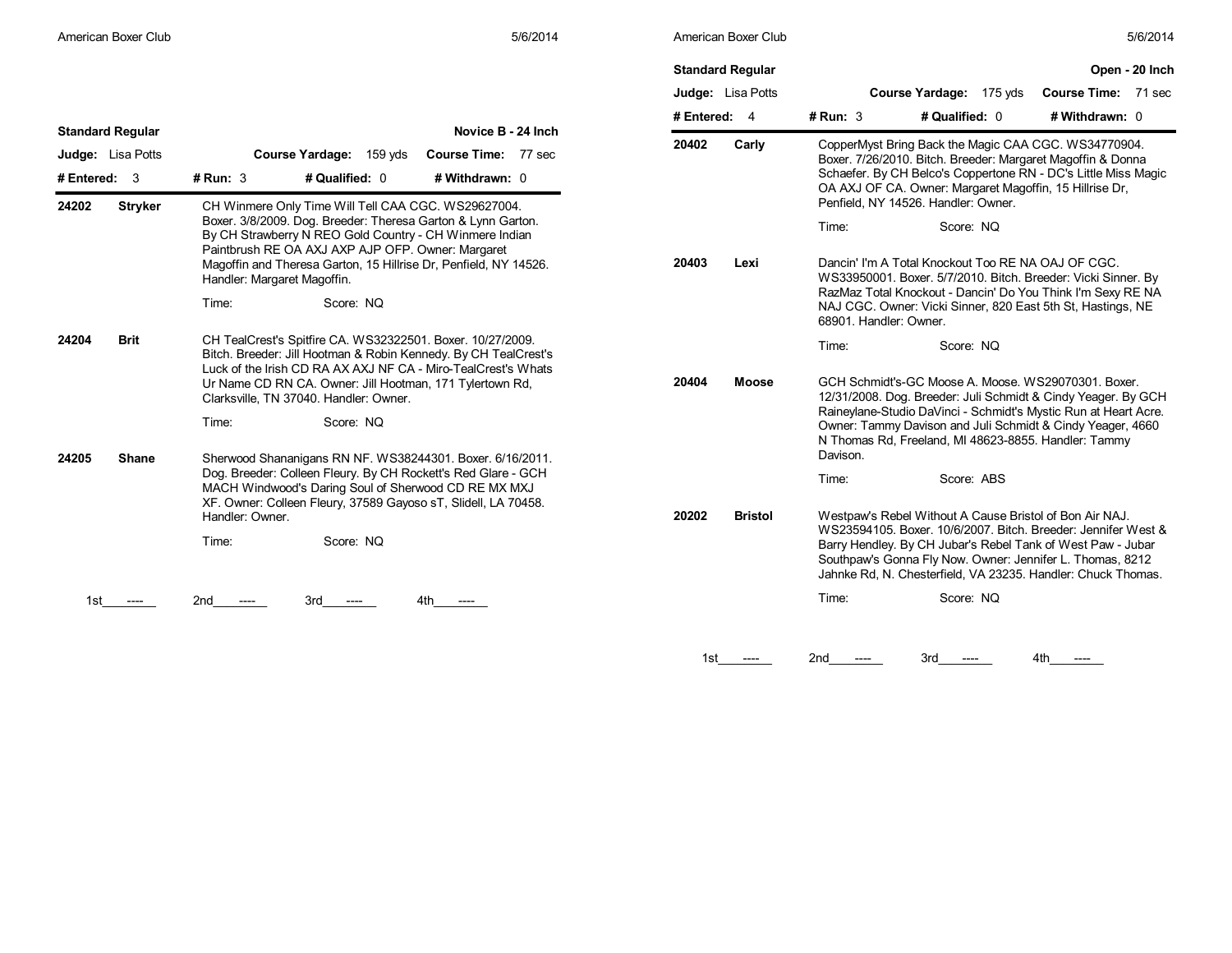| American Boxer Club      | 5/6/2014                                                                                                                                                                                                                                                                                         | American Boxer Club                                 |                                                                                                                                                                                                                                                                                                                                        | 5/6/2014                                          |
|--------------------------|--------------------------------------------------------------------------------------------------------------------------------------------------------------------------------------------------------------------------------------------------------------------------------------------------|-----------------------------------------------------|----------------------------------------------------------------------------------------------------------------------------------------------------------------------------------------------------------------------------------------------------------------------------------------------------------------------------------------|---------------------------------------------------|
| <b>Standard Regular</b>  | Open - 24 Inch                                                                                                                                                                                                                                                                                   |                                                     |                                                                                                                                                                                                                                                                                                                                        |                                                   |
| <b>Judge:</b> Lisa Potts | Course Yardage: 175 yds<br><b>Course Time: 74 sec</b>                                                                                                                                                                                                                                            |                                                     |                                                                                                                                                                                                                                                                                                                                        |                                                   |
| # Entered: $2$           | # Run: 2<br># Qualified: 0<br># Withdrawn: 0                                                                                                                                                                                                                                                     |                                                     |                                                                                                                                                                                                                                                                                                                                        |                                                   |
| Ziva<br>24401            | CH Peprhl's Life's a Dance with DebLyn VCD1 CD BN GN RE<br>TDX NA NAJ. WS30844201. Boxer. 6/29/2009. Bitch. Breeder:<br>Sue Ann Thompsn. By CH OTCH Regal's Heeeere's Johnny - CH<br>Peprhi's Will You Dance Marbo CDX RE AX AXJ NAP NJP.                                                        | <b>Standard Regular</b><br><b>Judge:</b> Lisa Potts | Course Yardage: 193 yds                                                                                                                                                                                                                                                                                                                | Excellent - 24 Inch<br><b>Course Time: 72 sec</b> |
|                          | Owner: Debra L Owens and Caitlyn Owens, 508 2nd St, Luther,<br>IA 50152-0357. Handler: Debra L Owens.                                                                                                                                                                                            | # Entered: 2                                        | <b># Run: 2</b><br># Qualified: 0                                                                                                                                                                                                                                                                                                      | # Withdrawn: 0                                    |
| 24201<br>Jim             | Time:<br>Score: NQ<br>TealCrest's Bucnuts on Fire NAJ. WS32322502. Boxer.<br>10/27/2009. Dog. Breeder: Jill Hootman & Robin Kennedy. By CH<br>TealCrest's Luck of the Irish - Miro-TealCrest's Whats Ur Name.<br>Owner: Sandra Kistler, 214 Ranchview Dr, Vandalia, OH 45377.<br>Handler: Owner. | 24601<br>Frank                                      | Winmere St Francis OA AXJ OF, WS21423002, Boxer.<br>2/27/2007. Dog. Breeder: Theresa Garton & Lynn Garton. By CH<br>Hawk's American Dream - Winmere Black Eyed Susan RN OA<br>OAJ AXP AJP XFP CGC. Owner: Theresa Garton, P.O. 13068,<br>Oklahoma City, OK 73131. Handler: Owner.<br>Time:<br>Score: NQ                                |                                                   |
| 1st                      | Time:<br>Score: NQ<br>2nd<br>3rd<br>4th<br>$---$<br>$---$                                                                                                                                                                                                                                        | 24602<br><b>Brice</b>                               | Tealcrest's Beck and Call CD NA NAJ. WS40917801. Boxer.<br>3/12/2012. Bitch. Breeder: Jill Hootman & Robin Kennedy. By CH<br>Tealcrest's Luck of the Irish CD RA OA OAJ CA - Miro-<br>Tealcrests What's UR Name RN CA. Owner: Mary Nee and Jill<br>Hootman, 5300 Pontiac Drive, Fairview Heights, IL 62208-3521.<br>Handler: Mary Nee. |                                                   |
|                          |                                                                                                                                                                                                                                                                                                  |                                                     | Score: NQ<br>Time:                                                                                                                                                                                                                                                                                                                     |                                                   |

| <b>Standard Regular</b>  | Excellent - 24 Inch                                                                                                                                                                                                                                                                                                                    |
|--------------------------|----------------------------------------------------------------------------------------------------------------------------------------------------------------------------------------------------------------------------------------------------------------------------------------------------------------------------------------|
| <b>Judge:</b> Lisa Potts | <b>Course Time:</b><br>Course Yardage: 193 yds<br>72 sec                                                                                                                                                                                                                                                                               |
| # Entered: 2             | # Run: $2$<br># Qualified: 0<br># Withdrawn: 0                                                                                                                                                                                                                                                                                         |
| 24601<br>Frank           | Winmere St Francis OA AXJ OF. WS21423002. Boxer.<br>2/27/2007. Dog. Breeder: Theresa Garton & Lynn Garton. By CH<br>Hawk's American Dream - Winmere Black Eyed Susan RN OA<br>OAJ AXP AJP XFP CGC. Owner: Theresa Garton, P.O. 13068,<br>Oklahoma City, OK 73131. Handler: Owner.                                                      |
|                          | Time:<br>Score: NQ                                                                                                                                                                                                                                                                                                                     |
| 24602<br>Brice           | Tealcrest's Beck and Call CD NA NAJ. WS40917801. Boxer.<br>3/12/2012. Bitch. Breeder: Jill Hootman & Robin Kennedy. By CH<br>Tealcrest's Luck of the Irish CD RA OA OAJ CA - Miro-<br>Tealcrests What's UR Name RN CA. Owner: Mary Nee and Jill<br>Hootman, 5300 Pontiac Drive, Fairview Heights, IL 62208-3521.<br>Handler: Mary Nee. |
|                          | Time:<br>Score: NQ                                                                                                                                                                                                                                                                                                                     |
| 1st l                    | 2nd<br>4th<br>3rd a                                                                                                                                                                                                                                                                                                                    |
| <b>Standard Regular</b>  | Master - 20 Inch                                                                                                                                                                                                                                                                                                                       |
| <b>Judge:</b> Lisa Potts | <b>Course Time:</b><br>Course Yardage: 193 yds<br>67 sec                                                                                                                                                                                                                                                                               |
| # Entered:<br>12         | # Qualified: 7<br># Withdrawn: 0<br><b># Run: 12</b>                                                                                                                                                                                                                                                                                   |
| 20801<br>AJ              | Ava Josephine von Waldstadt RN MXB MJB XF T2B.<br>WS20480305, Boxer, 1/4/2007, Bitch, Breeder: Renee Williams,                                                                                                                                                                                                                         |

Time: Score: NQ

Ames, IA 50014. Handler: Owner.

By Arames vom Messingsberg - Josephine von Bachbett VCD2 UD RE MX MXJ. Owner: Elisabeth Lonergan, 1465 Y Avenue,

| 20605 | Jvllie |       | Sunchase's Running the Red CDX BN RA OA OAJ CA.<br>WS35563706. Boxer. 10/14/2010. Bitch. Breeder: Owner. By CH<br>Breezewood's Lord of Wystmont CDX - Sunchase's Little Black<br>Dress UDX OM1 AX AXJ OF. Owner: Tracy Hendrickson, 4412<br>W Kent Circle, Broken Arrow, OK 74012. Handler: Owner. |  |
|-------|--------|-------|----------------------------------------------------------------------------------------------------------------------------------------------------------------------------------------------------------------------------------------------------------------------------------------------------|--|
|       |        | Time: | Score: NQ                                                                                                                                                                                                                                                                                          |  |

**Judge:** Lisa Potts **Course Yardage:** 193 yds **Course Time:** 67 sec **Standard Regular Excellent - 20 Inch**

**20604 Lilly** Lilly Sophie's Karmen. WS5351506. Boxer. 9/19/2010. Bitch.

Breeder: Rachel Lundahl. By Schmidt's Moose A Moose - Sophie Karmen Electra. Owner: Lisa Lundahl, 2582 N. Swede Rd,

**# Entered:** 2 **# Run:** 2 **# Qualified:** 0 **# Withdrawn:** 0

Time: Score: NQ

Midland, MI 48642. Handler: Owner.

1st ---- 2nd ---- 3rd ---- 4th ----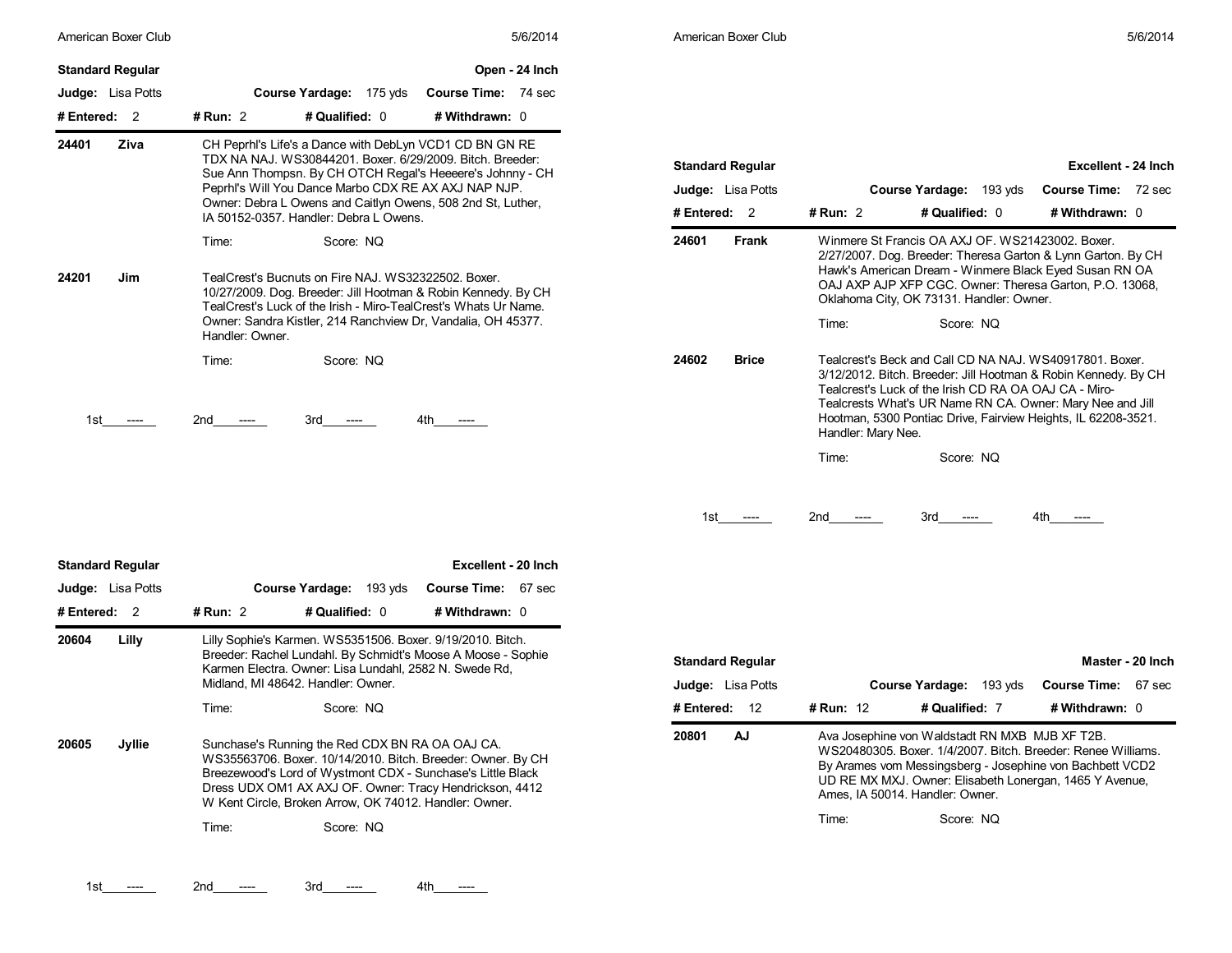|       | American Boxer Club | 5/6/2014                                                                                                                                                                                                                                                                                                                                                | American Boxer Club     | 5/6/2014                                                                                                                                                                                                                                                                                                                |
|-------|---------------------|---------------------------------------------------------------------------------------------------------------------------------------------------------------------------------------------------------------------------------------------------------------------------------------------------------------------------------------------------------|-------------------------|-------------------------------------------------------------------------------------------------------------------------------------------------------------------------------------------------------------------------------------------------------------------------------------------------------------------------|
| 20804 | Georgia             | MACH7 Cherkei's Too Hot to Handle CD RE BN MXC2 MJB3<br>TQX T2B3 CA. WS26680101. Boxer. 6/6/2008. Bitch. Breeder:<br>Cheryl Robbins & Keith Robbins & Romi Cormier & Sheila<br>Cormier. By CH Rheannon Cherkei Turn Up the Volume - CH<br>Bayview Some Like It Hot. Owner: Todd Buchla, 1094 Gordon<br>Combs Rd NW, Marietta, GA 30064. Handler: Owner. | 20820<br>Anja<br>(1)    | MACH Anja Von Waldstadt VCD2 RE MXG MJS OF.<br>WS20480303. Boxer. 1/4/2007. Bitch. Breeder: Renee Fulcer. By<br>Arames vom Messingsberg - Josephine von Bachbett VCD2 UD<br>RE MX MXJ. Owner: Renee Fulcer, 4010 N Meridian Rd,<br>Rockford, IL 61101. Handler: Owner.<br><b>QUALIFIED</b><br>Time: 49.21<br>Score: 100 |
|       | $\bf(2)$            | <b>QUALIFIED</b><br>Time: 49.29<br>Score: 100                                                                                                                                                                                                                                                                                                           |                         |                                                                                                                                                                                                                                                                                                                         |
| 20805 | Kahlua              | Shira's Kahlua She's So Freakin Cute CDX GN RAE AX MXJ XF.<br>WS23774602, Boxer, 11/3/2007, Bitch, Breeder: Kim Northcutt &<br>Rose Northcutt. By Can-Cia's Hard Days Night - Remy Leadoo<br>RN. Owner: Erin Rezmer and Tom Rezmer, 419 S Highland Ave,<br>Lombard, IL 60148. Handler: Erin Rezmer.                                                     | 20821<br>Gemma          | Minstrel's Makers Marc. WS36166002. Boxer. 12/8/2010. Bitch.<br>Breeder: Patricia Traughber & Katherine Nevius. By Marc Del<br>Benicadell - Minstrel N Brandywine Rekindled Spirit. Owner:<br>Denise Snyder and Katherine Nevius, 107 Victoria Ct, Franklin,<br>TN 37607. Handler: Denise Snyder.                       |
|       |                     | Time:<br>Score: NQ                                                                                                                                                                                                                                                                                                                                      |                         | Score: NQ<br>Time:                                                                                                                                                                                                                                                                                                      |
| 20809 | <b>Strummer</b>     | MACH2 Lemko's Super Star Strummer MXB MJG OF CGC.<br>WS25569901. Boxer. 2/20/2008. Dog. Breeder: Jessica Kozal. By<br>CH Twinkle Star V. Eurozone SOM - CH Lemko's Rising Sun.<br>Owner: Jill Viggiani, 904 Weaver Rd, Huntington, VT 05462.<br>Handler: Owner.                                                                                         | 20822<br>Ravynne        | Sunchase's Lightnng Strikes Twice UD RN AX MXJ NF CA.<br>WS2877707. Boxer. 12/3/2008. Bitch. Breeder: Rhoda Brouillette.<br>By CH Halycon Fire King - Simply Eclipsed RN. Owner: Tracy<br>Hendrickson and Rhoda Brouillette, 4412 W Kent Circle, Broken<br>Arrow, OK 74012. Handler: Tracy Hendrickson.                 |
|       | $\bf(3)$            | <b>QUALIFIED</b><br>Time: 50.59<br>Score: 100                                                                                                                                                                                                                                                                                                           |                         | Score: NQ<br>Time:                                                                                                                                                                                                                                                                                                      |
| 20813 | <b>Violet</b>       | Violet Sophies Karmen. WS35351503. Boxer. 9/19/2010. Bitch.<br>Breeder: Rachel Lundahl. By Schmidts Moose A Moose - Sophie<br>Karmen Electra. Owner: Lisa Lundahl, 2582 N. Swede Rd,<br>Midland, MI 48642. Handler: Owner.                                                                                                                              | 20601<br>Prymme         | Sunchase's Little Pink Ribbon CD BN RE OA AXJ NF CA.<br>WS35563707. Boxer. 10/14/2010. Bitch. Breeder: Owner. By CH<br>Breezewood's Lord of Wystmont CDX - Sunchase's Little Black<br>Dress UDX OM1 RA AX AXJ OF. Owner: Tracy Hendrickson,<br>4412 W Kent Circle, Broken Arrow, OK 74012. Handler: Owner.              |
|       |                     | Score: NQ<br>Time:                                                                                                                                                                                                                                                                                                                                      |                         | <b>QUALIFIED</b><br>Time: 67.90<br>Score: 100                                                                                                                                                                                                                                                                           |
| 20815 | <b>Maddie</b>       | Carlyn Oaks Midnight Charm CDX BN RA MX MXJ NAP NJP.<br>WS28415702. Boxer. 10/1/2008. Bitch. Breeder: Carol L.<br>Herman. By CH Heart Acres Stingray of Cinnrhee - CH Heart<br>Acres Charisma of Cinnrhee. Owner: Ellen M. Gruber, 227 Morris<br>Dr, Niles, MI 49120. Handler: Owner.                                                                   | 1st 20820               | 2nd 20804<br>3rd 20809<br>4th 20819                                                                                                                                                                                                                                                                                     |
|       |                     | <b>QUALIFIED</b><br>Time: 66.74<br>Score: 100                                                                                                                                                                                                                                                                                                           |                         |                                                                                                                                                                                                                                                                                                                         |
| 20818 | Kali                | Kalissa from NYA. WS14210707. Boxer. 7/17/2005. Bitch.<br>Breeder: George Harlow. By Pete Haun Lovett - Harlow's Rebel<br>Sadie. Owner: Chris Mahalek, 7429 Wood Court, Fishers, IN<br>46038. Handler: Owner.                                                                                                                                           | <b>Standard Regular</b> | Master - 24 Inch                                                                                                                                                                                                                                                                                                        |
|       |                     | <b>QUALIFIED</b><br>Time: 61.77<br>Score: 100                                                                                                                                                                                                                                                                                                           | Judge: Lisa Potts       | Course Yardage: 193 yds<br>Course Time: 72 sec                                                                                                                                                                                                                                                                          |
| 20819 | Dara                | GCH MACH Windwood's Daring Soul Of Sherwood CD RE MX                                                                                                                                                                                                                                                                                                    | # Entered: 14           | # Withdrawn: 0<br># Run: 14<br># Qualified: 7                                                                                                                                                                                                                                                                           |
|       |                     | MXJ XF. WS26916702. Boxer. 7/7/2008. Bitch. Breeder: Shirley<br>Stanton. By CH Breho I Bee Shinin' - Windwood's Heart N Soul.<br>Owner: Colleen Fleury, 37589 Gayoso sT, Slidell, LA 70458.<br>Handler: Owner.                                                                                                                                          | 24801<br>Prim           | Schmidt's-GC Primrose of Wolfcreek RN MX MXJ.<br>WS40544202, Boxer, 3/20/2012, Bitch, Breeder: Julie Schmidt &<br>Cindy Yaeger. By CH GC's N Jazz Know When to Hold'em -<br>Schmidt's GC For Your Entertainment. Owner: Leslie Myers, PO                                                                                |
|       | $\left( 4\right)$   | <b>QUALIFIED</b><br>52.65<br>Score: 100<br>Time:                                                                                                                                                                                                                                                                                                        |                         | Box 330, Sharon Center, OH 44274. Handler: Owner.                                                                                                                                                                                                                                                                       |
|       |                     |                                                                                                                                                                                                                                                                                                                                                         |                         | <b>QUALIFIED</b><br>Time: 66.90<br>Score: 100                                                                                                                                                                                                                                                                           |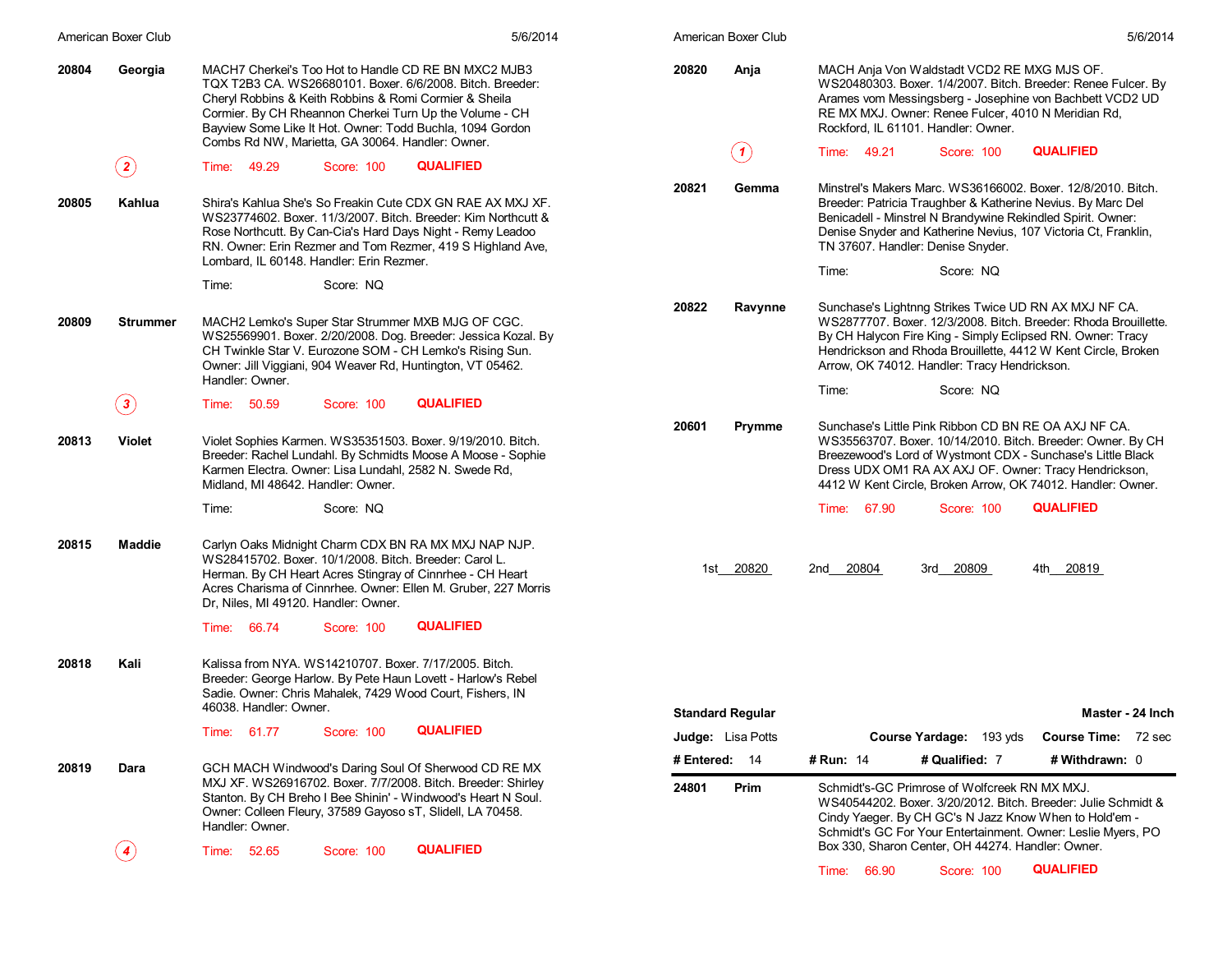|       | American Boxer Club        | 5/6/2014                                                                                                                                                                                                                                                                                               | American Boxer Club     | 5/6/2014                                                                                                                                                                                                                                                                                                                                   |
|-------|----------------------------|--------------------------------------------------------------------------------------------------------------------------------------------------------------------------------------------------------------------------------------------------------------------------------------------------------|-------------------------|--------------------------------------------------------------------------------------------------------------------------------------------------------------------------------------------------------------------------------------------------------------------------------------------------------------------------------------------|
| 24802 | Sydney                     | Sunchase's Can Can Can Can UD RN AX AXJ NF CA.<br>WS2877701. Boxer. 12/3/2008. Bitch. Breeder: Rhoda Brouillette.<br>By CH KG Halycon Fire King - Simply Eclipsed RN. Owner: Tracy<br>Hendrickson and Rhoda Brouillette, 4412 W Kent Circle, Broken<br>Arrow, OK 74012. Handler: Tracy Hendrickson.    | 24812<br><b>Rocky</b>   | Gottwalt's Rock Star NA NAP NJP. WS32130202. Boxer.<br>11/7/2009. Dog. Breeder: Tina & Jeff Chapai. By Chapai's<br>Chicago Bear - Adeline II. Owner: Lisa Gottwalt, 1503 17th St,<br>East Moline, IL 61244. Handler: Owner.<br>Time:<br>Score: NQ                                                                                          |
|       |                            | Time:<br>Score: NQ                                                                                                                                                                                                                                                                                     |                         |                                                                                                                                                                                                                                                                                                                                            |
| 24804 | Jet                        | Boxnen's Jet von Waldstat CD BN RN AX AXJ, WS38247401.<br>Boxer. 7/22/2011. Dog. Breeder: Minna Nousianinen-Becher &<br>Ann Flegel. By Boxmann Star Trek - Caelon Du Champ'Des<br>Legendes. Owner: Renee Fulcer, 4010 N Meridian Rd, Rockford,<br>IL 61101. Handler: Owner.                            | 24813<br>Lily           | Jacquet's Lily Bouquet MX MXJ XF. WS30634201. Boxer.<br>2/26/2009. Bitch. Breeder: Patricia Kelly & Richard Tomita. By<br>Jacquet's Johnnie Reb - CH Jacquet's Jetta. Owner: Bonnie<br>Campbell and Richard Tomita, 64 Boulevard, Mountain Lakes, NJ<br>07046. Handler: Bonnie Campbell.<br>Time:<br>Score: NQ                             |
|       | $\bf(2)$                   | <b>QUALIFIED</b><br>Time: 52.31<br>Score: 100                                                                                                                                                                                                                                                          |                         |                                                                                                                                                                                                                                                                                                                                            |
| 24805 | Caleb                      | Kiss 'N Tell's Doc Holiday RN MX MXJ MXB MJS OJP NFP XF<br>CA T2B. ILP160836. Boxer. 3/20/2007. Dog. Breeder: Cindy L.<br>Laschowski. By Belmanta New Millenium - Boyarka's Kiss 'N Tell.<br>Owner: Chris Frodsham and Laurie Frodsham, 189 Massie Lane,<br>Canton, NC 28716. Handler: Chris Frodsham. | 24818<br>Zeus           | CH Schmidt's GC Catch A Falling Star at LeMac CD MX MXJ<br>OF. WS25892105. Boxer. 4/12/2008. Dog. Breeder: Julia Schmidt<br>& Cindy Yaeger. By Twinkle Star v. Eurozone - Schmidt's Mystic<br>Run at Heart Acre. Owner: Leta McCulla and Julia Schmidt,<br>Cindy Yaeger, 110 N Heck Hill Rd, St Paris, OH 43072. Handler:<br>Leta McCulla. |
|       |                            | Time:<br>Score: NQ                                                                                                                                                                                                                                                                                     |                         | <b>QUALIFIED</b><br><b>Score: 100</b><br>Time: 63.61                                                                                                                                                                                                                                                                                       |
| 24806 | Killian                    | Daddy's Girl Killian CDX RAE MX MXJ OF. WS14408301. Boxer.<br>8/6/2005. Bitch. Breeder: Sandee Leschewski. By Rion's Xanadu -<br>Shadoe faxs Crimson Silhouette, Owner: Erin Rezmer and Tom<br>Rezmer, 419 S Highland Ave, Lombard, IL 60148. Handler: Tom<br>Rezmer.                                  | 24819<br><b>Daphne</b>  | Daphne Mae Lundahl. WS26162404. Boxer. 5/12/2008. Bitch.<br>Breeder: Jeni Alexander. By Ares Ross - Daisy Alexander. Owner:<br>Lisa Lundahl, 2582 N. Swede Rd, Midland, MI 48642. Handler:<br>Owner.                                                                                                                                       |
|       | $\left( \textbf{4}\right)$ | <b>QUALIFIED</b><br>Time: 57.47<br>Score: 100                                                                                                                                                                                                                                                          |                         | <b>QUALIFIED</b><br>Time: 63.07<br><b>Score: 100</b>                                                                                                                                                                                                                                                                                       |
| 24807 | Tristan                    | MACH3 Sherwood's Tristan Of Camelot UX VER RE MXF TQX<br>T2B. WS20137201. Boxer. 11/8/2006. Dog. Breeder: Shirley Vos<br>& Terri Galle. By CH Encore's Crimson Tide - Maxlan's Sweet<br>Guenevier of Camelot. Owner: Colleen Fleury, 37589 Gayoso sT,<br>Slidell, LA 70458. Handler: Owner.            | 24821<br><b>Bentley</b> | Wolfcreeks And The Crowd Roared RA MX MXJ. WS32525903.<br>Boxer. 1/2/2010. Dog. Breeder: Glen & Cindy Yeager and Julie<br>Schmidt. By GCH Raklyns The Bornx MVP at Third - CH<br>Schmidts Pied Piper of Heart Acres. Owner: Leslie Myers, PO<br>Box 330, Sharon Center, OH 44274. Handler: Owner.                                          |
|       | $\bf(3)$                   | <b>QUALIFIED</b><br>Time: 54.16<br>Score: 100                                                                                                                                                                                                                                                          |                         | Time:<br>Score: NQ                                                                                                                                                                                                                                                                                                                         |
| 24808 | Penny                      | MACH Fox's Perdie Penny MX MXJ MXB MJB. WS23478906.<br>Boxer. 9/10/2007. Bitch. Breeder: Montana and Debbie Gross. By<br>Backwood's Augustus McCrae - Montana's So Raven Boxer.<br>Owner: Carmel Fox, 15279 5th St NE, Foley, MN 56329. Handler:                                                       | 24822<br>Evynne         | Sunchase's The New Black UDX OM2 RN AX AXJ NF CA.<br>WS20398502. Boxer. 1/9/2007. Dog. Breeder: Rhoda Brouillette.<br>By CH Sunchase's Zero to Hero UDX RA MX MXJ - Simply Cher.<br>Owner: Tracy Hendrickson and Rhoda Brouillette, 4412 W Kent<br>Circle, Broken Arrow, OK 74012. Handler: Tracy Hendrickson.                             |
|       |                            | Owner.                                                                                                                                                                                                                                                                                                 |                         | Score: NQ<br>Time:                                                                                                                                                                                                                                                                                                                         |
|       |                            | Time:<br>Score: NQ                                                                                                                                                                                                                                                                                     |                         |                                                                                                                                                                                                                                                                                                                                            |
| 24809 | <b>Trigger</b>             | CH Lemko's Shootin' Star at Rocket CD RA MX MXJ XF.<br>WS12345678. Boxer. 2/20/2008. Dog. Breeder: Jessica Kozel. By<br>Twinkle Star v. Eurozone - CH Lemko's Rising Sun. Owner: Kerry<br>Rodgers, PO Box 2269, Georgetown, TX 78627. Handler: Owner.                                                  | 1st 24809               | 2nd 24804<br>3rd 24807<br>4th 24806                                                                                                                                                                                                                                                                                                        |
|       | (1)                        | <b>QUALIFIED</b><br>Time: 52.29<br>Score: 100                                                                                                                                                                                                                                                          |                         |                                                                                                                                                                                                                                                                                                                                            |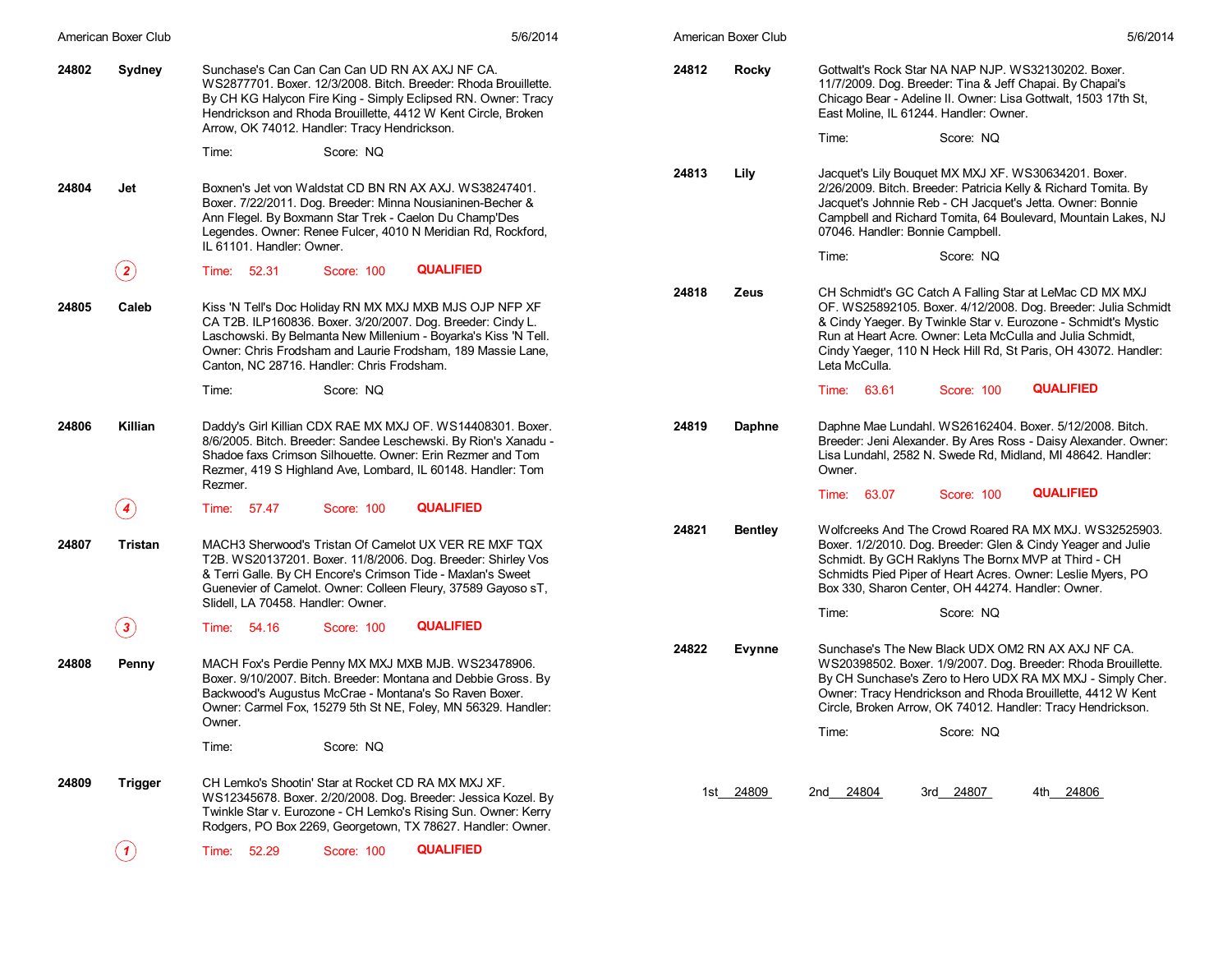|                                                       | American Boxer Club |                                                                                                                                                                                                                                                                                                                                 |                            | 5/6/2014         |                   | American Boxer Club       |                                                                                                                                                                          |                                                                                                                | 5/6/2014                                                                                                                                                                             |
|-------------------------------------------------------|---------------------|---------------------------------------------------------------------------------------------------------------------------------------------------------------------------------------------------------------------------------------------------------------------------------------------------------------------------------|----------------------------|------------------|-------------------|---------------------------|--------------------------------------------------------------------------------------------------------------------------------------------------------------------------|----------------------------------------------------------------------------------------------------------------|--------------------------------------------------------------------------------------------------------------------------------------------------------------------------------------|
| <b>Standard Preferred</b>                             |                     |                                                                                                                                                                                                                                                                                                                                 |                            | Novice - 16 Inch |                   |                           |                                                                                                                                                                          |                                                                                                                |                                                                                                                                                                                      |
| Judge: Lisa Potts                                     |                     | Course Yardage: 159 yds                                                                                                                                                                                                                                                                                                         | <b>Course Time: 81 sec</b> |                  |                   |                           |                                                                                                                                                                          |                                                                                                                |                                                                                                                                                                                      |
| # Entered: 1                                          | # Run: 1            | # Qualified: 0                                                                                                                                                                                                                                                                                                                  | # Withdrawn: 0             |                  |                   |                           |                                                                                                                                                                          |                                                                                                                |                                                                                                                                                                                      |
| 16202<br>Celia                                        | Gilchrist.          | Cedarlin's Graceful Beginnings. WS30892103. Boxer. 6/15/2009.<br>Bitch. Breeder: Rebecca Gilchrist and Korinne Vanderpool. By CH<br>Naja's Enterprise of Summer - CH Regal.s Full of TenDer Grace<br>CD RE NFP AJP. Owner: Rebecca Gilchrist and Eric Gilchrist,<br>210 Hackberry St, North Liberty, IA 52317. Handler: Rebecca |                            |                  | Judge: Lisa Potts | <b>Standard Preferred</b> |                                                                                                                                                                          | Course Yardage: 193 yds                                                                                        | Excellent - 16 Inch<br><b>Course Time: 72 sec</b>                                                                                                                                    |
|                                                       | Time:               | Score: NQ                                                                                                                                                                                                                                                                                                                       |                            |                  | # Entered: 2      |                           | # Run: 1                                                                                                                                                                 | # Qualified: 0                                                                                                 | # Withdrawn: 0                                                                                                                                                                       |
|                                                       |                     |                                                                                                                                                                                                                                                                                                                                 |                            |                  | 16605             | Abby                      |                                                                                                                                                                          | Abrcadabra. ILP158468. Boxer. 3/13/2006. Bitch. Breeder:<br>Oxfordshire, Carrollton, TX 75007. Handler: Owner. | Unknown. By Unknown - Unknown. Owner: Jan Blevins, 1006                                                                                                                              |
| 1st<br>$\hspace{0.05cm} \ldots \hspace{0.05cm}$       | 2nd<br>-----        | 3rd<br>$---$                                                                                                                                                                                                                                                                                                                    | 4th<br>----                |                  |                   |                           | Time:                                                                                                                                                                    | Score: NQ                                                                                                      |                                                                                                                                                                                      |
|                                                       |                     |                                                                                                                                                                                                                                                                                                                                 |                            |                  | 16608             | Ella                      | Ella Bella Lewis OA NAJ OF. PAL250044. Boxer. 12/1/2005.<br>Bitch. Breeder: . By - . Owner: Seleana Yates, 3505 Longhorn<br>Trail, Round Rock, TX 78665. Handler: Owner. |                                                                                                                |                                                                                                                                                                                      |
|                                                       |                     |                                                                                                                                                                                                                                                                                                                                 |                            |                  |                   |                           | Time:                                                                                                                                                                    | Score: ABS                                                                                                     |                                                                                                                                                                                      |
| <b>Standard Preferred</b><br><b>Judge:</b> Lisa Potts |                     | Course Yardage: 159 yds                                                                                                                                                                                                                                                                                                         | Course Time: 82 sec        | Novice - 20 Inch |                   | 1st ----                  | 2nd<br>$---$                                                                                                                                                             | 3rd<br>----                                                                                                    | 4th<br>----                                                                                                                                                                          |
| # Entered: 3<br>20207<br>Deni                         | # Run: $3$          | # Qualified: 1<br>GCH DC's Something To Talk About at CinnRhee CGC.<br>WS31176203. Boxer. 8/5/2009. Dog. Breeder: Donna & Carl<br>Schafer. By CH Heart Acres Sting Ray of CinnRhee - CH DC's<br>Precious Gem of Shadigee. Owner: Donna Schafer and Jennifer                                                                     | # Withdrawn: 0             |                  |                   |                           |                                                                                                                                                                          |                                                                                                                |                                                                                                                                                                                      |
|                                                       | Magoffin.           | Say, 1137 Sliker Rd, Corfu, NY 14036. Handler: Margaret                                                                                                                                                                                                                                                                         |                            |                  |                   |                           |                                                                                                                                                                          |                                                                                                                |                                                                                                                                                                                      |
| (1)                                                   | Time: 70.53         | Score: 95                                                                                                                                                                                                                                                                                                                       | <b>QUALIFIED</b>           |                  | Judge: Lisa Potts | <b>Standard Preferred</b> |                                                                                                                                                                          | Course Yardage: 193 yds                                                                                        | Excellent - 20 Inch<br><b>Course Time: 77 sec</b>                                                                                                                                    |
| 20208<br>Ted                                          |                     | Xcellent Adventure von Bachbett. WS41461301. Boxer.                                                                                                                                                                                                                                                                             |                            |                  | # Entered: $4$    |                           | # Run: 4                                                                                                                                                                 | # Qualified: 0                                                                                                 | # Withdrawn: 0                                                                                                                                                                       |
|                                                       |                     | 5/24/2012. Dog. Breeder: Cathy & George Markos. By Adonis vom<br>Grand Kevin - Eicke vom Silvertbach. Owner: Elisabeth Lonergan,<br>1465 Y Avenue, Ames, IA 50014. Handler: Owner.                                                                                                                                              |                            |                  | 20606             | Pip                       |                                                                                                                                                                          |                                                                                                                | Shera's Great Expectations RN TDX AX AXJ HXAs HIBs CGC.<br>WS13380905. Boxer. 5/1/2005. Bitch. Breeder: Barbara Riggs.<br>By CH Glennroe's Rob Roy of Telstar SOM - CH Shera's Fancy |
|                                                       | Time:               | Score: NQ                                                                                                                                                                                                                                                                                                                       |                            |                  |                   |                           | Handler: Reegan Ray.                                                                                                                                                     | Dancer of Rosa. Owner: Reegan Ray and William Polonsky &                                                       | Barbara Riggs, 734 San Dieguito Drive, Encinatas, CA 92024.                                                                                                                          |
| 20209<br>Grover                                       |                     | Benchmark's Black Magic CD RAE AX AXJ CA. WS13163302.<br>Boxer. 5/9/2005. Dog. Breeder: Ellen Ellerman & Brenda Staley.<br>By CH Kamiko-N-Kini's WoodView Lariat - Benchmark's Aurora<br>Star. Owner: Brenda Staley, 355 N Chestnut St, Monrovia, IL<br>46157. Handler: Owner.                                                  |                            |                  | 20607             | Saber                     | Time:                                                                                                                                                                    | Score: NQ                                                                                                      | Xcalibur Von Bachbett. WS41461305. Boxer. 5/24/2012. Dog.                                                                                                                            |

| Judge: Lisa Potts  |                      | Course Yardage: 193 yds                                                                                                                                                                                                                                                                                         | <b>Course Time:</b> | 72 sec |
|--------------------|----------------------|-----------------------------------------------------------------------------------------------------------------------------------------------------------------------------------------------------------------------------------------------------------------------------------------------------------------|---------------------|--------|
| # Entered:<br>2    | <b># Run: 1</b>      | # Qualified: 0                                                                                                                                                                                                                                                                                                  | # Withdrawn: 0      |        |
| 16605<br>Abby      |                      | Abrcadabra. ILP158468. Boxer. 3/13/2006. Bitch. Breeder:<br>Unknown. By Unknown - Unknown. Owner: Jan Blevins, 1006<br>Oxfordshire, Carrollton, TX 75007. Handler: Owner.                                                                                                                                       |                     |        |
|                    | Time:                | Score: NQ                                                                                                                                                                                                                                                                                                       |                     |        |
| Ella<br>16608      |                      | Ella Bella Lewis OA NAJ OF, PAL250044, Boxer, 12/1/2005.<br>Bitch. Breeder: . By - . Owner: Seleana Yates, 3505 Longhorn<br>Trail, Round Rock, TX 78665. Handler: Owner.                                                                                                                                        |                     |        |
|                    | Time:                | Score: ABS                                                                                                                                                                                                                                                                                                      |                     |        |
|                    |                      |                                                                                                                                                                                                                                                                                                                 |                     |        |
| 1st l              | 2nd                  | 3rd -                                                                                                                                                                                                                                                                                                           | 4th a               |        |
|                    |                      |                                                                                                                                                                                                                                                                                                                 |                     |        |
|                    |                      |                                                                                                                                                                                                                                                                                                                 |                     |        |
|                    |                      |                                                                                                                                                                                                                                                                                                                 |                     |        |
|                    |                      |                                                                                                                                                                                                                                                                                                                 |                     |        |
| Standard Preferred |                      |                                                                                                                                                                                                                                                                                                                 | Excellent - 20 Inch |        |
| Judge: Lisa Potts  |                      | Course Yardage: 193 yds                                                                                                                                                                                                                                                                                         | <b>Course Time:</b> | 77 sec |
| # Entered:<br>-4   | # Run: 4             | # Qualified: 0                                                                                                                                                                                                                                                                                                  | # Withdrawn: 0      |        |
| 20606<br>Pip       | Handler: Reegan Ray. | Shera's Great Expectations RN TDX AX AXJ HXAs HIBs CGC.<br>WS13380905. Boxer. 5/1/2005. Bitch. Breeder: Barbara Riggs.<br>By CH Glennroe's Rob Roy of Telstar SOM - CH Shera's Fancy<br>Dancer of Rosa. Owner: Reegan Ray and William Polonsky &<br>Barbara Riggs, 734 San Dieguito Drive, Encinatas, CA 92024. |                     |        |
|                    | Time:                | Score: NQ                                                                                                                                                                                                                                                                                                       |                     |        |
| Saber<br>20607     |                      | Xcalibur Von Bachbett. WS41461305. Boxer. 5/24/2012. Dog.<br>Breeder: Cathy & George Markos. By Adonis Vom Grand Kevch -<br>Icke Vom Silvertbach. Owner: Jan Blevins, 1006 Oxfordshire,<br>Carrollton, TX 75007. Handler: Owner.                                                                                |                     |        |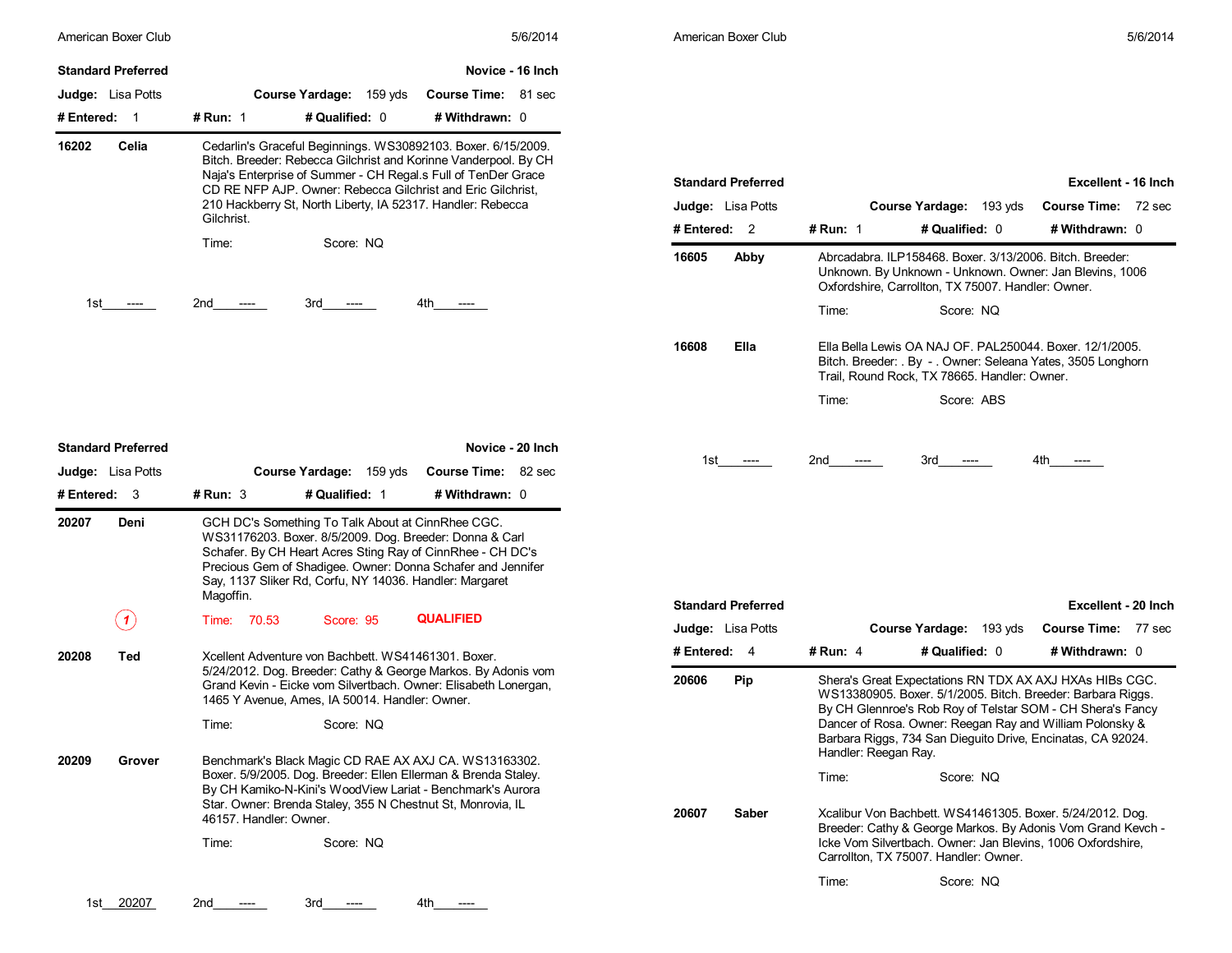| American Boxer Club       | 5/6/2014                                                                                                                                                                                                                                                                  |                | American Boxer Club         | 5/6/2014                                                                                                                                                                                                                                                                                                                                                          |
|---------------------------|---------------------------------------------------------------------------------------------------------------------------------------------------------------------------------------------------------------------------------------------------------------------------|----------------|-----------------------------|-------------------------------------------------------------------------------------------------------------------------------------------------------------------------------------------------------------------------------------------------------------------------------------------------------------------------------------------------------------------|
| 20609<br>Sydney           | Miss Sydney Pearl Hall CD BN GN RAE OA AXJ NF.<br>WS13121402. Boxer. 2/26/2005. Bitch. Breeder: Jason Kidwell.                                                                                                                                                            |                | <b>Standard Preferred</b>   | Master - 20 Inch                                                                                                                                                                                                                                                                                                                                                  |
| Debora Hall.              | By Sir Syruss the Virus - Miss Sable Baby. Owner: Debora Hall                                                                                                                                                                                                             |                | Judge: Lisa Potts           | Course Time: 77 sec<br>Course Yardage: 193 yds                                                                                                                                                                                                                                                                                                                    |
|                           | and Randall Hall, 1414 Girard Dr, Louisville, KY 40222. Handler:                                                                                                                                                                                                          | # Entered: $4$ |                             | # Qualified: 3<br># Withdrawn: 0<br># Run: $4$                                                                                                                                                                                                                                                                                                                    |
| 20610<br>Huck             | Time:<br>Score: NQ<br>CH Beau Bien's Echo of Ego. WS1234567. Boxer. 1/1/2009. Dog.<br>Breeder: Owner. By CH Arriba Talisman Ego - Beau Bien's                                                                                                                             | 20825          | <b>Susie</b>                | Winmere Black Eyed Susan RN OA OAJ AXP AJP XFP CGC.<br>WS03645202. Boxer. 3/23/2003. Bitch. Breeder: Owners. By CH<br>School's Fireworks Powerplay - Winmere Tess D'Urbervilles RN.<br>Owner: Theresa Garton and Lynn Garton, P.O. 13068, Oklahoma<br>City, OK 73131. Handler: Theresa Garton.                                                                    |
|                           | Wakin' Magic. Owner: Marilyn Grayson, 3009 Wilson PL NE,<br>Albuquerque, NM 87106. Handler: Owner.                                                                                                                                                                        |                | $\bf(2)$                    | <b>QUALIFIED</b><br>Time: 67.34<br><b>Score: 100</b>                                                                                                                                                                                                                                                                                                              |
| 1st                       | Time:<br>Score: NQ<br>2nd<br>3rd<br>4th<br>$---$<br>$---$                                                                                                                                                                                                                 | 20826          | Zephyr                      | MACH PACH YDK's Desert West Wind RE MXB MJS MXPB<br>MJP3 MJPB PAX XF T2BT2BP, WS17961701, Boxer,<br>5/14/2006. Dog. Breeder: Jennifer & Clint Yates and Barbara<br>Wedge. By CH Bargary's Buried Treasure - Bargary's Happy<br>Days RN NA NAJ. Owner: Jennifer Yates, 6320 Little Elm St, N.<br>Las Vegas, NV 89031. Handler: Owner.                              |
|                           |                                                                                                                                                                                                                                                                           |                | (1)                         | <b>QUALIFIED</b><br>Time: 49.81<br>Score: 100                                                                                                                                                                                                                                                                                                                     |
| <b>Standard Preferred</b> | Master - 16 Inch                                                                                                                                                                                                                                                          | 20827          | <b>Jack Daniel</b>          | Pheasant Hollow's Jack Daniel AXP OAP CGC, WS38474908.<br>Boxer. 7/20/2011. Dog. Breeder: Kerry Jones, Robert Detoro,<br>Allison Jones, Patricia Detoro. By CH Pheasant Hollow's<br>ASUREBET - CH Pheasant Hollow's Hot Dam Here I Am. Owner:<br>Nina A.B. Daniel and Truman W. Daniel, 1556 Robert Young Rd,<br>Starksboro, VT 05487. Handler: Nina A.B. Daniel. |
| <b>Judge:</b> Lisa Potts  | Course Time: 72 sec<br>Course Yardage: 193 yds                                                                                                                                                                                                                            |                |                             | Time:<br>Score: NQ                                                                                                                                                                                                                                                                                                                                                |
| # Entered: 1              | # Run: 1<br># Qualified: 0<br># Withdrawn: 0                                                                                                                                                                                                                              |                |                             |                                                                                                                                                                                                                                                                                                                                                                   |
| 16808<br>Fantasy          | Fancy's Phenomenal Fantasy CD RAE MX AXJ CAX THD CGC.<br>WS09291705. Boxer. 7/16/2004. Bitch. Breeder: Chris & Paula<br>Whiten. By Double E's Duke of Earl - Sissy Marie Whiten. Owner:<br>Angelia Chappelear, 75 Tucker Trail, Winterville, GA 30683.<br>Handler: Owner. | 20829          | <b>Brady</b>                | GCH Can-Cia's You Ain't Seen Nothin' Yet AX AXJ NAP OJP NF.<br>WS28498804. Boxer. 11/15/2008. Dog. Breeder: Sarah South &<br>Sherry Canciamille. By CH Can-cia's Hard Act to Follow - CH<br>Backwood's Tayler Made Illusion. Owner: Lisa Lovasco, 1071 S<br>Mackinaw Rd. Kawkawlin, MI 48631, Handler: Owner.                                                     |
|                           | Time:<br>Score: NQ                                                                                                                                                                                                                                                        |                | $\left( \, {\bf 3} \right)$ | <b>QUALIFIED</b><br>Time: 75.86<br><b>Score: 100</b>                                                                                                                                                                                                                                                                                                              |
| 1st                       | 3rd.                                                                                                                                                                                                                                                                      |                | 1st 20826                   | 20825<br>3rd 20829<br>2nd<br>4th                                                                                                                                                                                                                                                                                                                                  |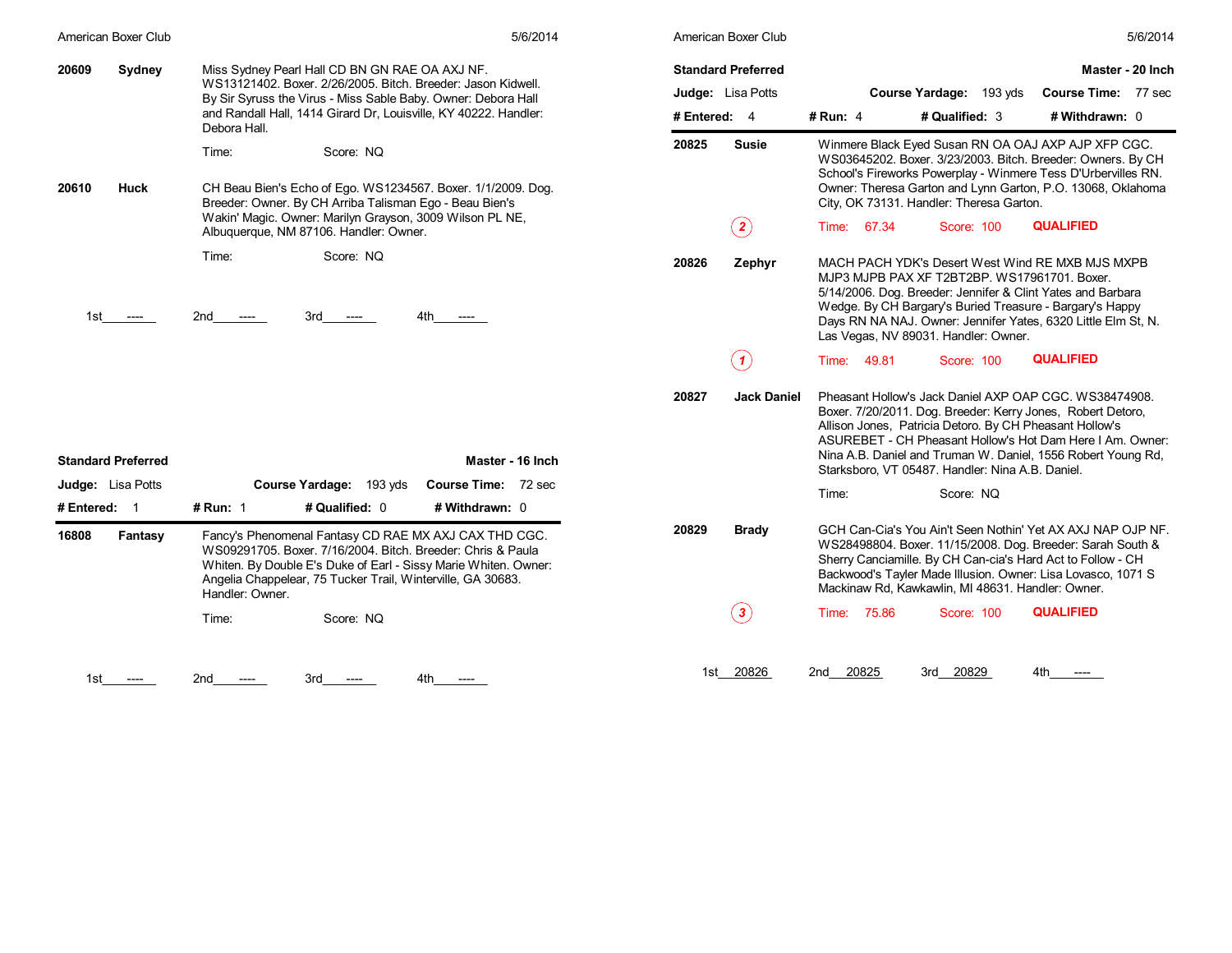| American Boxer Club      | 5/6/2014                                                                                                                                                                                                                                                     | American Boxer Club      | 5/6/2014                                                                                                                                                                                                                                                                                                          |
|--------------------------|--------------------------------------------------------------------------------------------------------------------------------------------------------------------------------------------------------------------------------------------------------------|--------------------------|-------------------------------------------------------------------------------------------------------------------------------------------------------------------------------------------------------------------------------------------------------------------------------------------------------------------|
| <b>JWW Regular</b>       | Novice A - 20 Inch                                                                                                                                                                                                                                           | <b>JWW Regular</b>       | Novice B - 20 Inch                                                                                                                                                                                                                                                                                                |
| <b>Judge:</b> Lisa Potts | Course Yardage: 101 yds<br>Course Time: 34 sec                                                                                                                                                                                                               | <b>Judge:</b> Lisa Potts | Course Yardage: 101 yds<br>Course Time: 34 sec                                                                                                                                                                                                                                                                    |
| # Entered: 1             | # Qualified: 0<br># Run: $1$<br># Withdrawn: 0                                                                                                                                                                                                               | # Entered: 4             | # Qualified: 2<br># Withdrawn: 0<br># $Run: 3$                                                                                                                                                                                                                                                                    |
| 20001<br><b>Shiloh</b>   | CH Galaroc N Ewing's Show Off. WS37253803. Boxer. 4/5/2011.<br>Bitch. Breeder: Michelle Roca, Donna Galante, Lori McClain. By<br>CH Ewing's Maverick of Maxl - GCH DLG Rainbow's End. Owner:<br>Janet Ewing and MArk Ewing, Michelle Roca, Donna Galante,    | 20201<br><b>Neva</b>     | Sunchase's Simply Special Neva BN RE CA. WS28777103.<br>Boxer. 12/3/2008. Bitch. Breeder: Rhoda Goselin. By CH KC<br>Halycon Fire King - Sunchase Simply Eclipsed. Owner: Brenda<br>Staley, 355 N Chestnut St, Monrovia, IL 46157. Handler: Owner.                                                                |
|                          | PO Box 350, Greenwood, MO 64034. Handler: Mark Ewing.                                                                                                                                                                                                        | $\bf(2)$                 | <b>QUALIFIED</b><br>40.75<br>Score: 89<br>Time:                                                                                                                                                                                                                                                                   |
|                          | Score: NQ<br>Time:                                                                                                                                                                                                                                           |                          |                                                                                                                                                                                                                                                                                                                   |
| 1st.                     | 2nd<br>3rd<br>4th<br>$---$<br>----                                                                                                                                                                                                                           | 20204<br>Leia            | Rocket N' Focal Point's Written in the Stars, WS41415505, Boxer.<br>7/2/2012. Bitch. Breeder: Jennifer Hitt, Carolyn Jowell & Kerry<br>Rodgers. By CH Lemke Shootin' Star at Rocket CD RA MX MXJ<br>XF - Rocket's Walk 'N the Clouds. Owner: Kerry Rodgers, PO<br>Box 2269, Georgetown, TX 78627. Handler: Owner. |
|                          |                                                                                                                                                                                                                                                              |                          | Score: ABS<br>Time:                                                                                                                                                                                                                                                                                               |
|                          |                                                                                                                                                                                                                                                              | 20206<br>Josie           | Winmere Red Cracker, WS38429902, Boxer, 7/10/2011, Bitch.<br>Breeder: Owner. By CH Belco's Kiss My Grizz - Winmere St<br>Clare RN. Owner: Theresa Garton, P.O. 13068, Oklahoma City,<br>OK 73131, Handler: Owner,                                                                                                 |
| <b>JWW Regular</b>       | Novice A - 24 Inch                                                                                                                                                                                                                                           |                          | Time:<br>Score: NQ                                                                                                                                                                                                                                                                                                |
| Judge: Lisa Potts        | Course Yardage: 101 yds<br>Course Time: 36 sec                                                                                                                                                                                                               |                          |                                                                                                                                                                                                                                                                                                                   |
| # Entered: 1             | # Run: 1<br># Qualified: 0<br># Withdrawn: 0                                                                                                                                                                                                                 | 24203<br>Fred            | Great Expectation's Winifred Will Do! BN RN TD PT HSAs CGC.<br>WS39438202. Boxer. 9/2/2011. Bitch. Breeder: Reegan Ray. By                                                                                                                                                                                        |
| 24001<br>Carmel          | CH Galaroc N Ewing's Show Biz. WS37253804. Boxer. 4/5/2011.<br>Bitch. Breeder: Michelle Roca, Donna Galante, Lori McClain. By<br>CH Ewing's Maverick of Maxl - GCH DLG Rainbow's End. Owner:<br>Janet Ewing and Mark Ewing, Michelle Roca, Donna Galante, PO |                          | Marc del Benicadel - Shera's Great Expectations RN TDX AX<br>AXJ HXAs HIBs CGC. Owner: Reegan Ray and Bill Polonsky,<br>734 San Diequito Drive, Encinatas, CA 92024. Handler: Reegan<br>Ray.                                                                                                                      |
|                          | Box 350, Greenwood, MO 64034. Handler: Janet Ewing.                                                                                                                                                                                                          | (1)                      | <b>QUALIFIED</b><br>31.05<br>Score: 100<br>Time:                                                                                                                                                                                                                                                                  |
|                          | Score: NO<br>Time:                                                                                                                                                                                                                                           |                          |                                                                                                                                                                                                                                                                                                                   |
|                          |                                                                                                                                                                                                                                                              | 1st 24203                | 2nd<br>20201<br>3rd<br>$---$                                                                                                                                                                                                                                                                                      |
| 1st                      | 3rd<br>4th<br>2nd<br>$---$<br>$---$                                                                                                                                                                                                                          |                          |                                                                                                                                                                                                                                                                                                                   |

| American Boxer Club |                           |                                                                                                                                                                                                                                                                                                                    |                     | 5/6/2014 |
|---------------------|---------------------------|--------------------------------------------------------------------------------------------------------------------------------------------------------------------------------------------------------------------------------------------------------------------------------------------------------------------|---------------------|----------|
| JWW Regular         |                           |                                                                                                                                                                                                                                                                                                                    | Novice B - 20 Inch  |          |
| Judge: Lisa Potts   |                           | <b>Course Yardage:</b><br>$101$ yds                                                                                                                                                                                                                                                                                | <b>Course Time:</b> | 34 sec   |
| # Entered:<br>4     | $#$ Run: 3                | # Qualified: 2                                                                                                                                                                                                                                                                                                     | # Withdrawn: 0      |          |
| 20201<br>Neva       |                           | Sunchase's Simply Special Neva BN RE CA. WS28777103.<br>Boxer. 12/3/2008. Bitch. Breeder: Rhoda Goselin. By CH KC<br>Halycon Fire King - Sunchase Simply Eclipsed. Owner: Brenda<br>Staley, 355 N Chestnut St, Monrovia, IL 46157. Handler: Owner.                                                                 |                     |          |
| $\overline{2}$      | Time:<br>40.75            | Score: 89                                                                                                                                                                                                                                                                                                          | <b>QUALIFIED</b>    |          |
| Leia<br>20204       |                           | Rocket N' Focal Point's Written in the Stars. WS41415505. Boxer.<br>7/2/2012. Bitch. Breeder: Jennifer Hitt, Carolyn Jowell & Kerry<br>Rodgers. By CH Lemke Shootin' Star at Rocket CD RA MX MXJ<br>XF - Rocket's Walk 'N the Clouds. Owner: Kerry Rodgers, PO<br>Box 2269, Georgetown, TX 78627. Handler: Owner.  |                     |          |
|                     | Time:                     | Score: ABS                                                                                                                                                                                                                                                                                                         |                     |          |
| 20206<br>Josie      | OK 73131. Handler: Owner. | Winmere Red Cracker, WS38429902, Boxer, 7/10/2011, Bitch.<br>Breeder: Owner. By CH Belco's Kiss My Grizz - Winmere St<br>Clare RN. Owner: Theresa Garton, P.O. 13068, Oklahoma City,                                                                                                                               |                     |          |
|                     | Time:                     | Score: NO                                                                                                                                                                                                                                                                                                          |                     |          |
| 24203<br>Fred       | Ray.                      | Great Expectation's Winifred Will Do! BN RN TD PT HSAs CGC.<br>WS39438202. Boxer. 9/2/2011. Bitch. Breeder: Reegan Ray. By<br>Marc del Benicadel - Shera's Great Expectations RN TDX AX<br>AXJ HXAs HIBs CGC. Owner: Reegan Ray and Bill Polonsky,<br>734 San Dieguito Drive, Encinatas, CA 92024. Handler: Reegan |                     |          |
| 1                   | Time:<br>31.05            | Score: 100                                                                                                                                                                                                                                                                                                         | <b>QUALIFIED</b>    |          |
| 24203<br>1st        | 20201<br>2nd              | 3rd                                                                                                                                                                                                                                                                                                                | 4th                 |          |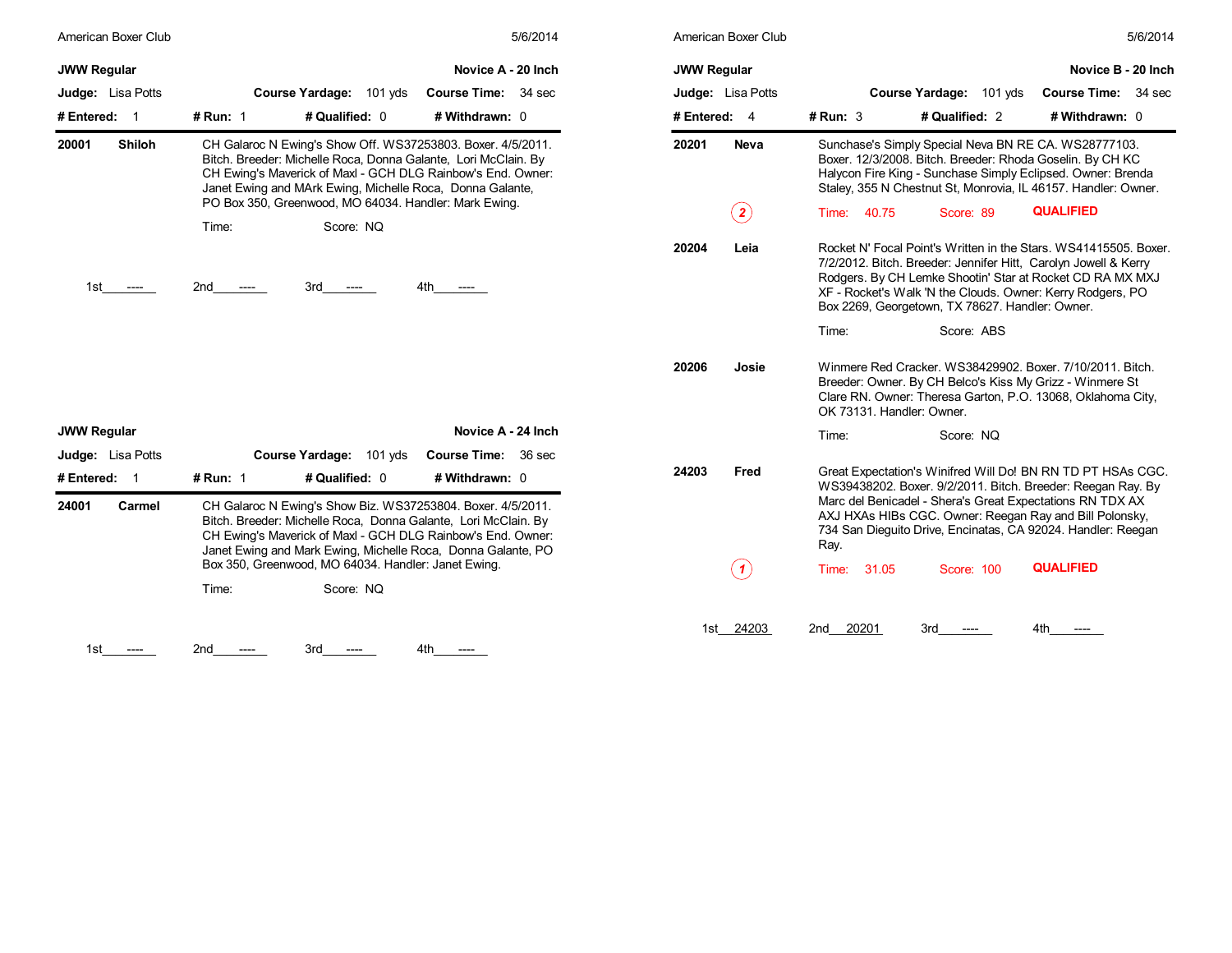| American Boxer Club                                     | 5/6/2014                                                                                                                                                                                                                                                                                                                                                     | American Boxer Club                         | 5/6/2014                                                                                                                                                                                                                                                                                                                                         |
|---------------------------------------------------------|--------------------------------------------------------------------------------------------------------------------------------------------------------------------------------------------------------------------------------------------------------------------------------------------------------------------------------------------------------------|---------------------------------------------|--------------------------------------------------------------------------------------------------------------------------------------------------------------------------------------------------------------------------------------------------------------------------------------------------------------------------------------------------|
| <b>JWW Regular</b><br>Judge: Lisa Potts<br># Entered: 3 | Novice B - 24 Inch<br>Course Yardage: 101 yds<br>Course Time: 36 sec<br># Qualified: 0<br># Withdrawn: 0<br>$#$ Run: 3                                                                                                                                                                                                                                       | 20203<br>Amber                              | CH Jokar's N Happy Tails Blonde Moments. WS41571902.<br>Boxer. 6/22/2012. Bitch. Breeder: Carrie Cole & Amy Bieri. By CH<br>Illyrian's Trilogy - GCH JoKar's Blonde Ambition's of Happy Tails.<br>Owner: Eugenia Koshiol and Amy Bieri, 27434 Wildwood Dr,<br>Monee, IL 60449. Handler: Eugenia Koshiol.                                         |
| 24202<br><b>Stryker</b>                                 | CH Winmere Only Time Will Tell CAA CGC. WS29627004.<br>Boxer. 3/8/2009. Dog. Breeder: Theresa Garton & Lynn Garton.<br>By CH Strawberry N REO Gold Country - CH Winmere Indian<br>Paintbrush RE OA AXJ AXP AJP OFP. Owner: Margaret<br>Magoffin and Theresa Garton, 15 Hillrise Dr, Penfield, NY 14526.<br>Handler: Margaret Magoffin.<br>Score: NQ<br>Time: | 20205<br>Charli                             | Time:<br>Score: NQ<br>Epitome's Ever the Optimist. WS41596904. Boxer. 5/15/2012.<br>Bitch. Breeder: Susan Standley. By Bentbrook's Image of High<br>Noon - Epotome's Top Grain. Owner: Linda Ennis, 65 Autumn<br>Lane, Tiffin, OH 44883. Handler: Owner.<br>Score: ABS<br>Time:                                                                  |
| <b>Brit</b><br>24204                                    | CH TealCrest's Spitfire CA. WS32322501. Boxer. 10/27/2009.<br>Bitch. Breeder: Jill Hootman & Robin Kennedy. By CH TealCrest's<br>Luck of the Irish CD RA AX AXJ NF CA - Miro-TealCrest's Whats<br>Ur Name CD RN CA. Owner: Jill Hootman, 171 Tylertown Rd,<br>Clarksville, TN 37040. Handler: Owner.<br>Time:<br>Score: NQ                                   | 20402<br>Carly<br>$\left( \text{ }n\right)$ | CopperMyst Bring Back the Magic CAA CGC. WS34770904.<br>Boxer. 7/26/2010. Bitch. Breeder: Margaret Magoffin & Donna<br>Schaefer. By CH Belco's Coppertone RN - DC's Little Miss Magic<br>OA AXJ OF CA. Owner: Margaret Magoffin, 15 Hillrise Dr,<br>Penfield, NY 14526. Handler: Owner.<br><b>QUALIFIED</b><br>Time: 44.55<br>Score: 85          |
| 24205<br><b>Shane</b>                                   | Sherwood Shananigans RN NF. WS38244301. Boxer. 6/16/2011.<br>Dog. Breeder: Colleen Fleury. By CH Rockett's Red Glare - GCH<br>MACH Windwood's Daring Soul of Sherwood CD RE MX MXJ<br>XF. Owner: Colleen Fleury, 37589 Gayoso sT, Slidell, LA 70458.<br>Handler: Owner.<br>Time:<br>Score: NQ                                                                | 20404<br><b>Moose</b>                       | GCH Schmidt's-GC Moose A. Moose, WS29070301, Boxer.<br>12/31/2008. Dog. Breeder: Juli Schmidt & Cindy Yeager. By GCH<br>Raineylane-Studio DaVinci - Schmidt's Mystic Run at Heart Acre.<br>Owner: Tammy Davison and Juli Schmidt & Cindy Yeager, 4660<br>N Thomas Rd, Freeland, MI 48623-8855. Handler: Tammy<br>Davison.<br>Time:<br>Score: ABS |
|                                                         | 2nd<br>4th<br>3rd -                                                                                                                                                                                                                                                                                                                                          | 1st 20402<br>2nd                            | 3rd<br>-----                                                                                                                                                                                                                                                                                                                                     |

| <b>JWW Regular</b>                         |                                                         |                           | Open - 20 Inch                                                                                                                                                                                                                                            |                    |
|--------------------------------------------|---------------------------------------------------------|---------------------------|-----------------------------------------------------------------------------------------------------------------------------------------------------------------------------------------------------------------------------------------------------------|--------------------|
| <b>Judge:</b> Lisa Potts<br># Entered: $5$ | <b>Course Yardage:</b><br># Run: $3$                    | 136 yds<br># Qualified: 1 | <b>Course Time: 39 sec</b><br># Withdrawn: $0$                                                                                                                                                                                                            | <b>JWW</b><br>Judg |
| 20202<br><b>Bristol</b>                    | Westpaw's Rebel Without A Cause Bristol of Bon Air NAJ. |                           | WS23594105, Boxer, 10/6/2007, Bitch, Breeder: Jennifer West &<br>Barry Hendley. By CH Jubar's Rebel Tank of West Paw - Jubar<br>Southpaw's Gonna Fly Now. Owner: Jennifer L. Thomas, 8212<br>Jahnke Rd, N. Chesterfield, VA 23235. Handler: Chuck Thomas. | # Ent<br>2420'     |
|                                            | Time:                                                   | Score: NQ                 |                                                                                                                                                                                                                                                           |                    |

| JWW Regular              |                 |                                                                                                                                                                                                                                                         |         |                            | Open - 24 Inch |
|--------------------------|-----------------|---------------------------------------------------------------------------------------------------------------------------------------------------------------------------------------------------------------------------------------------------------|---------|----------------------------|----------------|
| <b>Judge:</b> Lisa Potts |                 | <b>Course Yardage:</b>                                                                                                                                                                                                                                  | 136 vds | <b>Course Time: 41 sec</b> |                |
| # Entered:  3            | # Run: $3$      | # Qualified: 1                                                                                                                                                                                                                                          |         | # Withdrawn: 0             |                |
| 24201<br>Jim             | Handler: Owner. | TealCrest's Bucnuts on Fire NAJ. WS32322502. Boxer.<br>10/27/2009. Dog. Breeder: Jill Hootman & Robin Kennedy. By CH<br>TealCrest's Luck of the Irish - Miro-TealCrest's Whats Ur Name.<br>Owner: Sandra Kistler, 214 Ranchview Dr, Vandalia, OH 45377. |         |                            |                |
|                          | Time:           | Score: NQ                                                                                                                                                                                                                                               |         |                            |                |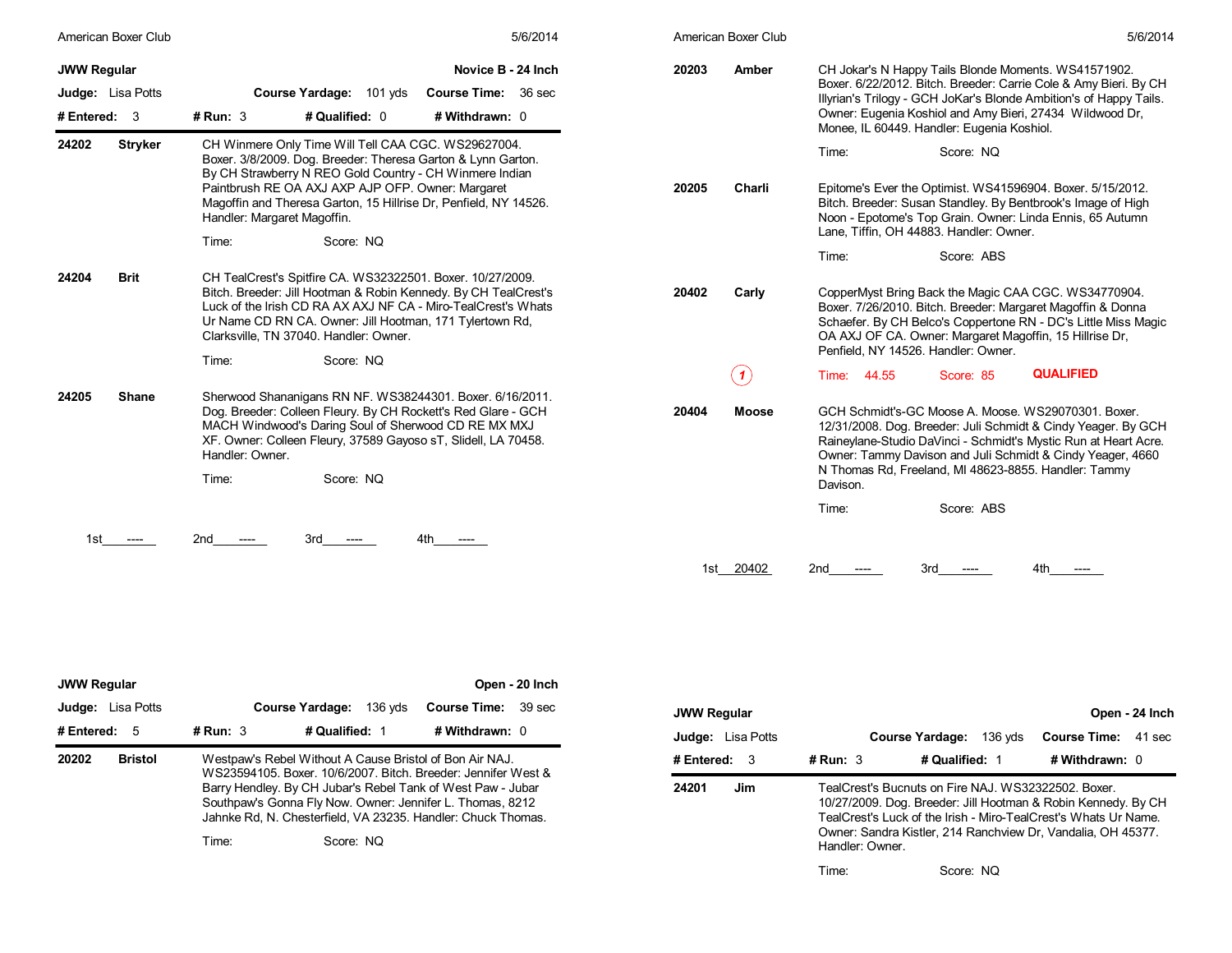|       | American Boxer Club                    |                                                                                                                      | 5/6/2014                                                                                                                                                                                                                                                | American Boxer Club                                            |                                                                                                                                                                                                                             | 5/6/2014                                                            |
|-------|----------------------------------------|----------------------------------------------------------------------------------------------------------------------|---------------------------------------------------------------------------------------------------------------------------------------------------------------------------------------------------------------------------------------------------------|----------------------------------------------------------------|-----------------------------------------------------------------------------------------------------------------------------------------------------------------------------------------------------------------------------|---------------------------------------------------------------------|
| 24401 | Ziva                                   | Peprhi's Will You Dance Marbo CDX RE AX AXJ NAP NJP.<br>IA 50152-0357. Handler: Debra L Owens.<br>Score: NQ<br>Time: | CH Peprhi's Life's a Dance with DebLyn VCD1 CD BN GN RE<br>TDX NA NAJ. WS30844201. Boxer. 6/29/2009. Bitch. Breeder:<br>Sue Ann Thompsn. By CH OTCH Regal's Heeeere's Johnny - CH<br>Owner: Debra L Owens and Caitlyn Owens, 508 2nd St, Luther,        | 1st 20605                                                      | $3rd$ ----<br>2nd<br>$---$                                                                                                                                                                                                  |                                                                     |
|       |                                        |                                                                                                                      |                                                                                                                                                                                                                                                         |                                                                |                                                                                                                                                                                                                             |                                                                     |
| 24602 | <b>Brice</b>                           | Tealcrest's Luck of the Irish CD RA OA OAJ CA - Miro-<br>Handler: Mary Nee.                                          | Tealcrest's Beck and Call CD NA NAJ. WS40917801. Boxer.<br>3/12/2012. Bitch. Breeder: Jill Hootman & Robin Kennedy. By CH<br>Tealcrests What's UR Name RN CA. Owner: Mary Nee and Jill<br>Hootman, 5300 Pontiac Drive, Fairview Heights, IL 62208-3521. | <b>JWW Regular</b><br><b>Judge:</b> Lisa Potts<br># Entered: 1 | Course Yardage: 160 yds<br># Run: 0<br># Qualified: 0                                                                                                                                                                       | Excellent - 24 Inch<br><b>Course Time: 45 sec</b><br># Withdrawn: 0 |
|       | $\left( \, \textbf{\textit{1}}\right)$ | 34.16<br>Score: 100<br>Time:                                                                                         | <b>QUALIFIED</b>                                                                                                                                                                                                                                        | 24812<br>Rocky                                                 | Gottwalt's Rock Star NA NAP NJP, WS32130202, Boxer.<br>11/7/2009. Dog. Breeder: Tina & Jeff Chapai. By Chapai's<br>Chicago Bear - Adeline II. Owner: Lisa Gottwalt, 1503 17th St,<br>East Moline, IL 61244. Handler: Owner. |                                                                     |
| 1st   | 24602                                  | $2nd$ ----<br>$3rd$ ----                                                                                             | 4th ----                                                                                                                                                                                                                                                |                                                                | Score: ABS<br>Time:                                                                                                                                                                                                         |                                                                     |

| <b>JWW Regular</b>       | Excellent - 20 Inch                                                                                                                                                                                                                                                                                |
|--------------------------|----------------------------------------------------------------------------------------------------------------------------------------------------------------------------------------------------------------------------------------------------------------------------------------------------|
| <b>Judge:</b> Lisa Potts | <b>Course Yardage:</b><br><b>Course Time: 43 sec</b><br>160 yds                                                                                                                                                                                                                                    |
| # Entered:<br>3          | # Run: $3$<br># Qualified: 1<br># Withdrawn: 0                                                                                                                                                                                                                                                     |
| 20403<br>Lexi            | Dancin' I'm A Total Knockout Too RE NA OAJ OF CGC.<br>WS33950001. Boxer. 5/7/2010. Bitch. Breeder: Vicki Sinner. By<br>RazMaz Total Knockout - Dancin' Do You Think I'm Sexy RE NA<br>NAJ CGC. Owner: Vicki Sinner, 820 East 5th St, Hastings, NE<br>68901. Handler: Owner.                        |
|                          | Score: NO<br>Time:                                                                                                                                                                                                                                                                                 |
| 20604<br>Lilly           | Lilly Sophie's Karmen. WS5351506. Boxer. 9/19/2010. Bitch.<br>Breeder: Rachel Lundahl. By Schmidt's Moose A Moose - Sophie<br>Karmen Electra. Owner: Lisa Lundahl, 2582 N. Swede Rd,<br>Midland, MI 48642. Handler: Owner.                                                                         |
|                          | Time:<br>Score: NQ                                                                                                                                                                                                                                                                                 |
| 20605<br>Jyllie          | Sunchase's Running the Red CDX BN RA OA OAJ CA.<br>WS35563706. Boxer. 10/14/2010. Bitch. Breeder: Owner. By CH<br>Breezewood's Lord of Wystmont CDX - Sunchase's Little Black<br>Dress UDX OM1 AX AXJ OF. Owner: Tracy Hendrickson, 4412<br>W Kent Circle, Broken Arrow, OK 74012. Handler: Owner. |
| 1                        | <b>QUALIFIED</b><br>41.45<br>Score: 100<br>Time:                                                                                                                                                                                                                                                   |

| <b>JWW Regular</b>       |           |                                                                                                                                                                                                                                                                                                            |         |                            | Master - 20 Inch |
|--------------------------|-----------|------------------------------------------------------------------------------------------------------------------------------------------------------------------------------------------------------------------------------------------------------------------------------------------------------------|---------|----------------------------|------------------|
| <b>Judge:</b> Lisa Potts |           | <b>Course Yardage:</b>                                                                                                                                                                                                                                                                                     | 160 vds | <b>Course Time: 43 sec</b> |                  |
| # Entered:<br>12         | # Run: 12 | # Qualified: 7                                                                                                                                                                                                                                                                                             |         | # Withdrawn: 0             |                  |
| 20601<br>Prymme          |           | Sunchase's Little Pink Ribbon CD BN RE OA AXJ NF CA.<br>WS35563707. Boxer. 10/14/2010. Bitch. Breeder: Owner. By CH<br>Breezewood's Lord of Wystmont CDX - Sunchase's Little Black<br>Dress UDX OM1 RA AX AXJ OF. Owner: Tracy Hendrickson,<br>4412 W Kent Circle, Broken Arrow, OK 74012. Handler: Owner. |         |                            |                  |
|                          | Time:     | Score: NO                                                                                                                                                                                                                                                                                                  |         |                            |                  |
| AJ<br>20801              |           | Ava Josephine von Waldstadt RN MXB MJB XF T2B.<br>WS20480305, Boxer, 1/4/2007, Bitch, Breeder: Renee Williams,<br>By Arames vom Messingsberg - Josephine von Bachbett VCD2<br>UD RE MX MXJ. Owner: Elisabeth Lonergan, 1465 Y Avenue,<br>Ames, IA 50014. Handler: Owner.                                   |         |                            |                  |
|                          | Time:     | Score: NQ                                                                                                                                                                                                                                                                                                  |         |                            |                  |

1st\_\_\_\_\_\_\_\_ ---- 2nd\_\_\_\_\_\_\_\_ ---- 3rd\_\_\_\_\_\_\_\_ ---- 4th\_\_\_\_\_\_\_\_ ----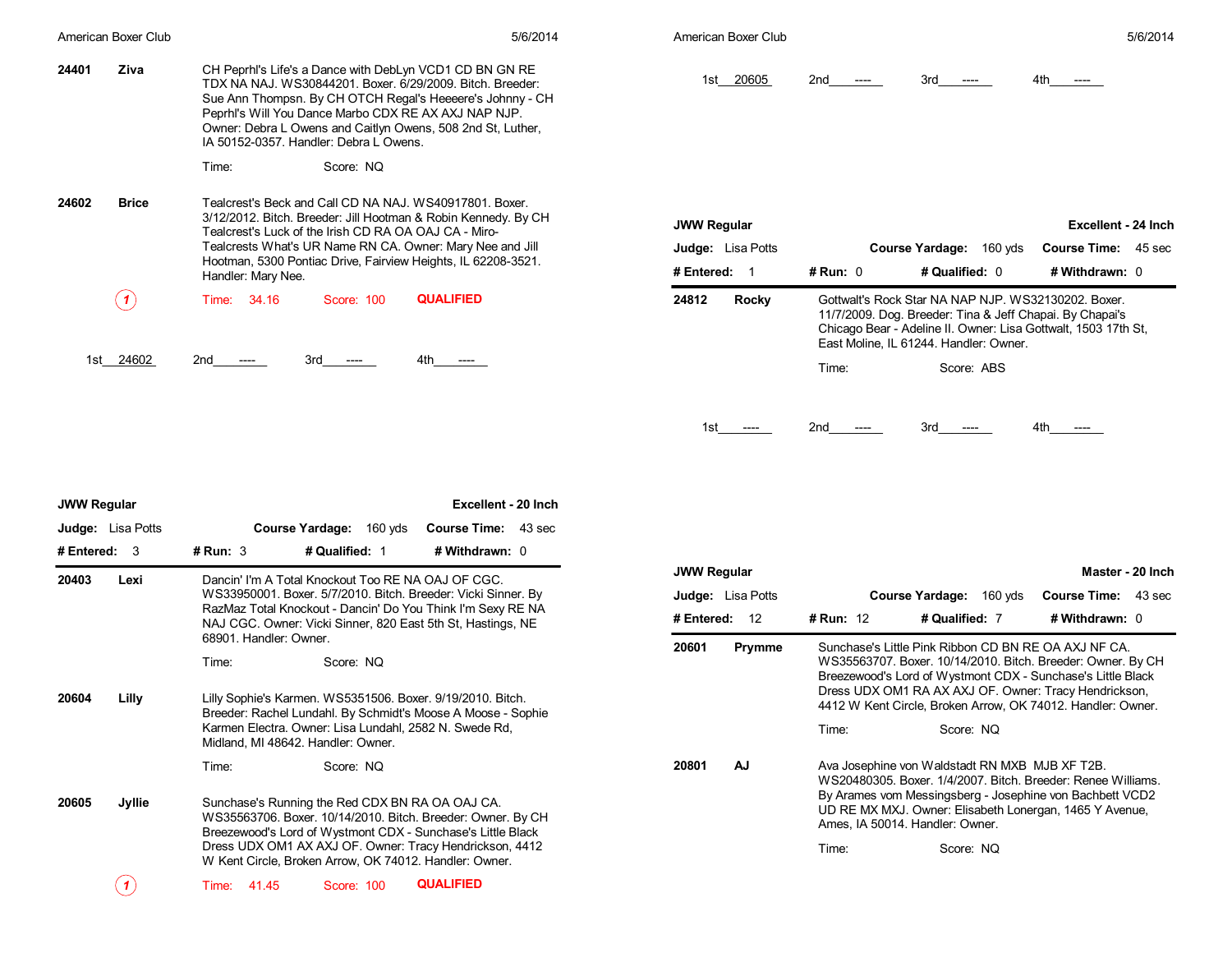|       | American Boxer Club | 5/6/2014                                                                                                                                                                                                                                                                                                                                                | American Boxer Club  | 5/6/2014                                                                                                                                                                                                                                                                                                                |
|-------|---------------------|---------------------------------------------------------------------------------------------------------------------------------------------------------------------------------------------------------------------------------------------------------------------------------------------------------------------------------------------------------|----------------------|-------------------------------------------------------------------------------------------------------------------------------------------------------------------------------------------------------------------------------------------------------------------------------------------------------------------------|
| 20804 | Georgia             | MACH7 Cherkei's Too Hot to Handle CD RE BN MXC2 MJB3<br>TQX T2B3 CA. WS26680101. Boxer. 6/6/2008. Bitch. Breeder:<br>Cheryl Robbins & Keith Robbins & Romi Cormier & Sheila<br>Cormier. By CH Rheannon Cherkei Turn Up the Volume - CH<br>Bayview Some Like It Hot. Owner: Todd Buchla, 1094 Gordon<br>Combs Rd NW, Marietta, GA 30064. Handler: Owner. | 20820<br>Anja<br>(1) | MACH Anja Von Waldstadt VCD2 RE MXG MJS OF.<br>WS20480303. Boxer. 1/4/2007. Bitch. Breeder: Renee Fulcer. By<br>Arames vom Messingsberg - Josephine von Bachbett VCD2 UD<br>RE MX MXJ. Owner: Renee Fulcer, 4010 N Meridian Rd,<br>Rockford, IL 61101. Handler: Owner.<br><b>QUALIFIED</b><br>Time: 30.94<br>Score: 100 |
|       | $\bf(3)$            | <b>QUALIFIED</b><br>Time: 31.86<br>Score: 100                                                                                                                                                                                                                                                                                                           |                      |                                                                                                                                                                                                                                                                                                                         |
| 20805 | Kahlua              | Shira's Kahlua She's So Freakin Cute CDX GN RAE AX MXJ XF.<br>WS23774602. Boxer. 11/3/2007. Bitch. Breeder: Kim Northcutt &<br>Rose Northcutt. By Can-Cia's Hard Days Night - Remy Leadoo<br>RN. Owner: Erin Rezmer and Tom Rezmer, 419 S Highland Ave,<br>Lombard, IL 60148. Handler: Erin Rezmer.                                                     | 20821<br>Gemma       | Minstrel's Makers Marc. WS36166002. Boxer. 12/8/2010. Bitch.<br>Breeder: Patricia Traughber & Katherine Nevius. By Marc Del<br>Benicadell - Minstrel N Brandywine Rekindled Spirit. Owner:<br>Denise Snyder and Katherine Nevius, 107 Victoria Ct, Franklin,<br>TN 37607. Handler: Denise Snyder.                       |
|       |                     | <b>QUALIFIED</b><br>Time: 36.48<br>Score: 100                                                                                                                                                                                                                                                                                                           |                      | Time:<br>Score: NQ                                                                                                                                                                                                                                                                                                      |
| 20809 | <b>Strummer</b>     | MACH2 Lemko's Super Star Strummer MXB MJG OF CGC.<br>WS25569901. Boxer. 2/20/2008. Dog. Breeder: Jessica Kozal. By<br>CH Twinkle Star V. Eurozone SOM - CH Lemko's Rising Sun.<br>Owner: Jill Viggiani, 904 Weaver Rd, Huntington, VT 05462.<br>Handler: Owner.                                                                                         | 20822<br>Ravynne     | Sunchase's Lightnng Strikes Twice UD RN AX MXJ NF CA.<br>WS2877707. Boxer. 12/3/2008. Bitch. Breeder: Rhoda Brouillette.<br>By CH Halycon Fire King - Simply Eclipsed RN. Owner: Tracy<br>Hendrickson and Rhoda Brouillette, 4412 W Kent Circle, Broken<br>Arrow, OK 74012. Handler: Tracy Hendrickson.                 |
|       | $\left( 4\right)$   | <b>QUALIFIED</b><br>Time: 32.68<br>Score: 100                                                                                                                                                                                                                                                                                                           |                      | Time:<br>Score: NQ                                                                                                                                                                                                                                                                                                      |
|       |                     |                                                                                                                                                                                                                                                                                                                                                         |                      |                                                                                                                                                                                                                                                                                                                         |
| 20813 | <b>Violet</b>       | Violet Sophies Karmen. WS35351503. Boxer. 9/19/2010. Bitch.<br>Breeder: Rachel Lundahl. By Schmidts Moose A Moose - Sophie<br>Karmen Electra. Owner: Lisa Lundahl, 2582 N. Swede Rd,<br>Midland, MI 48642. Handler: Owner.                                                                                                                              | 1st 20820            | 2nd 20819<br>3rd 20804<br>4th 20809                                                                                                                                                                                                                                                                                     |
|       |                     | <b>QUALIFIED</b><br>Time: 38.54<br>Score: 100                                                                                                                                                                                                                                                                                                           |                      |                                                                                                                                                                                                                                                                                                                         |
| 20815 | Maddie              | Carlyn Oaks Midnight Charm CDX BN RA MX MXJ NAP NJP.<br>WS28415702. Boxer. 10/1/2008. Bitch. Breeder: Carol L.<br>Herman. By CH Heart Acres Stingray of Cinnrhee - CH Heart<br>Acres Charisma of Cinnrhee. Owner: Ellen M. Gruber, 227 Morris<br>Dr, Niles, MI 49120. Handler: Owner.                                                                   | <b>JWW Regular</b>   | Master - 24 Inch                                                                                                                                                                                                                                                                                                        |
|       |                     | Time:<br>Score: NQ                                                                                                                                                                                                                                                                                                                                      | Judge: Lisa Potts    | Course Yardage: 160 yds<br>Course Time: 45 sec                                                                                                                                                                                                                                                                          |
| 20818 | Kali                | Kalissa from NYA. WS14210707. Boxer. 7/17/2005. Bitch.                                                                                                                                                                                                                                                                                                  | # Entered: $14$      | # Qualified: 6<br># Run: 14<br># Withdrawn: 0                                                                                                                                                                                                                                                                           |
|       |                     | Breeder: George Harlow. By Pete Haun Lovett - Harlow's Rebel<br>Sadie. Owner: Chris Mahalek, 7429 Wood Court, Fishers, IN<br>46038. Handler: Owner.<br><b>QUALIFIED</b><br>Score: 100<br>Time: 41.51                                                                                                                                                    | 24601<br>Frank       | Winmere St Francis OA AXJ OF. WS21423002. Boxer.<br>2/27/2007. Dog. Breeder: Theresa Garton & Lynn Garton. By CH<br>Hawk's American Dream - Winmere Black Eyed Susan RN OA<br>OAJ AXP AJP XFP CGC. Owner: Theresa Garton, P.O. 13068,<br>Oklahoma City, OK 73131. Handler: Owner.                                       |
|       |                     |                                                                                                                                                                                                                                                                                                                                                         |                      | Time:<br>Score: NQ                                                                                                                                                                                                                                                                                                      |
| 20819 | Dara                | GCH MACH Windwood's Daring Soul Of Sherwood CD RE MX<br>MXJ XF. WS26916702. Boxer. 7/7/2008. Bitch. Breeder: Shirley<br>Stanton. By CH Breho I Bee Shinin' - Windwood's Heart N Soul.<br>Owner: Colleen Fleury, 37589 Gayoso sT, Slidell, LA 70458.<br>Handler: Owner.                                                                                  | 24801<br>Prim        | Schmidt's-GC Primrose of Wolfcreek RN MX MXJ.<br>WS40544202. Boxer. 3/20/2012. Bitch. Breeder: Julie Schmidt &<br>Cindy Yaeger. By CH GC's N Jazz Know When to Hold'em -<br>Schmidt's GC For Your Entertainment. Owner: Leslie Myers, PO                                                                                |
|       | $\bf(2)$            | <b>QUALIFIED</b><br>Time: 31.14<br>Score: 100                                                                                                                                                                                                                                                                                                           |                      | Box 330, Sharon Center, OH 44274. Handler: Owner.                                                                                                                                                                                                                                                                       |
|       |                     |                                                                                                                                                                                                                                                                                                                                                         |                      | <b>QUALIFIED</b><br>Time: 43.59<br><b>Score: 100</b>                                                                                                                                                                                                                                                                    |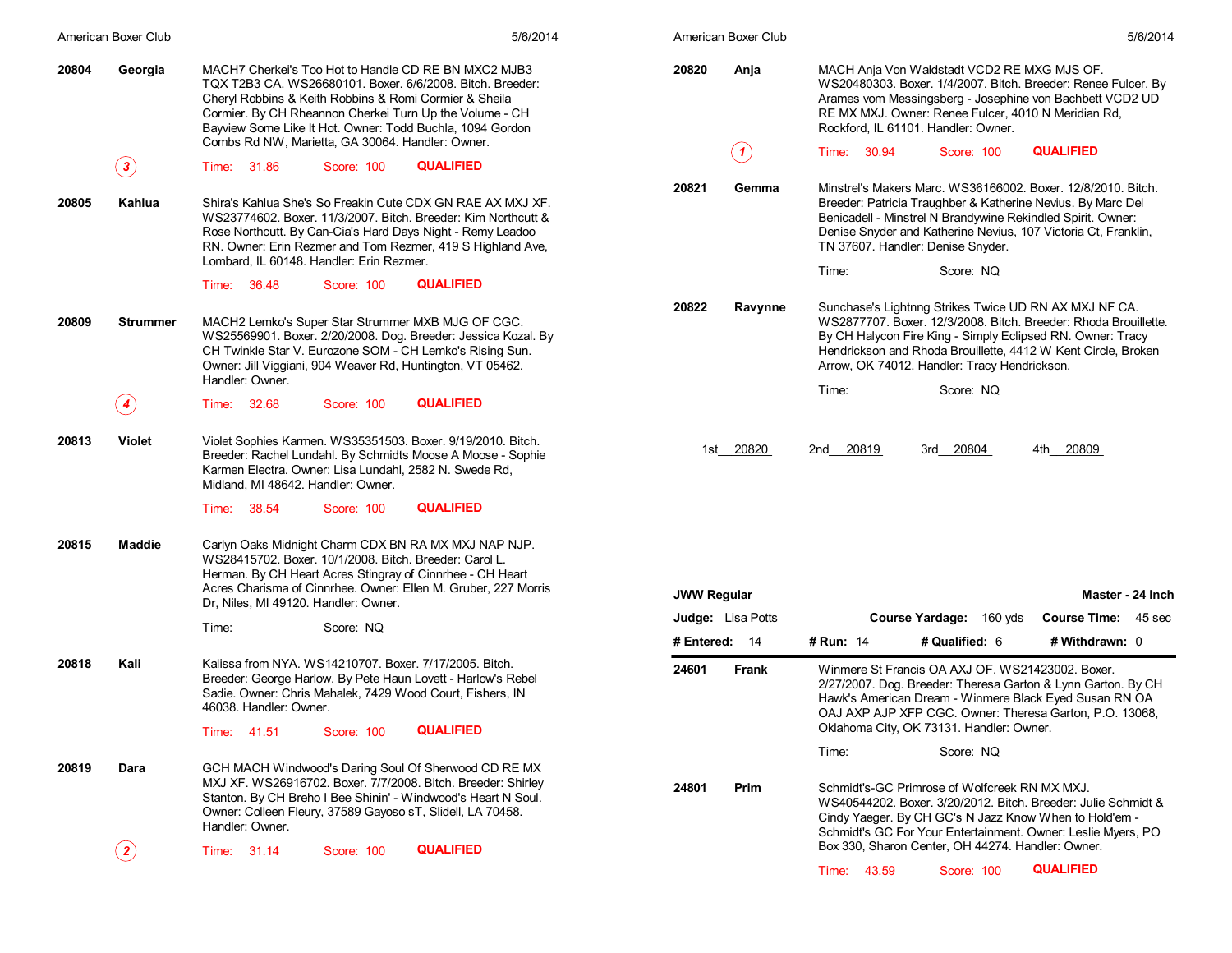|       | American Boxer Club | 5/6/2014                                                                                                                                                                                                                                                                                               | American Boxer Club         | 5/6/2014                                                                                                                                                                                                                                                                                                                                   |
|-------|---------------------|--------------------------------------------------------------------------------------------------------------------------------------------------------------------------------------------------------------------------------------------------------------------------------------------------------|-----------------------------|--------------------------------------------------------------------------------------------------------------------------------------------------------------------------------------------------------------------------------------------------------------------------------------------------------------------------------------------|
| 24802 | Sydney              | Sunchase's Can Can Can Can UD RN AX AXJ NF CA.<br>WS2877701, Boxer, 12/3/2008. Bitch, Breeder: Rhoda Brouillette.<br>By CH KG Halycon Fire King - Simply Eclipsed RN. Owner: Tracy<br>Hendrickson and Rhoda Brouillette, 4412 W Kent Circle, Broken<br>Arrow, OK 74012. Handler: Tracy Hendrickson.    | 24813<br>Lily               | Jacquet's Lily Bouquet MX MXJ XF. WS30634201. Boxer.<br>2/26/2009. Bitch. Breeder: Patricia Kelly & Richard Tomita. By<br>Jacquet's Johnnie Reb - CH Jacquet's Jetta. Owner: Bonnie<br>Campbell and Richard Tomita, 64 Boulevard, Mountain Lakes, NJ<br>07046. Handler: Bonnie Campbell.                                                   |
|       |                     | Score: NQ<br>Time:                                                                                                                                                                                                                                                                                     |                             | Time:<br>Score: NQ                                                                                                                                                                                                                                                                                                                         |
| 24804 | Jet                 | Boxnen's Jet von Waldstat CD BN RN AX AXJ. WS38247401.<br>Boxer. 7/22/2011. Dog. Breeder: Minna Nousianinen-Becher &<br>Ann Flegel. By Boxmann Star Trek - Caelon Du Champ'Des<br>Legendes. Owner: Renee Fulcer, 4010 N Meridian Rd, Rockford,<br>IL 61101. Handler: Owner.                            | 24818<br>Zeus               | CH Schmidt's GC Catch A Falling Star at LeMac CD MX MXJ<br>OF. WS25892105. Boxer. 4/12/2008. Dog. Breeder: Julia Schmidt<br>& Cindy Yaeger. By Twinkle Star v. Eurozone - Schmidt's Mystic<br>Run at Heart Acre. Owner: Leta McCulla and Julia Schmidt,<br>Cindy Yaeger, 110 N Heck Hill Rd, St Paris, OH 43072. Handler:<br>Leta McCulla. |
|       |                     | Time:<br>Score: NQ                                                                                                                                                                                                                                                                                     | $\left( \, {\bf 3} \right)$ | <b>QUALIFIED</b><br>Time: 42.62<br>Score: 100                                                                                                                                                                                                                                                                                              |
| 24805 | Caleb               | Kiss 'N Tell's Doc Holiday RN MX MXJ MXB MJS OJP NFP XF<br>CA T2B. ILP160836. Boxer. 3/20/2007. Dog. Breeder: Cindy L.<br>Laschowski. By Belmanta New Millenium - Boyarka's Kiss 'N Tell.<br>Owner: Chris Frodsham and Laurie Frodsham, 189 Massie Lane,<br>Canton, NC 28716. Handler: Chris Frodsham. | 24819<br><b>Daphne</b>      | Daphne Mae Lundahl. WS26162404. Boxer. 5/12/2008. Bitch.<br>Breeder: Jeni Alexander. By Ares Ross - Daisy Alexander. Owner:<br>Lisa Lundahl, 2582 N. Swede Rd, Midland, MI 48642. Handler:<br>Owner.                                                                                                                                       |
|       |                     | Time:<br>Score: NQ                                                                                                                                                                                                                                                                                     |                             | Score: NQ<br>Time:                                                                                                                                                                                                                                                                                                                         |
| 24806 | Killian             | Daddy's Girl Killian CDX RAE MX MXJ OF. WS14408301. Boxer.<br>8/6/2005. Bitch. Breeder: Sandee Leschewski. By Rion's Xanadu -<br>Shadoe faxs Crimson Silhouette. Owner: Erin Rezmer and Tom<br>Rezmer, 419 S Highland Ave, Lombard, IL 60148. Handler: Tom<br>Rezmer.                                  | 24821<br><b>Bentley</b>     | Wolfcreeks And The Crowd Roared RA MX MXJ. WS32525903.<br>Boxer. 1/2/2010. Dog. Breeder: Glen & Cindy Yeager and Julie<br>Schmidt. By GCH Raklyns The Bornx MVP at Third - CH<br>Schmidts Pied Piper of Heart Acres. Owner: Leslie Myers, PO<br>Box 330, Sharon Center, OH 44274. Handler: Owner.                                          |
|       | $\left( 4\right)$   | <b>QUALIFIED</b><br>Time: 43.35<br>Score: 100                                                                                                                                                                                                                                                          |                             | <b>QUALIFIED</b><br>Time: 45.81<br>Score: 100                                                                                                                                                                                                                                                                                              |
| 24807 | Tristan             | MACH3 Sherwood's Tristan Of Camelot UX VER RE MXF TQX<br>T2B. WS20137201. Boxer. 11/8/2006. Dog. Breeder: Shirley Vos<br>& Terri Galle. By CH Encore's Crimson Tide - Maxlan's Sweet<br>Guenevier of Camelot. Owner: Colleen Fleury, 37589 Gayoso sT,<br>Slidell, LA 70458. Handler: Owner.            | 24822<br>Evynne             | Sunchase's The New Black UDX OM2 RN AX AXJ NF CA.<br>WS20398502. Boxer. 1/9/2007. Dog. Breeder: Rhoda Brouillette.<br>By CH Sunchase's Zero to Hero UDX RA MX MXJ - Simply Cher.<br>Owner: Tracy Hendrickson and Rhoda Brouillette, 4412 W Kent<br>Circle, Broken Arrow, OK 74012. Handler: Tracy Hendrickson.                             |
|       | $\bf(2)$            | <b>QUALIFIED</b><br>Time: 39.46<br>Score: 100                                                                                                                                                                                                                                                          |                             | Score: NQ<br>Time:                                                                                                                                                                                                                                                                                                                         |
| 24808 | Penny               | MACH Fox's Perdie Penny MX MXJ MXB MJB. WS23478906.<br>Boxer. 9/10/2007. Bitch. Breeder: Montana and Debbie Gross. By<br>Backwood's Augustus McCrae - Montana's So Raven Boxer.<br>Owner: Carmel Fox, 15279 5th St NE, Foley, MN 56329. Handler:<br>Owner.                                             | 1st 24809                   | 2nd 24807<br>3rd 24818<br>4th 24806                                                                                                                                                                                                                                                                                                        |
|       |                     | Time:<br>Score: NQ                                                                                                                                                                                                                                                                                     |                             |                                                                                                                                                                                                                                                                                                                                            |
| 24809 | Trigger             | CH Lemko's Shootin' Star at Rocket CD RA MX MXJ XF.<br>WS12345678. Boxer. 2/20/2008. Dog. Breeder: Jessica Kozel. By<br>Twinkle Star v. Eurozone - CH Lemko's Rising Sun. Owner: Kerry<br>Rodgers, PO Box 2269, Georgetown, TX 78627. Handler: Owner.                                                  |                             |                                                                                                                                                                                                                                                                                                                                            |
|       | (1)                 | <b>QUALIFIED</b><br>Time: 37.62<br>Score: 100                                                                                                                                                                                                                                                          |                             |                                                                                                                                                                                                                                                                                                                                            |
|       |                     |                                                                                                                                                                                                                                                                                                        |                             |                                                                                                                                                                                                                                                                                                                                            |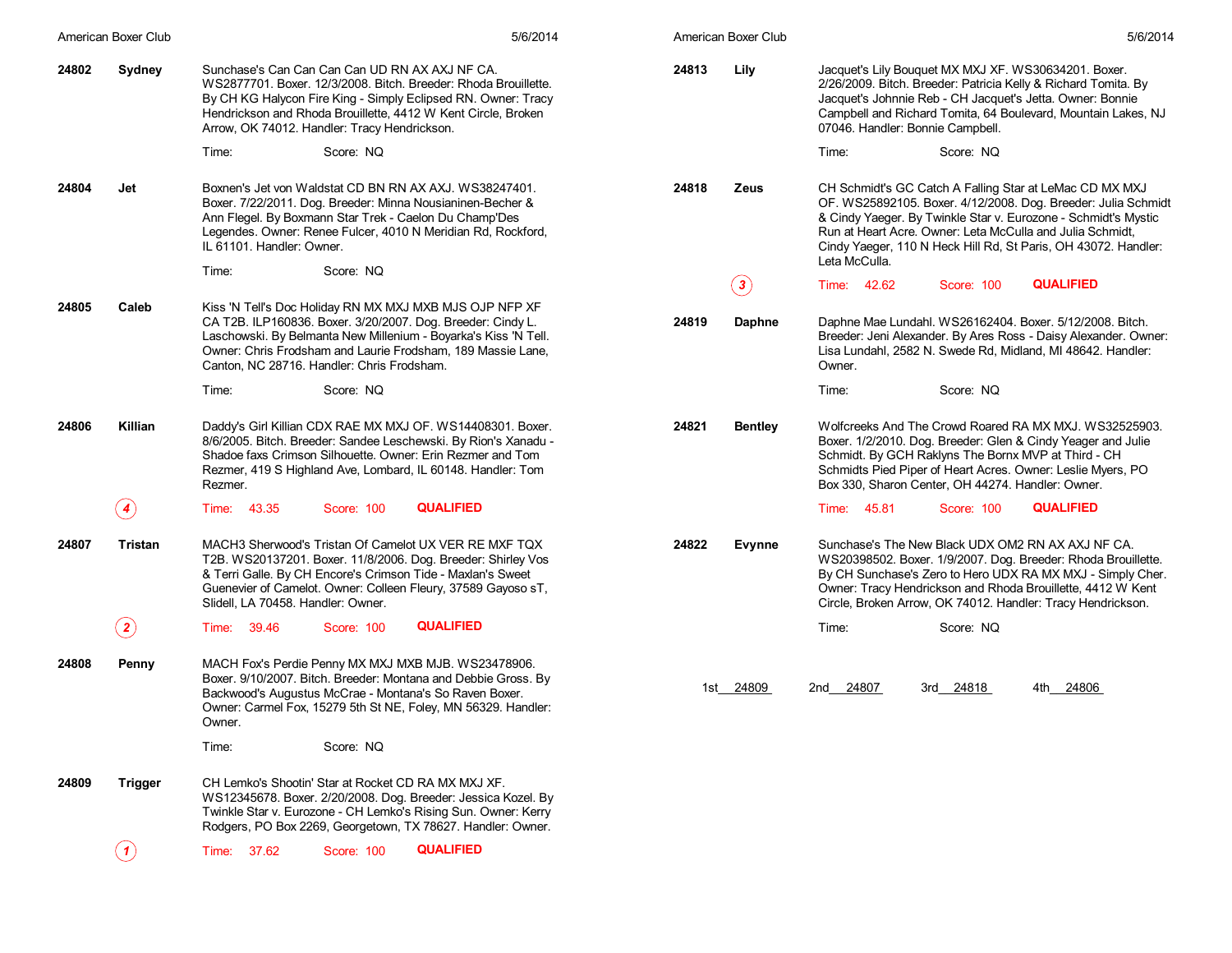| American Boxer Club      | 5/6/2014                                                                                                                                                                                                                                                                                                                                      | American Boxer Club                                                                                                                                                                       | 5/6/2014                                                                  |
|--------------------------|-----------------------------------------------------------------------------------------------------------------------------------------------------------------------------------------------------------------------------------------------------------------------------------------------------------------------------------------------|-------------------------------------------------------------------------------------------------------------------------------------------------------------------------------------------|---------------------------------------------------------------------------|
| <b>JWW Preferred</b>     | Novice - 16 Inch                                                                                                                                                                                                                                                                                                                              |                                                                                                                                                                                           |                                                                           |
| <b>Judge:</b> Lisa Potts | Course Yardage: 101 yds<br><b>Course Time: 39 sec</b>                                                                                                                                                                                                                                                                                         |                                                                                                                                                                                           |                                                                           |
| # Entered:               | # Qualified: 1<br># Run: $1$<br># Withdrawn: 0                                                                                                                                                                                                                                                                                                |                                                                                                                                                                                           |                                                                           |
| 16202<br>Celia           | Cedarlin's Graceful Beginnings. WS30892103. Boxer. 6/15/2009.<br>Bitch. Breeder: Rebecca Gilchrist and Korinne Vanderpool. By CH<br>Naja's Enterprise of Summer - CH Regal.s Full of TenDer Grace<br>CD RE NFP AJP. Owner: Rebecca Gilchrist and Eric Gilchrist,<br>210 Hackberry St, North Liberty, IA 52317. Handler: Rebecca<br>Gilchrist. | <b>JWW Preferred</b><br><b>Judge:</b> Lisa Potts<br><b>Course Yardage:</b><br>$#$ Run: $0$<br># Qualified: 0<br># Entered: 1                                                              | Open - 16 Inch<br>136 vds<br><b>Course Time: 44 sec</b><br># Withdrawn: 0 |
| (1)                      | <b>QUALIFIED</b><br>34.07<br>Score: 100<br>Time:                                                                                                                                                                                                                                                                                              | Ella<br>Ella Bella Lewis OA NAJ OF, PAL250044, Boxer, 12/1/2005.<br>16608<br>Bitch. Breeder: . By - . Owner: Seleana Yates, 3505 Longhorn<br>Trail, Round Rock, TX 78665. Handler: Owner. |                                                                           |
| 16202<br>1st             | 4th<br>2 <sub>nd</sub><br>3rd<br>$----$<br>----<br>----                                                                                                                                                                                                                                                                                       | $T$ is a set of $T$<br>$O2 = 0.00$                                                                                                                                                        |                                                                           |

| # Entered:<br># Run: $0$<br># Qualified: $0$<br># Withdrawn: $0$<br>-1<br>Ella<br>Ella Bella Lewis OA NAJ OF, PAL250044, Boxer, 12/1/2005.<br>16608<br>Bitch. Breeder: By - Owner: Seleana Yates, 3505 Longhorn<br>Trail, Round Rock, TX 78665. Handler: Owner. | <b>JWW Preferred</b><br><b>Judge:</b> Lisa Potts |       | <b>Course Yardage:</b><br>$136$ yds | Open - 16 Inch<br><b>Course Time:</b><br>44 sec |
|-----------------------------------------------------------------------------------------------------------------------------------------------------------------------------------------------------------------------------------------------------------------|--------------------------------------------------|-------|-------------------------------------|-------------------------------------------------|
|                                                                                                                                                                                                                                                                 |                                                  |       |                                     |                                                 |
|                                                                                                                                                                                                                                                                 |                                                  |       |                                     |                                                 |
|                                                                                                                                                                                                                                                                 |                                                  | Time: | Score: ABS                          |                                                 |

| <b>JWW Preferred</b> |                          |                        |                                                                                                                                                                                                                                                      | Novice - 20 Inch                                                                                                                 |                                     |
|----------------------|--------------------------|------------------------|------------------------------------------------------------------------------------------------------------------------------------------------------------------------------------------------------------------------------------------------------|----------------------------------------------------------------------------------------------------------------------------------|-------------------------------------|
|                      | <b>Judge:</b> Lisa Potts |                        | Course Yardage: 101 yds                                                                                                                                                                                                                              | <b>Course Time:</b><br>41 sec                                                                                                    |                                     |
| # Entered:           | 3                        | # Run: $3$             | # Qualified: 1                                                                                                                                                                                                                                       | # Withdrawn: 0                                                                                                                   |                                     |
| 20207                | Deni                     | Magoffin.              | GCH DC's Something To Talk About at CinnRhee CGC.<br>WS31176203. Boxer. 8/5/2009. Dog. Breeder: Donna & Carl<br>Schafer. By CH Heart Acres Sting Ray of CinnRhee - CH DC's<br>Say, 1137 Sliker Rd, Corfu, NY 14036. Handler: Margaret                | Precious Gem of Shadigee. Owner: Donna Schafer and Jennifer                                                                      | <b>JWW</b><br>Judg<br># Ent<br>1660 |
|                      |                          | Time:                  | Score: NO                                                                                                                                                                                                                                            |                                                                                                                                  |                                     |
| 20208                | Ted                      |                        | Xcellent Adventure von Bachbett, WS41461301, Boxer,<br>1465 Y Avenue, Ames, IA 50014. Handler: Owner.                                                                                                                                                | 5/24/2012. Dog. Breeder: Cathy & George Markos. By Adonis vom<br>Grand Kevin - Eicke vom Silvertbach. Owner: Elisabeth Lonergan, |                                     |
|                      |                          | Time:                  | Score: NQ                                                                                                                                                                                                                                            |                                                                                                                                  |                                     |
| 20209                | Grover                   | 46157. Handler: Owner. | Benchmark's Black Magic CD RAE AX AXJ CA. WS13163302.<br>Boxer. 5/9/2005. Dog. Breeder: Ellen Ellerman & Brenda Staley.<br>By CH Kamiko-N-Kini's WoodView Lariat - Benchmark's Aurora<br>Star. Owner: Brenda Staley, 355 N Chestnut St, Monrovia, IL |                                                                                                                                  |                                     |
|                      |                          | 41.24<br>Time:         | Score: 95                                                                                                                                                                                                                                            | <b>QUALIFIED</b>                                                                                                                 |                                     |
|                      |                          |                        |                                                                                                                                                                                                                                                      |                                                                                                                                  |                                     |

1st\_\_\_ 20209 2nd\_\_\_\_\_\_\_\_\_ 3rd\_\_\_\_\_\_\_ 4th\_\_\_\_\_\_\_

| <b>JWW Preferred</b>     |            |                                                                                                                                                                           | Excellent - 16 Inch           |
|--------------------------|------------|---------------------------------------------------------------------------------------------------------------------------------------------------------------------------|-------------------------------|
| <b>Judge:</b> Lisa Potts |            | <b>Course Yardage:</b><br>160 vds                                                                                                                                         | <b>Course Time:</b><br>48 sec |
| # Entered:               | # Run: $1$ | # Qualified: 0                                                                                                                                                            | # Withdrawn: 0                |
| 16605<br>Abby            |            | Abrcadabra, ILP158468, Boxer, 3/13/2006, Bitch, Breeder:<br>Unknown. By Unknown - Unknown. Owner: Jan Blevins, 1006<br>Oxfordshire, Carrollton, TX 75007. Handler: Owner. |                               |
|                          | Time:      | Score: NQ                                                                                                                                                                 |                               |
|                          |            |                                                                                                                                                                           |                               |
| 1st                      | 2nd        | 3rd                                                                                                                                                                       | 4th                           |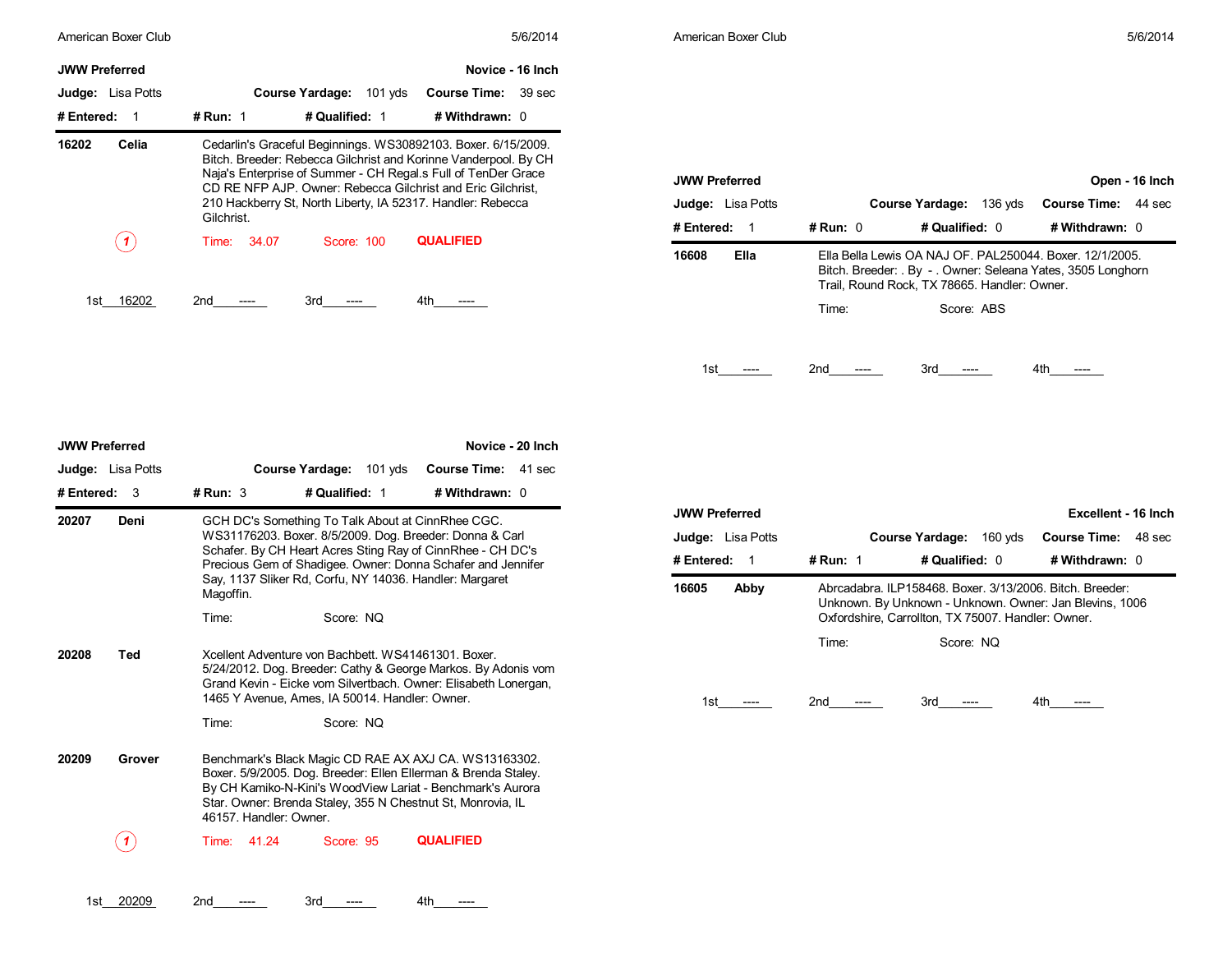| American Boxer Club                                      | 5/6/2014                                                                                                                                                                                                                                                                                                                                                                                 | American Boxer Club            | 5/6/2014                                                                                                                                                                                                                                                                                                             |  |
|----------------------------------------------------------|------------------------------------------------------------------------------------------------------------------------------------------------------------------------------------------------------------------------------------------------------------------------------------------------------------------------------------------------------------------------------------------|--------------------------------|----------------------------------------------------------------------------------------------------------------------------------------------------------------------------------------------------------------------------------------------------------------------------------------------------------------------|--|
| <b>JWW Preferred</b><br>Judge: Lisa Potts<br>#Entered: 3 | Excellent - 20 Inch<br>Course Yardage: 160 yds<br>Course Time: 50 sec<br># Qualified: 2<br># Run: 3<br># Withdrawn: 0                                                                                                                                                                                                                                                                    | 20610<br><b>Huck</b>           | CH Beau Bien's Echo of Ego. WS1234567. Boxer. 1/1/2009. Dog.<br>Breeder: Owner. By CH Arriba Talisman Ego - Beau Bien's<br>Wakin' Magic. Owner: Marilyn Grayson, 3009 Wilson PL NE,<br>Albuquerque, NM 87106. Handler: Owner.                                                                                        |  |
| 20606<br>Pip<br>$\left( \mathbf{2}\right)$               | Shera's Great Expectations RN TDX AX AXJ HXAs HIBs CGC.<br>WS13380905. Boxer. 5/1/2005. Bitch. Breeder: Barbara Riggs.<br>By CH Glennroe's Rob Roy of Telstar SOM - CH Shera's Fancy<br>Dancer of Rosa. Owner: Reegan Ray and William Polonsky &<br>Barbara Riggs, 734 San Dieguito Drive, Encinatas, CA 92024.<br>Handler: Reegan Ray.<br><b>QUALIFIED</b><br>Time: 49.75<br>Score: 100 | 20825<br><b>Susie</b>          | Score: NQ<br>Time:<br>Winmere Black Eyed Susan RN OA OAJ AXP AJP XFP CGC.<br>WS03645202. Boxer. 3/23/2003. Bitch. Breeder: Owners. By CH<br>School's Fireworks Powerplay - Winmere Tess D'Urbervilles RN.<br>Owner: Theresa Garton and Lynn Garton, P.O. 13068, Oklahoma<br>City, OK 73131. Handler: Theresa Garton. |  |
|                                                          |                                                                                                                                                                                                                                                                                                                                                                                          |                                | Score: NQ<br>Time:                                                                                                                                                                                                                                                                                                   |  |
| Saber<br>20607                                           | Xcalibur Von Bachbett. WS41461305. Boxer. 5/24/2012. Dog.<br>Breeder: Cathy & George Markos. By Adonis Vom Grand Kevch -<br>Icke Vom Silvertbach, Owner: Jan Blevins, 1006 Oxfordshire.<br>Carrollton, TX 75007. Handler: Owner.                                                                                                                                                         | 20826<br>Zephyr                | MACH PACH YDK's Desert West Wind RE MXB MJS MXPB<br>MJP3 MJPB PAX XF T2BT2BP, WS17961701, Boxer,<br>5/14/2006. Dog. Breeder: Jennifer & Clint Yates and Barbara<br>Wedge. By CH Bargary's Buried Treasure - Bargary's Happy                                                                                          |  |
| $\boxed{1}$                                              | <b>QUALIFIED</b><br>Time: 41.51<br>Score: 100                                                                                                                                                                                                                                                                                                                                            |                                | Days RN NA NAJ. Owner: Jennifer Yates, 6320 Little Elm St, N.<br>Las Vegas, NV 89031. Handler: Owner.                                                                                                                                                                                                                |  |
| 20827<br><b>Jack Daniel</b>                              | Pheasant Hollow's Jack Daniel AXP OAP CGC, WS38474908.<br>Boxer. 7/20/2011. Dog. Breeder: Kerry Jones, Robert Detoro,<br>Allison Jones, Patricia Detoro. By CH Pheasant Hollow's                                                                                                                                                                                                         | $\mathbf{A}$                   | <b>QUALIFIED</b><br>Time:<br>36.60<br>Score: 100                                                                                                                                                                                                                                                                     |  |
|                                                          | ASUREBET - CH Pheasant Hollow's Hot Dam Here I Am. Owner:<br>Nina A.B. Daniel and Truman W. Daniel, 1556 Robert Young Rd,<br>Starksboro, VT 05487. Handler: Nina A.B. Daniel.                                                                                                                                                                                                            | 20829<br><b>Brady</b>          | GCH Can-Cia's You Ain't Seen Nothin' Yet AX AXJ NAP OJP NF.<br>WS28498804. Boxer. 11/15/2008. Dog. Breeder: Sarah South &<br>Sherry Canciamille. By CH Can-cia's Hard Act to Follow - CH                                                                                                                             |  |
|                                                          | Score: NQ<br>Time:                                                                                                                                                                                                                                                                                                                                                                       |                                | Backwood's Tayler Made Illusion. Owner: Lisa Lovasco, 1071 S<br>Mackinaw Rd, Kawkawlin, MI 48631. Handler: Owner.                                                                                                                                                                                                    |  |
|                                                          |                                                                                                                                                                                                                                                                                                                                                                                          | $\left( \, \mathbf{3} \right)$ | <b>QUALIFIED</b><br>47.99<br>Score: 100<br>Time:                                                                                                                                                                                                                                                                     |  |

| <b>JWW Preferred</b>     |                |                                                | Master - 20 Inch                                                                                                                                                                                  |
|--------------------------|----------------|------------------------------------------------|---------------------------------------------------------------------------------------------------------------------------------------------------------------------------------------------------|
| <b>Judge:</b> Lisa Potts |                | <b>Course Yardage:</b><br>160 vds              | <b>Course Time:</b><br>50 <sub>sec</sub>                                                                                                                                                          |
| # Entered: $5$           | # Run: $5$     | # Qualified: 3                                 | # Withdrawn: $0$                                                                                                                                                                                  |
| 20609<br>Sydney          | Debora Hall.   | Miss Sydney Pearl Hall CD BN GN RAE OA AXJ NF. | WS13121402, Boxer, 2/26/2005, Bitch, Breeder: Jason Kidwell.<br>By Sir Syruss the Virus - Miss Sable Baby. Owner: Debora Hall<br>and Randall Hall, 1414 Girard Dr, Louisville, KY 40222. Handler: |
| $\mathbf{2}$             | 45.93<br>Time: | Score: 100                                     | <b>QUALIFIED</b>                                                                                                                                                                                  |

| 20610 | <b>Huck</b>  | Breeder: Owner. By CH Arriba Talisman Ego - Beau Bien's<br>Albuquerque, NM 87106. Handler: Owner. |              | CH Beau Bien's Echo of Ego. WS1234567. Boxer. 1/1/2009. Dog.<br>Wakin' Magic. Owner: Marilyn Grayson, 3009 Wilson PL NE,                                                                                                                                 |
|-------|--------------|---------------------------------------------------------------------------------------------------|--------------|----------------------------------------------------------------------------------------------------------------------------------------------------------------------------------------------------------------------------------------------------------|
|       |              | Time:                                                                                             | Score: NQ    |                                                                                                                                                                                                                                                          |
| 20825 | <b>Susie</b> | City, OK 73131. Handler: Theresa Garton.                                                          |              | Winmere Black Eyed Susan RN OA OAJ AXP AJP XFP CGC.<br>WS03645202. Boxer. 3/23/2003. Bitch. Breeder: Owners. By CH<br>School's Fireworks Powerplay - Winmere Tess D'Urbervilles RN.<br>Owner: Theresa Garton and Lynn Garton, P.O. 13068, Oklahoma       |
|       |              | Time:                                                                                             | Score: NO    |                                                                                                                                                                                                                                                          |
| 20826 | Zephyr       | MJP3 MJPB PAX XF T2BT2BP. WS17961701. Boxer.<br>Las Vegas, NV 89031. Handler: Owner.              |              | MACH PACH YDK's Desert West Wind RE MXB MJS MXPB<br>5/14/2006. Dog. Breeder: Jennifer & Clint Yates and Barbara<br>Wedge. By CH Bargary's Buried Treasure - Bargary's Happy<br>Days RN NA NAJ. Owner: Jennifer Yates, 6320 Little Elm St, N.             |
|       | 1            | Time:<br>36.60                                                                                    | Score: 100   | <b>QUALIFIED</b>                                                                                                                                                                                                                                         |
| 20829 | <b>Brady</b> | Mackinaw Rd, Kawkawlin, MI 48631. Handler: Owner.                                                 |              | GCH Can-Cia's You Ain't Seen Nothin' Yet AX AXJ NAP OJP NF.<br>WS28498804. Boxer. 11/15/2008. Dog. Breeder: Sarah South &<br>Sherry Canciamille. By CH Can-cia's Hard Act to Follow - CH<br>Backwood's Tayler Made Illusion. Owner: Lisa Lovasco, 1071 S |
|       | $\mathbf{3}$ | Time:<br>47.99                                                                                    | Score: 100   | <b>QUALIFIED</b>                                                                                                                                                                                                                                         |
|       |              |                                                                                                   |              |                                                                                                                                                                                                                                                          |
| 1st   | 20826        | 20609<br>2nd                                                                                      | 20829<br>3rd | 4th                                                                                                                                                                                                                                                      |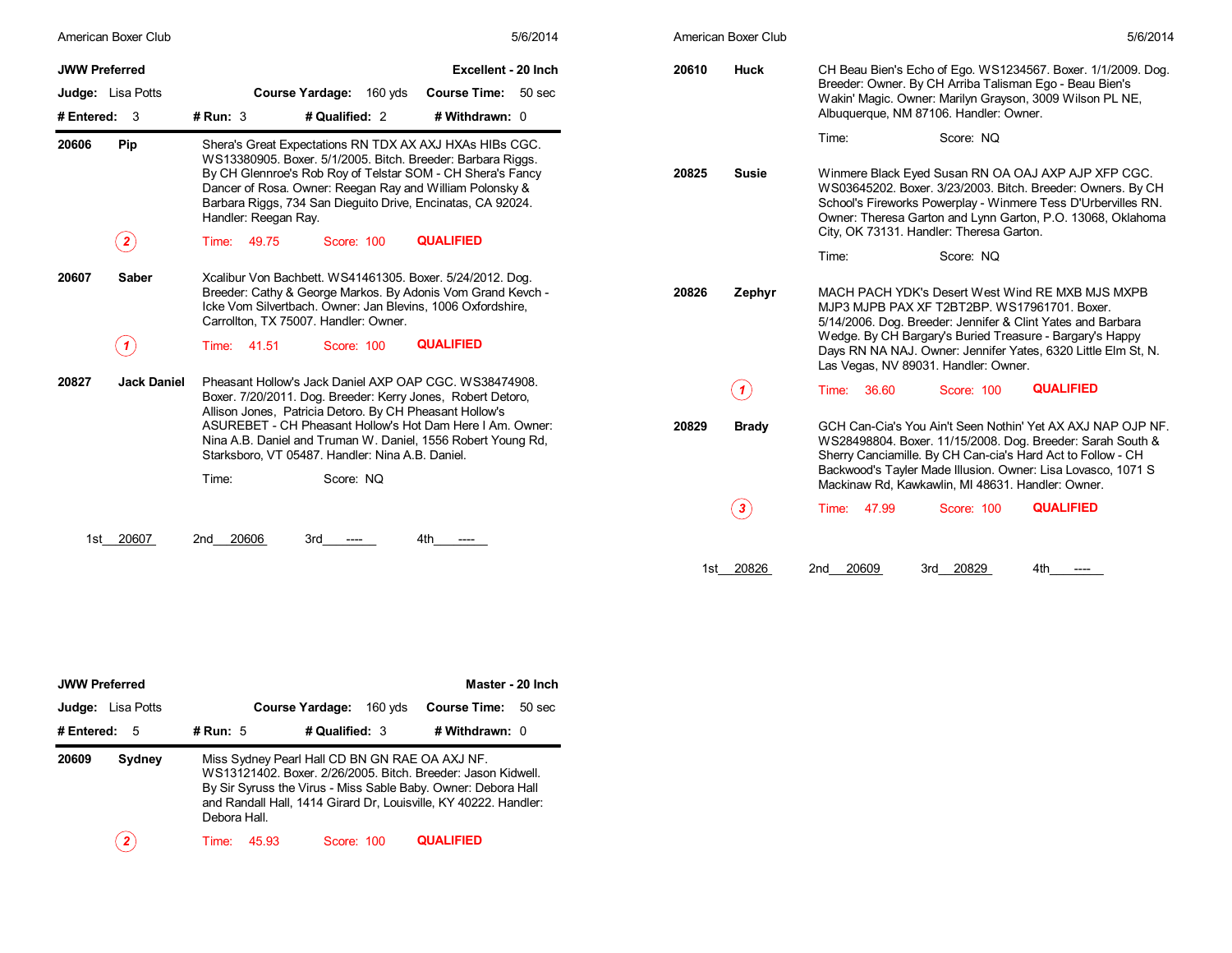|               | American Boxer Club      |                                                                                                                                                                                                                                                                             |                                                                                                                                                                                                                                                                                                                                                         |                    | 5/6/2014 |              | American Boxer Club        |                 |                                                                                                                                                                                       |                                                                                                                                                  | 5/6/2014 |  |  |
|---------------|--------------------------|-----------------------------------------------------------------------------------------------------------------------------------------------------------------------------------------------------------------------------------------------------------------------------|---------------------------------------------------------------------------------------------------------------------------------------------------------------------------------------------------------------------------------------------------------------------------------------------------------------------------------------------------------|--------------------|----------|--------------|----------------------------|-----------------|---------------------------------------------------------------------------------------------------------------------------------------------------------------------------------------|--------------------------------------------------------------------------------------------------------------------------------------------------|----------|--|--|
|               | Time 2 Beat Regular      |                                                                                                                                                                                                                                                                             |                                                                                                                                                                                                                                                                                                                                                         |                    | 20 Inch  | 20819        | Dara                       |                 | GCH MACH Windwood's Daring Soul Of Sherwood CD RE MX<br>MXJ XF. WS26916702. Boxer. 7/7/2008. Bitch. Breeder: Shirley                                                                  |                                                                                                                                                  |          |  |  |
|               | <b>Judge:</b> Lisa Potts |                                                                                                                                                                                                                                                                             |                                                                                                                                                                                                                                                                                                                                                         | Course Time: 35.14 |          |              |                            |                 | Stanton. By CH Breho I Bee Shinin' - Windwood's Heart N Soul.                                                                                                                         |                                                                                                                                                  |          |  |  |
| # Entered: 10 |                          | # Run: $8$                                                                                                                                                                                                                                                                  | # Qualified: 2                                                                                                                                                                                                                                                                                                                                          | # Withdrawn: 0     |          |              |                            | Handler: Owner. | Owner: Colleen Fleury, 37589 Gayoso sT, Slidell, LA 70458.                                                                                                                            |                                                                                                                                                  |          |  |  |
| 20202         | <b>Bristol</b>           |                                                                                                                                                                                                                                                                             | Westpaw's Rebel Without A Cause Bristol of Bon Air NAJ.<br>WS23594105. Boxer. 10/6/2007. Bitch. Breeder: Jennifer West &<br>Barry Hendley. By CH Jubar's Rebel Tank of West Paw - Jubar<br>Southpaw's Gonna Fly Now. Owner: Jennifer L. Thomas, 8212<br>Jahnke Rd, N. Chesterfield, VA 23235. Handler: Chuck Thomas.                                    |                    |          | 20820        | Anja                       | Time:           | Score: NQ<br>MACH Anja Von Waldstadt VCD2 RE MXG MJS OF.<br>WS20480303. Boxer. 1/4/2007. Bitch. Breeder: Renee Fulcer. By<br>Arames vom Messingsberg - Josephine von Bachbett VCD2 UD |                                                                                                                                                  |          |  |  |
|               |                          | Time:                                                                                                                                                                                                                                                                       | Score: NQ                                                                                                                                                                                                                                                                                                                                               |                    |          |              |                            |                 | RE MX MXJ. Owner: Renee Fulcer, 4010 N Meridian Rd,<br>Rockford, IL 61101, Handler: Owner.                                                                                            |                                                                                                                                                  |          |  |  |
| 20402         | Carly                    |                                                                                                                                                                                                                                                                             | CopperMyst Bring Back the Magic CAA CGC. WS34770904.<br>Boxer. 7/26/2010. Bitch. Breeder: Margaret Magoffin & Donna<br>Schaefer. By CH Belco's Coppertone RN - DC's Little Miss Magic<br>OA AXJ OF CA. Owner: Margaret Magoffin, 15 Hillrise Dr,<br>Penfield, NY 14526. Handler: Owner.                                                                 |                    |          | 20821        | Gemma                      | Time: 36.36     | Minstrel's Makers Marc. WS36166002. Boxer. 12/8/2010. Bitch.<br>Breeder: Patricia Traughber & Katherine Nevius. By Marc Del                                                           | <b>QUALIFIED</b>                                                                                                                                 |          |  |  |
|               |                          | Time:                                                                                                                                                                                                                                                                       | Score: NQ                                                                                                                                                                                                                                                                                                                                               |                    |          |              |                            |                 | Benicadell - Minstrel N Brandywine Rekindled Spirit. Owner:<br>Denise Snyder and Katherine Nevius, 107 Victoria Ct, Franklin,<br>TN 37607. Handler: Denise Snyder.                    |                                                                                                                                                  |          |  |  |
| 20403         | Lexi                     | Dancin' I'm A Total Knockout Too RE NA OAJ OF CGC.<br>WS33950001. Boxer. 5/7/2010. Bitch. Breeder: Vicki Sinner. By<br>RazMaz Total Knockout - Dancin' Do You Think I'm Sexy RE NA<br>NAJ CGC. Owner: Vicki Sinner, 820 East 5th St, Hastings, NE<br>68901. Handler: Owner. |                                                                                                                                                                                                                                                                                                                                                         |                    |          |              | 24203<br>Fred              |                 |                                                                                                                                                                                       | Time:<br>Score: NQ<br>Great Expectation's Winifred Will Do! BN RN TD PT HSAs CGC.<br>WS39438202. Boxer. 9/2/2011. Bitch. Breeder: Reegan Ray. By |          |  |  |
|               |                          | Time:                                                                                                                                                                                                                                                                       | Score: ABS                                                                                                                                                                                                                                                                                                                                              |                    |          |              |                            |                 | Marc del Benicadel - Shera's Great Expectations RN TDX AX<br>AXJ HXAs HIBs CGC. Owner: Reegan Ray and Bill Polonsky,<br>734 San Dieguito Drive, Encinatas, CA 92024. Handler: Reegan  |                                                                                                                                                  |          |  |  |
| 20801         | AJ                       |                                                                                                                                                                                                                                                                             | Ava Josephine von Waldstadt RN MXB MJB XF T2B.<br>WS20480305. Boxer. 1/4/2007. Bitch. Breeder: Renee Williams.<br>By Arames vom Messingsberg - Josephine von Bachbett VCD2<br>UD RE MX MXJ. Owner: Elisabeth Lonergan, 1465 Y Avenue,<br>Ames, IA 50014. Handler: Owner.                                                                                |                    |          |              |                            | Ray.<br>Time:   | Score: NQ                                                                                                                                                                             |                                                                                                                                                  |          |  |  |
|               |                          | Time:                                                                                                                                                                                                                                                                       | Score: NQ                                                                                                                                                                                                                                                                                                                                               |                    |          |              | 1st 20809                  |                 |                                                                                                                                                                                       |                                                                                                                                                  |          |  |  |
| 20804         | Georgia                  |                                                                                                                                                                                                                                                                             | MACH7 Cherkei's Too Hot to Handle CD RE BN MXC2 MJB3<br>TQX T2B3 CA. WS26680101. Boxer. 6/6/2008. Bitch. Breeder:<br>Cheryl Robbins & Keith Robbins & Romi Cormier & Sheila<br>Cormier. By CH Rheannon Cherkei Turn Up the Volume - CH<br>Bayview Some Like It Hot. Owner: Todd Buchla, 1094 Gordon<br>Combs Rd NW, Marietta, GA 30064. Handler: Owner. |                    |          |              |                            |                 |                                                                                                                                                                                       |                                                                                                                                                  |          |  |  |
|               |                          | Time:                                                                                                                                                                                                                                                                       | Score: ABS                                                                                                                                                                                                                                                                                                                                              |                    |          |              | <b>Time 2 Beat Regular</b> |                 |                                                                                                                                                                                       |                                                                                                                                                  | 24 Inch  |  |  |
| 20809         | <b>Strummer</b>          |                                                                                                                                                                                                                                                                             | MACH2 Lemko's Super Star Strummer MXB MJG OF CGC.                                                                                                                                                                                                                                                                                                       |                    |          |              | <b>Judge:</b> Lisa Potts   |                 |                                                                                                                                                                                       | <b>Course Time:</b>                                                                                                                              | 44.47    |  |  |
|               |                          |                                                                                                                                                                                                                                                                             | WS25569901. Boxer. 2/20/2008. Dog. Breeder: Jessica Kozal. By                                                                                                                                                                                                                                                                                           |                    |          | # Entered: 8 |                            | <b># Run: 8</b> | # Qualified: 2                                                                                                                                                                        | # Withdrawn: 0                                                                                                                                   |          |  |  |
|               |                          | Handler: Owner.                                                                                                                                                                                                                                                             | CH Twinkle Star V. Eurozone SOM - CH Lemko's Rising Sun.<br>Owner: Jill Viggiani, 904 Weaver Rd, Huntington, VT 05462.                                                                                                                                                                                                                                  |                    |          | 24201        | Jim                        |                 | TealCrest's Bucnuts on Fire NAJ. WS32322502. Boxer.<br>10/27/2009. Dog. Breeder: Jill Hootman & Robin Kennedy. By CH                                                                  |                                                                                                                                                  |          |  |  |
|               | $\mathcal{L}$            | Time: 35.14                                                                                                                                                                                                                                                                 |                                                                                                                                                                                                                                                                                                                                                         | <b>QUALIFIED</b>   |          |              |                            |                 | TealCrest's Luck of the Irish - Miro-TealCrest's Whats Ur Name.<br>Owner: Sandra Kistler, 214 Ranchview Dr, Vandalia, OH 45377.                                                       |                                                                                                                                                  |          |  |  |

| 5/6/2014<br>American Boxer Club<br>20819<br>Dara<br>GCH MACH Windwood's Daring Soul Of Sherwood CD RE MX<br>MXJ XF. WS26916702. Boxer. 7/7/2008. Bitch. Breeder: Shirley<br>Stanton. By CH Breho I Bee Shinin' - Windwood's Heart N Soul.<br>Owner: Colleen Fleury, 37589 Gayoso sT, Slidell, LA 70458.<br>Handler: Owner.                  |  |
|---------------------------------------------------------------------------------------------------------------------------------------------------------------------------------------------------------------------------------------------------------------------------------------------------------------------------------------------|--|
|                                                                                                                                                                                                                                                                                                                                             |  |
|                                                                                                                                                                                                                                                                                                                                             |  |
| Time:<br>Score: NQ                                                                                                                                                                                                                                                                                                                          |  |
| MACH Anja Von Waldstadt VCD2 RE MXG MJS OF.<br>20820<br>Anja<br>WS20480303. Boxer. 1/4/2007. Bitch. Breeder: Renee Fulcer. By<br>Arames vom Messingsberg - Josephine von Bachbett VCD2 UD<br>RE MX MXJ. Owner: Renee Fulcer, 4010 N Meridian Rd,<br>Rockford, IL 61101. Handler: Owner.                                                     |  |
| <b>QUALIFIED</b><br>Time:<br>36.36                                                                                                                                                                                                                                                                                                          |  |
| Minstrel's Makers Marc. WS36166002. Boxer. 12/8/2010. Bitch.<br>20821<br>Gemma<br>Breeder: Patricia Traughber & Katherine Nevius. By Marc Del<br>Benicadell - Minstrel N Brandywine Rekindled Spirit. Owner:<br>Denise Snyder and Katherine Nevius, 107 Victoria Ct, Franklin,<br>TN 37607. Handler: Denise Snyder.                         |  |
| Time:<br>Score: NQ                                                                                                                                                                                                                                                                                                                          |  |
| 24203<br>Fred<br>Great Expectation's Winifred Will Do! BN RN TD PT HSAs CGC.<br>WS39438202. Boxer. 9/2/2011. Bitch. Breeder: Reegan Ray. By<br>Marc del Benicadel - Shera's Great Expectations RN TDX AX<br>AXJ HXAs HIBs CGC. Owner: Reegan Ray and Bill Polonsky,<br>734 San Dieguito Drive, Encinatas, CA 92024. Handler: Reegan<br>Ray. |  |
| Time:<br>Score: NQ                                                                                                                                                                                                                                                                                                                          |  |
|                                                                                                                                                                                                                                                                                                                                             |  |
| 20809<br>1st                                                                                                                                                                                                                                                                                                                                |  |
|                                                                                                                                                                                                                                                                                                                                             |  |
| Time 2 Beat Regular<br>24 Inch<br><b>Course Time:</b><br>44.47                                                                                                                                                                                                                                                                              |  |
| Judge: Lisa Potts<br># Entered:<br># Run: 8<br># Qualified: 2<br># Withdrawn: 0<br>8                                                                                                                                                                                                                                                        |  |
| TealCrest's Bucnuts on Fire NAJ, WS32322502, Boxer,<br>24201<br>Jim<br>10/27/2009. Dog. Breeder: Jill Hootman & Robin Kennedy. By CH<br>TealCrest's Luck of the Irish - Miro-TealCrest's Whats Ur Name.<br>Owner: Sandra Kistler, 214 Ranchview Dr, Vandalia, OH 45377.<br>Handler: Owner.                                                  |  |

Time: Score: NQ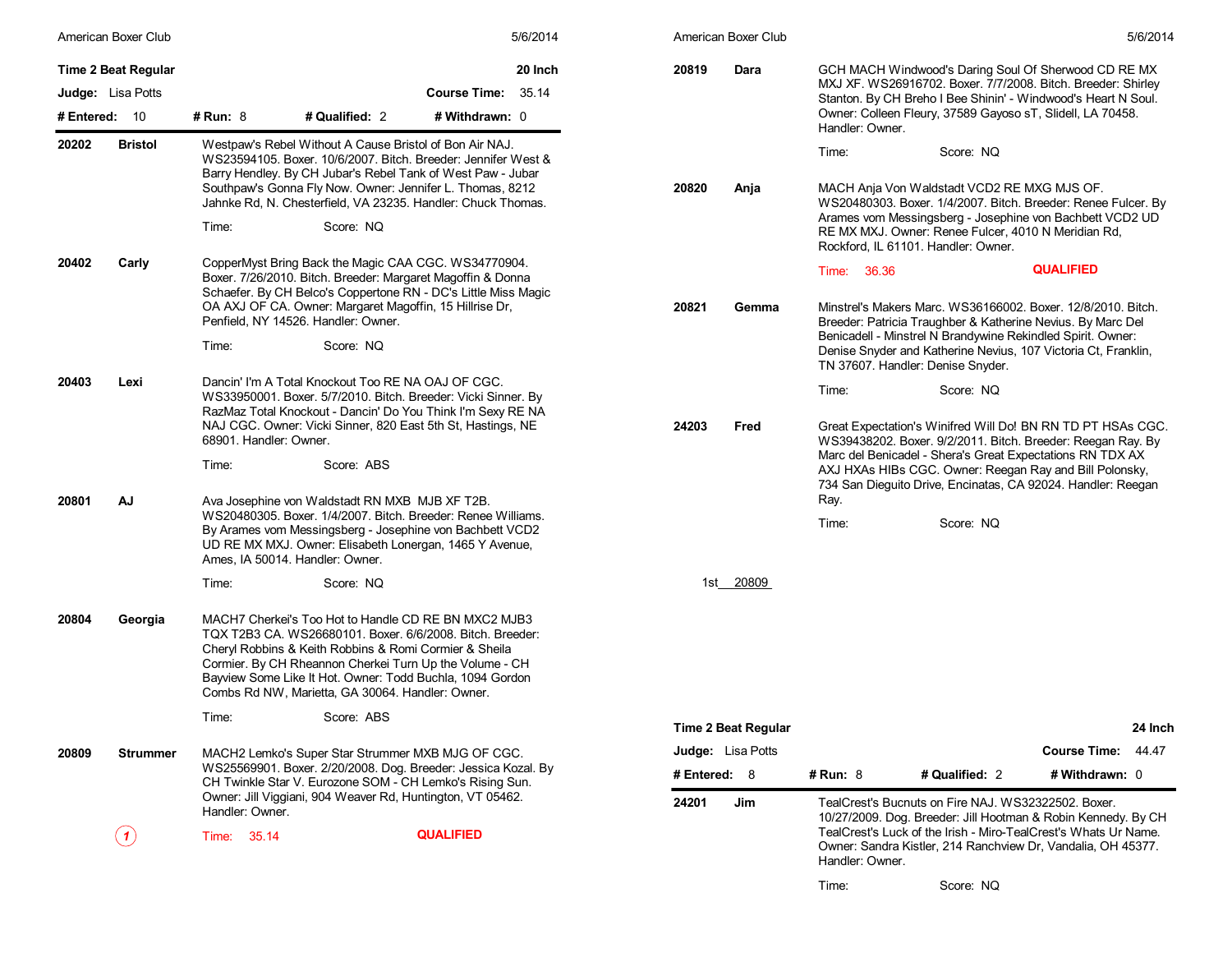|       | American Boxer Club | 5/6/2014                                                                                                                                                                                                                                                                                                                                   | American Boxer Club                                                      |                                                                                                                                                                                                                                                                                                                                               | 5/6/2014                                                    |
|-------|---------------------|--------------------------------------------------------------------------------------------------------------------------------------------------------------------------------------------------------------------------------------------------------------------------------------------------------------------------------------------|--------------------------------------------------------------------------|-----------------------------------------------------------------------------------------------------------------------------------------------------------------------------------------------------------------------------------------------------------------------------------------------------------------------------------------------|-------------------------------------------------------------|
| 24204 | <b>Brit</b>         | CH TealCrest's Spitfire CA. WS32322501. Boxer. 10/27/2009.<br>Bitch. Breeder: Jill Hootman & Robin Kennedy. By CH TealCrest's<br>Luck of the Irish CD RA AX AXJ NF CA - Miro-TealCrest's Whats<br>Ur Name CD RN CA. Owner: Jill Hootman, 171 Tylertown Rd,<br>Clarksville, TN 37040. Handler: Owner.                                       | 1st 24818                                                                |                                                                                                                                                                                                                                                                                                                                               |                                                             |
|       |                     | Time:<br>Score: NQ                                                                                                                                                                                                                                                                                                                         |                                                                          |                                                                                                                                                                                                                                                                                                                                               |                                                             |
| 24401 | Ziva                | CH Peprhl's Life's a Dance with DebLyn VCD1 CD BN GN RE<br>TDX NA NAJ. WS30844201. Boxer. 6/29/2009. Bitch. Breeder:<br>Sue Ann Thompsn. By CH OTCH Regal's Heeeere's Johnny - CH<br>Peprhl's Will You Dance Marbo CDX RE AX AXJ NAP NJP.<br>Owner: Debra L Owens and Caitlyn Owens, 508 2nd St, Luther,                                   | <b>Time 2 Beat Preferred</b><br>Judge: Lisa Potts                        |                                                                                                                                                                                                                                                                                                                                               | 16 Inch<br><b>Course Time:</b><br>0 <sub>sec</sub>          |
|       |                     | IA 50152-0357. Handler: Debra L Owens.                                                                                                                                                                                                                                                                                                     | # Entered: 2                                                             | # Qualified: 0<br># Run: 2                                                                                                                                                                                                                                                                                                                    | # Withdrawn: 0                                              |
| 24804 | Jet                 | Time:<br>Score: NQ<br>Boxnen's Jet von Waldstat CD BN RN AX AXJ. WS38247401.<br>Boxer. 7/22/2011. Dog. Breeder: Minna Nousianinen-Becher &<br>Ann Flegel. By Boxmann Star Trek - Caelon Du Champ'Des<br>Legendes. Owner: Renee Fulcer, 4010 N Meridian Rd, Rockford,                                                                       | 16202<br>Celia                                                           | Cedarlin's Graceful Beginnings. WS30892103. Boxer. 6/15/2009.<br>Bitch. Breeder: Rebecca Gilchrist and Korinne Vanderpool. By CH<br>Naja's Enterprise of Summer - CH Regal.s Full of TenDer Grace<br>CD RE NFP AJP. Owner: Rebecca Gilchrist and Eric Gilchrist,<br>210 Hackberry St. North Liberty, IA 52317. Handler: Rebecca<br>Gilchrist. |                                                             |
|       |                     | IL 61101. Handler: Owner.                                                                                                                                                                                                                                                                                                                  |                                                                          | Time:<br>Score: NQ                                                                                                                                                                                                                                                                                                                            |                                                             |
|       |                     | Score: NQ<br>Time:                                                                                                                                                                                                                                                                                                                         |                                                                          |                                                                                                                                                                                                                                                                                                                                               |                                                             |
| 24805 | Caleb               | Kiss 'N Tell's Doc Holiday RN MX MXJ MXB MJS OJP NFP XF<br>CA T2B. ILP160836. Boxer. 3/20/2007. Dog. Breeder: Cindy L.<br>Laschowski. By Belmanta New Millenium - Boyarka's Kiss 'N Tell.<br>Owner: Chris Frodsham and Laurie Frodsham, 189 Massie Lane,<br>Canton, NC 28716. Handler: Chris Frodsham.                                     | 16605<br>Abby                                                            | Abrcadabra, ILP158468, Boxer, 3/13/2006, Bitch, Breeder:<br>Unknown. By Unknown - Unknown. Owner: Jan Blevins, 1006<br>Oxfordshire, Carrollton, TX 75007. Handler: Owner.<br>Time:<br>Score: NQ                                                                                                                                               |                                                             |
|       |                     | <b>QUALIFIED</b><br>Time: 47.36                                                                                                                                                                                                                                                                                                            |                                                                          |                                                                                                                                                                                                                                                                                                                                               |                                                             |
| 24812 | <b>Rocky</b>        | Gottwalt's Rock Star NA NAP NJP. WS32130202. Boxer.<br>11/7/2009. Dog. Breeder: Tina & Jeff Chapai. By Chapai's<br>Chicago Bear - Adeline II. Owner: Lisa Gottwalt, 1503 17th St,<br>East Moline, IL 61244. Handler: Owner.                                                                                                                | 1st ----                                                                 |                                                                                                                                                                                                                                                                                                                                               |                                                             |
|       |                     | Time:<br>Score: NQ                                                                                                                                                                                                                                                                                                                         |                                                                          |                                                                                                                                                                                                                                                                                                                                               |                                                             |
| 24813 | Lily                | Jacquet's Lily Bouquet MX MXJ XF. WS30634201. Boxer.<br>2/26/2009. Bitch. Breeder: Patricia Kelly & Richard Tomita. By<br>Jacquet's Johnnie Reb - CH Jacquet's Jetta. Owner: Bonnie<br>Campbell and Richard Tomita, 64 Boulevard, Mountain Lakes, NJ<br>07046. Handler: Bonnie Campbell.                                                   | <b>Time 2 Beat Preferred</b><br><b>Judge:</b> Lisa Potts<br># Entered: 5 | # Run: 5<br># Qualified: 0                                                                                                                                                                                                                                                                                                                    | 20 Inch<br><b>Course Time:</b><br>$0$ sec<br># Withdrawn: 0 |
|       |                     | Time:<br>Score: NQ                                                                                                                                                                                                                                                                                                                         |                                                                          |                                                                                                                                                                                                                                                                                                                                               |                                                             |
| 24818 | Zeus                | CH Schmidt's GC Catch A Falling Star at LeMac CD MX MXJ<br>OF. WS25892105. Boxer. 4/12/2008. Dog. Breeder: Julia Schmidt<br>& Cindy Yaeger. By Twinkle Star v. Eurozone - Schmidt's Mystic<br>Run at Heart Acre. Owner: Leta McCulla and Julia Schmidt.<br>Cindy Yaeger, 110 N Heck Hill Rd, St Paris, OH 43072. Handler:<br>Leta McCulla. | 20207<br>Deni                                                            | GCH DC's Something To Talk About at CinnRhee CGC.<br>WS31176203. Boxer. 8/5/2009. Dog. Breeder: Donna & Carl<br>Schafer. By CH Heart Acres Sting Ray of CinnRhee - CH DC's<br>Precious Gem of Shadigee. Owner: Donna Schafer and Jennifer<br>Say, 1137 Sliker Rd, Corfu, NY 14036. Handler: Margaret<br>Magoffin.<br>Time:<br>Score: NQ       |                                                             |
|       |                     | <b>QUALIFIED</b><br>Time: 44.47                                                                                                                                                                                                                                                                                                            |                                                                          |                                                                                                                                                                                                                                                                                                                                               |                                                             |
|       | (1)                 |                                                                                                                                                                                                                                                                                                                                            |                                                                          |                                                                                                                                                                                                                                                                                                                                               |                                                             |
|       |                     |                                                                                                                                                                                                                                                                                                                                            |                                                                          |                                                                                                                                                                                                                                                                                                                                               |                                                             |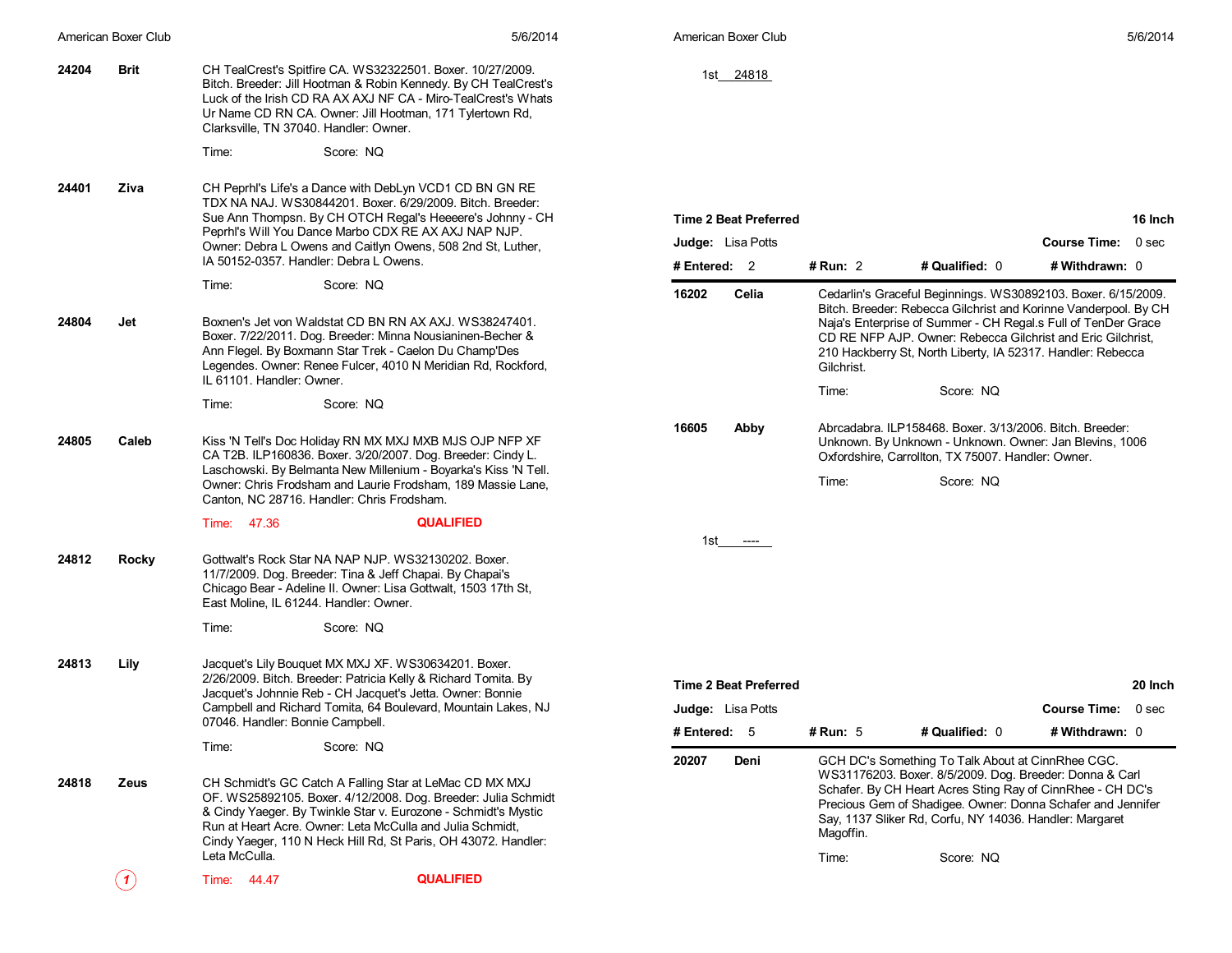**20208 Ted** Xcellent Adventure von Bachbett. WS41461301. Boxer. 5/24/2012. Dog. Breeder: Cathy & George Markos. By Adonis vom Grand Kevin - Eicke vom Silvertbach. Owner: Elisabeth Lonergan, 1465 Y Avenue, Ames, IA 50014. Handler: Owner.

Time: Score: NQ

**20209 Grover** Benchmark's Black Magic CD RAE AX AXJ CA. WS13163302. Boxer. 5/9/2005. Dog. Breeder: Ellen Ellerman & Brenda Staley. By CH Kamiko-N-Kini's WoodView Lariat - Benchmark's Aurora Star. Owner: Brenda Staley, 355 N Chestnut St, Monrovia, IL 46157. Handler: Owner.

Time: Score: NQ

**20607 Saber** Xcalibur Von Bachbett. WS41461305. Boxer. 5/24/2012. Dog. Breeder: Cathy & George Markos. By Adonis Vom Grand Kevch - Icke Vom Silvertbach. Owner: Jan Blevins, 1006 Oxfordshire, Carrollton, TX 75007. Handler: Owner.

Time: Score: NQ

**20829 Brady** GCH Can-Cia's You Ain't Seen Nothin' Yet AX AXJ NAP OJP NF. WS28498804. Boxer. 11/15/2008. Dog. Breeder: Sarah South & Sherry Canciamille. By CH Can-cia's Hard Act to Follow - CH Backwood's Tayler Made Illusion. Owner: Lisa Lovasco, 1071 S Mackinaw Rd, Kawkawlin, MI 48631. Handler: Owner.

Time: Score: NQ

1st\_\_\_\_\_\_\_\_ ----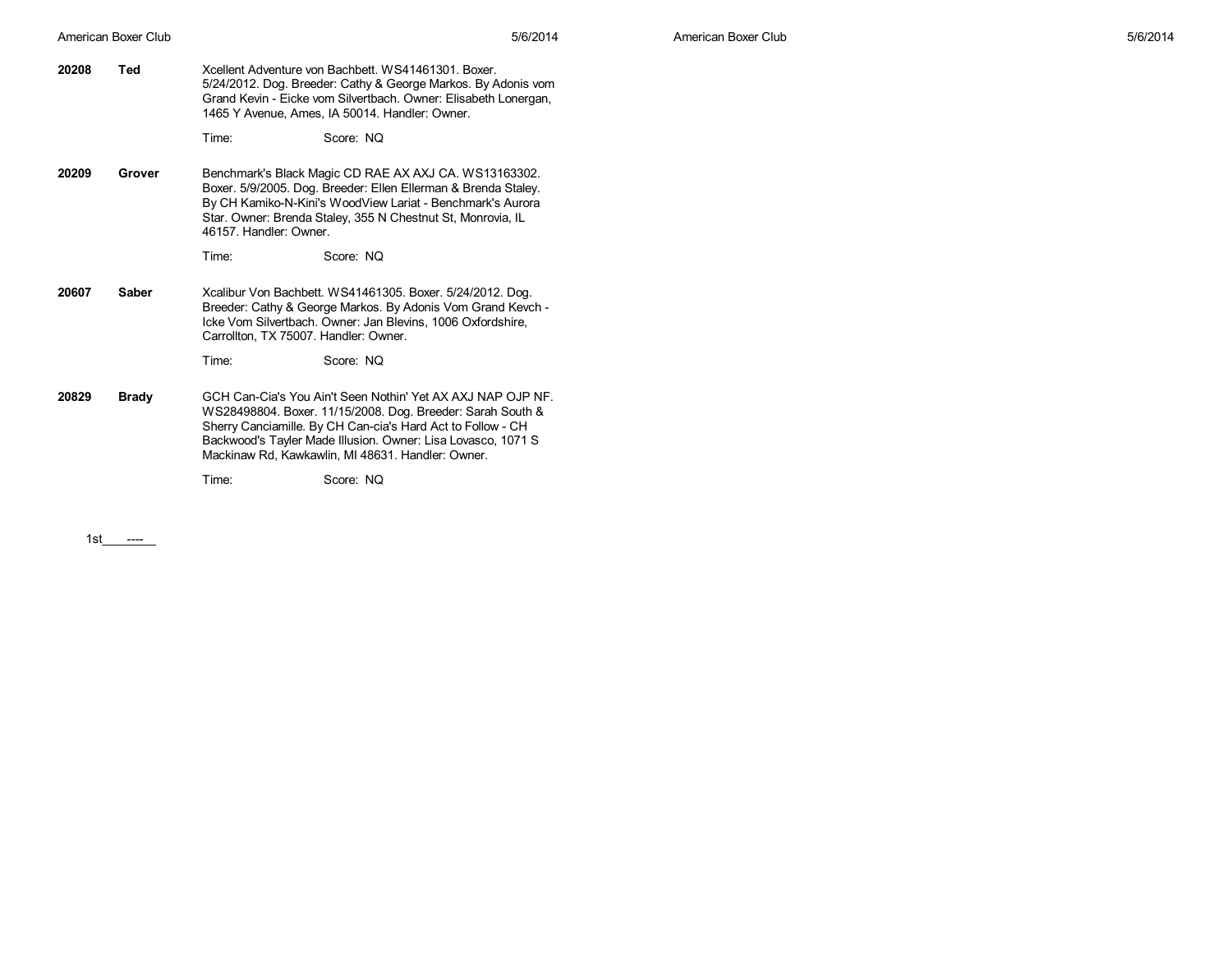| American Boxer Club     |                 |                                                                                                                   | 5/6/2014                                                                                                                                                                                                                                                       |                     | American Boxer Club      |                                                                                                                           |                                                     | 5/6/2014                                                                                                                                                                                                                                                   |
|-------------------------|-----------------|-------------------------------------------------------------------------------------------------------------------|----------------------------------------------------------------------------------------------------------------------------------------------------------------------------------------------------------------------------------------------------------------|---------------------|--------------------------|---------------------------------------------------------------------------------------------------------------------------|-----------------------------------------------------|------------------------------------------------------------------------------------------------------------------------------------------------------------------------------------------------------------------------------------------------------------|
| <b>FAST Regular</b>     |                 |                                                                                                                   | Novice B - 20 Inch                                                                                                                                                                                                                                             | 20818               | Kali                     |                                                                                                                           |                                                     | Kalissa from NYA. WS14210707. Boxer. 7/17/2005. Bitch.                                                                                                                                                                                                     |
| Judge: Lisa Potts       |                 |                                                                                                                   |                                                                                                                                                                                                                                                                |                     |                          | Breeder: George Harlow. By Pete Haun Lovett - Harlow's Rebel<br>Sadie. Owner: Chris Mahalek, 7429 Wood Court, Fishers, IN |                                                     |                                                                                                                                                                                                                                                            |
| # Entered: 8            | <b># Run: 8</b> | # Qualified: 3                                                                                                    | # Withdrawn: 0                                                                                                                                                                                                                                                 |                     |                          | 46038. Handler: Owner.                                                                                                    |                                                     |                                                                                                                                                                                                                                                            |
| 20201<br>Neva           |                 | Sunchase's Simply Special Neva BN RE CA. WS28777103.<br>Boxer. 12/3/2008. Bitch. Breeder: Rhoda Goselin. By CH KC | Halycon Fire King - Sunchase Simply Eclipsed. Owner: Brenda<br>Staley, 355 N Chestnut St, Monrovia, IL 46157. Handler: Owner.                                                                                                                                  | 24203               | (1)<br>Fred              | Time: 28.80                                                                                                               | Score: 70                                           | <b>QUALIFIED</b><br>Great Expectation's Winifred Will Do! BN RN TD PT HSAs CGC.<br>WS39438202. Boxer. 9/2/2011. Bitch. Breeder: Reegan Ray. By                                                                                                             |
| $\bf(2)$                | Time: 35.39     | Score: 51                                                                                                         | <b>QUALIFIED</b>                                                                                                                                                                                                                                               |                     |                          |                                                                                                                           |                                                     | Marc del Benicadel - Shera's Great Expectations RN TDX AX<br>AXJ HXAs HIBs CGC. Owner: Reegan Ray and Bill Polonsky,<br>734 San Dieguito Drive, Encinatas, CA 92024. Handler: Reegan                                                                       |
| 20202<br><b>Bristol</b> |                 | Westpaw's Rebel Without A Cause Bristol of Bon Air NAJ.                                                           | WS23594105. Boxer. 10/6/2007. Bitch. Breeder: Jennifer West &<br>Barry Hendley. By CH Jubar's Rebel Tank of West Paw - Jubar<br>Southpaw's Gonna Fly Now. Owner: Jennifer L. Thomas, 8212<br>Jahnke Rd, N. Chesterfield, VA 23235. Handler: Chuck Thomas.      |                     |                          | Ray.<br>Time:                                                                                                             | Score: NQ                                           |                                                                                                                                                                                                                                                            |
| $\bf(3)$                | Time: 39.75     | Score: 50                                                                                                         | <b>QUALIFIED</b>                                                                                                                                                                                                                                               |                     | 1st 20818                | 2nd 20201                                                                                                                 | 3rd 20202                                           | 4th<br>----                                                                                                                                                                                                                                                |
| 20204<br>Leia           |                 | Box 2269, Georgetown, TX 78627. Handler: Owner.                                                                   | Rocket N' Focal Point's Written in the Stars, WS41415505, Boxer.<br>7/2/2012. Bitch. Breeder: Jennifer Hitt, Carolyn Jowell & Kerry<br>Rodgers. By CH Lemke Shootin' Star at Rocket CD RA MX MXJ<br>XF - Rocket's Walk 'N the Clouds. Owner: Kerry Rodgers, PO |                     |                          |                                                                                                                           |                                                     |                                                                                                                                                                                                                                                            |
|                         | Time:           | Score: NQ                                                                                                         |                                                                                                                                                                                                                                                                |                     |                          |                                                                                                                           |                                                     |                                                                                                                                                                                                                                                            |
|                         |                 | Winmere Red Cracker. WS38429902. Boxer. 7/10/2011. Bitch.                                                         |                                                                                                                                                                                                                                                                | <b>FAST Regular</b> |                          |                                                                                                                           |                                                     | Novice B - 24 Inch                                                                                                                                                                                                                                         |
| 20206<br>Josie          |                 | Breeder: Owner. By CH Belco's Kiss My Grizz - Winmere St                                                          |                                                                                                                                                                                                                                                                |                     | <b>Judge:</b> Lisa Potts |                                                                                                                           |                                                     |                                                                                                                                                                                                                                                            |
|                         |                 | Clare RN. Owner: Theresa Garton, P.O. 13068, Oklahoma City,<br>OK 73131. Handler: Owner.                          |                                                                                                                                                                                                                                                                |                     | # Entered: 7             | # Run: $6$                                                                                                                | # Qualified: 3                                      | # Withdrawn: 0                                                                                                                                                                                                                                             |
| 20402<br>Carly          | Time:           | Score: NQ<br>CopperMyst Bring Back the Magic CAA CGC. WS34770904.                                                 | Boxer. 7/26/2010. Bitch. Breeder: Margaret Magoffin & Donna<br>Schaefer. By CH Belco's Coppertone RN - DC's Little Miss Magic                                                                                                                                  | 24201               | Jim                      | Handler: Owner.                                                                                                           | TealCrest's Bucnuts on Fire NAJ. WS32322502. Boxer. | 10/27/2009. Dog. Breeder: Jill Hootman & Robin Kennedy. By CH<br>TealCrest's Luck of the Irish - Miro-TealCrest's Whats Ur Name.<br>Owner: Sandra Kistler, 214 Ranchview Dr, Vandalia, OH 45377.                                                           |
|                         |                 | OA AXJ OF CA. Owner: Margaret Magoffin, 15 Hillrise Dr,<br>Penfield, NY 14526. Handler: Owner.                    |                                                                                                                                                                                                                                                                |                     |                          | Time:                                                                                                                     | Score: NQ                                           |                                                                                                                                                                                                                                                            |
|                         | Time:           | Score: NQ                                                                                                         |                                                                                                                                                                                                                                                                | 24202               | <b>Stryker</b>           |                                                                                                                           |                                                     | CH Winmere Only Time Will Tell CAA CGC. WS29627004.<br>Boxer. 3/8/2009. Dog. Breeder: Theresa Garton & Lynn Garton.                                                                                                                                        |
| 20404<br>Moose          |                 | GCH Schmidt's-GC Moose A. Moose. WS29070301. Boxer.                                                               | 12/31/2008. Dog. Breeder: Juli Schmidt & Cindy Yeager. By GCH<br>Raineylane-Studio DaVinci - Schmidt's Mystic Run at Heart Acre.<br>Owner: Tammy Davison and Juli Schmidt & Cindy Yeager, 4660                                                                 |                     |                          | Handler: Margaret Magoffin.                                                                                               |                                                     | By CH Strawberry N REO Gold Country - CH Winmere Indian<br>Paintbrush RE OA AXJ AXP AJP OFP. Owner: Margaret<br>Magoffin and Theresa Garton, 15 Hillrise Dr, Penfield, NY 14526.                                                                           |
|                         |                 |                                                                                                                   |                                                                                                                                                                                                                                                                |                     |                          | Time:                                                                                                                     | Score: NQ                                           |                                                                                                                                                                                                                                                            |
|                         | Davison.        | N Thomas Rd, Freeland, MI 48623-8855. Handler: Tammy                                                              |                                                                                                                                                                                                                                                                |                     |                          |                                                                                                                           |                                                     |                                                                                                                                                                                                                                                            |
|                         | Time:           | Score: NQ                                                                                                         |                                                                                                                                                                                                                                                                | 24204               | Brit                     |                                                                                                                           | Clarksville, TN 37040. Handler: Owner.              | CH TealCrest's Spitfire CA. WS32322501. Boxer. 10/27/2009.<br>Bitch. Breeder: Jill Hootman & Robin Kennedy. By CH TealCrest's<br>Luck of the Irish CD RA AX AXJ NF CA - Miro-TealCrest's Whats<br>Ur Name CD RN CA. Owner: Jill Hootman, 171 Tylertown Rd, |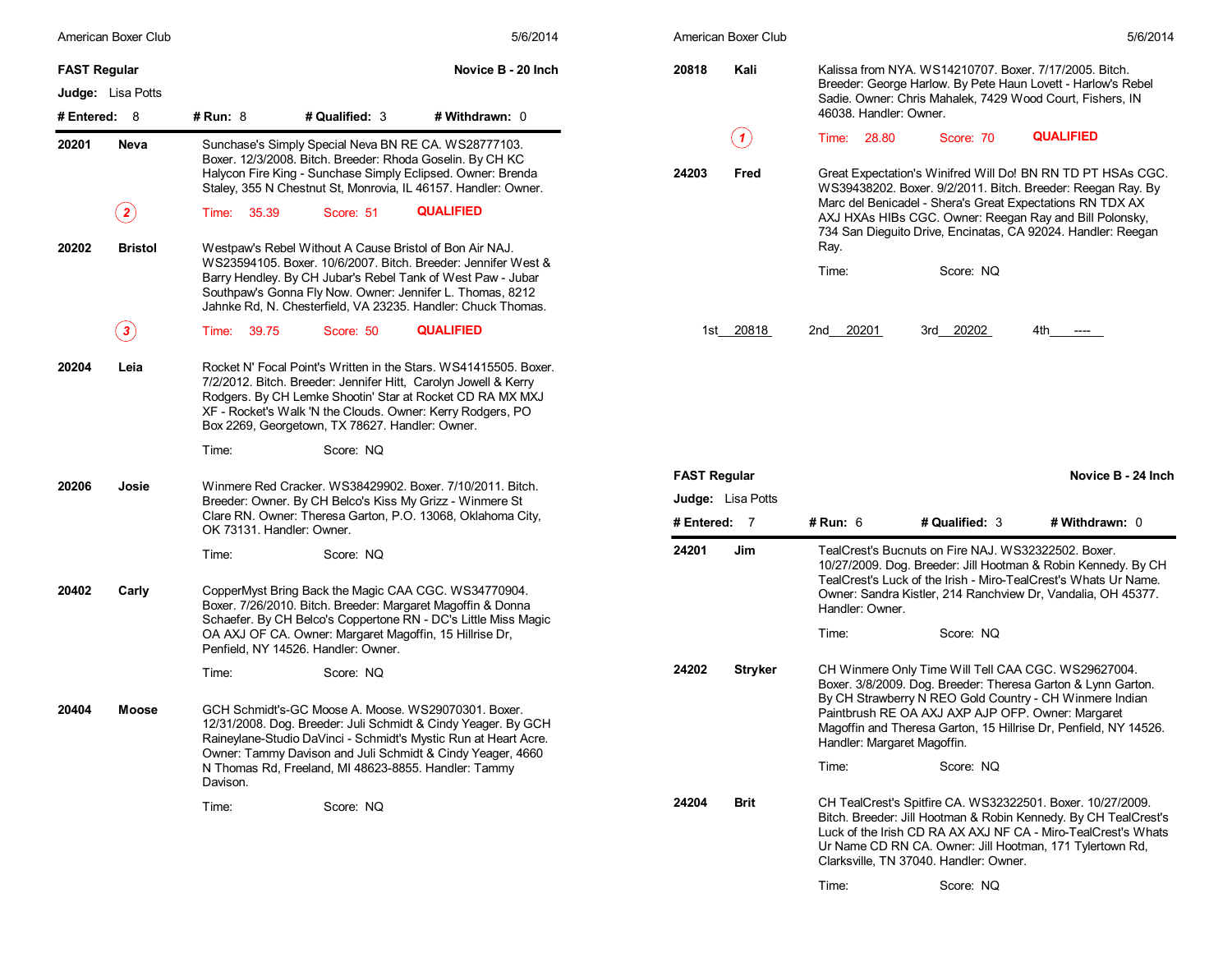|                     | American Boxer Club      |                                                                                                                                                                                                                             |                | 5/6/2014                                                                                                                      |                     | American Boxer Club |                        |                                                                                                                                           | 5/6/2014                                                                                                                                                                                                                                             |
|---------------------|--------------------------|-----------------------------------------------------------------------------------------------------------------------------------------------------------------------------------------------------------------------------|----------------|-------------------------------------------------------------------------------------------------------------------------------|---------------------|---------------------|------------------------|-------------------------------------------------------------------------------------------------------------------------------------------|------------------------------------------------------------------------------------------------------------------------------------------------------------------------------------------------------------------------------------------------------|
| 24801               | Prim                     | Schmidt's-GC Primrose of Wolfcreek RN MX MXJ.<br>Cindy Yaeger. By CH GC's N Jazz Know When to Hold'em -<br>Box 330, Sharon Center, OH 44274. Handler: Owner.                                                                |                | WS40544202, Boxer, 3/20/2012, Bitch, Breeder: Julie Schmidt &<br>Schmidt's GC For Your Entertainment. Owner: Leslie Myers, PO |                     | 1st 20815           | 2nd<br>$---$           | 3rd<br>$---$                                                                                                                              | 4th                                                                                                                                                                                                                                                  |
|                     | $\bf(2)$                 | Time: 30.14                                                                                                                                                                                                                 | Score: 67      | <b>QUALIFIED</b>                                                                                                              |                     |                     |                        |                                                                                                                                           |                                                                                                                                                                                                                                                      |
| 24804               | Jet                      | Ann Flegel. By Boxmann Star Trek - Caelon Du Champ'Des                                                                                                                                                                      |                | Boxnen's Jet von Waldstat CD BN RN AX AXJ. WS38247401.<br>Boxer. 7/22/2011. Dog. Breeder: Minna Nousianinen-Becher &          | <b>FAST Regular</b> |                     |                        |                                                                                                                                           | Open - 24 Inch                                                                                                                                                                                                                                       |
|                     |                          | IL 61101. Handler: Owner.                                                                                                                                                                                                   |                | Legendes. Owner: Renee Fulcer, 4010 N Meridian Rd, Rockford,                                                                  |                     | Judge: Lisa Potts   |                        |                                                                                                                                           |                                                                                                                                                                                                                                                      |
|                     | $\bf(3)$                 | Time: 28.47                                                                                                                                                                                                                 | Score: 64      | <b>QUALIFIED</b>                                                                                                              | # Entered: 1        |                     | # Run: $1$             | # Qualified: 0                                                                                                                            | # Withdrawn: 0                                                                                                                                                                                                                                       |
| 24812               | Rocky                    | Gottwalt's Rock Star NA NAP NJP. WS32130202. Boxer.<br>11/7/2009. Dog. Breeder: Tina & Jeff Chapai. By Chapai's<br>Chicago Bear - Adeline II. Owner: Lisa Gottwalt, 1503 17th St,<br>East Moline, IL 61244. Handler: Owner. |                |                                                                                                                               | 24205               | <b>Shane</b>        | Handler: Owner.        |                                                                                                                                           | Sherwood Shananigans RN NF. WS38244301. Boxer. 6/16/2011.<br>Dog. Breeder: Colleen Fleury. By CH Rockett's Red Glare - GCH<br>MACH Windwood's Daring Soul of Sherwood CD RE MX MXJ<br>XF. Owner: Colleen Fleury, 37589 Gayoso sT, Slidell, LA 70458. |
|                     |                          | Time:                                                                                                                                                                                                                       | Score: ABS     |                                                                                                                               |                     |                     | Time:                  | Score: NQ                                                                                                                                 |                                                                                                                                                                                                                                                      |
| 24821               | <b>Bentley</b>           | Schmidt. By GCH Raklyns The Bornx MVP at Third - CH<br>Schmidts Pied Piper of Heart Acres. Owner: Leslie Myers, PO<br>Box 330, Sharon Center, OH 44274. Handler: Owner.                                                     |                | Wolfcreeks And The Crowd Roared RA MX MXJ. WS32525903.<br>Boxer. 1/2/2010. Dog. Breeder: Glen & Cindy Yeager and Julie        |                     | 1st ----            | 2nd<br>$---$           | $3rd$ ----                                                                                                                                | 4th<br>$---$                                                                                                                                                                                                                                         |
|                     | (1)                      | Time: 28.37                                                                                                                                                                                                                 | Score: 67      | <b>QUALIFIED</b>                                                                                                              |                     |                     |                        |                                                                                                                                           |                                                                                                                                                                                                                                                      |
|                     | 1st 24821                | 2nd 24801                                                                                                                                                                                                                   | 3rd 24804      | 4th<br>----                                                                                                                   |                     |                     |                        |                                                                                                                                           |                                                                                                                                                                                                                                                      |
|                     |                          |                                                                                                                                                                                                                             |                |                                                                                                                               | <b>FAST Regular</b> |                     |                        |                                                                                                                                           | Excellent - 20 Inch                                                                                                                                                                                                                                  |
|                     |                          |                                                                                                                                                                                                                             |                |                                                                                                                               |                     | Judge: Lisa Potts   |                        |                                                                                                                                           |                                                                                                                                                                                                                                                      |
|                     |                          |                                                                                                                                                                                                                             |                |                                                                                                                               | # Entered: 2        |                     | # Run: $2$             | # Qualified: 0                                                                                                                            | # Withdrawn: 0                                                                                                                                                                                                                                       |
| <b>FAST Regular</b> |                          |                                                                                                                                                                                                                             |                | Open - 20 Inch                                                                                                                | 20403               | Lexi                | 68901. Handler: Owner. | Dancin' I'm A Total Knockout Too RE NA OAJ OF CGC.                                                                                        | WS33950001. Boxer. 5/7/2010. Bitch. Breeder: Vicki Sinner. By<br>RazMaz Total Knockout - Dancin' Do You Think I'm Sexy RE NA<br>NAJ CGC. Owner: Vicki Sinner, 820 East 5th St, Hastings, NE                                                          |
|                     | <b>Judge:</b> Lisa Potts |                                                                                                                                                                                                                             |                |                                                                                                                               |                     |                     | Time:                  | Score: NQ                                                                                                                                 |                                                                                                                                                                                                                                                      |
| # Entered: 1        |                          | # Run: 1                                                                                                                                                                                                                    | # Qualified: 1 | # Withdrawn: 0                                                                                                                |                     |                     |                        |                                                                                                                                           |                                                                                                                                                                                                                                                      |
| 20815               | <b>Maddie</b>            | Carlyn Oaks Midnight Charm CDX BN RA MX MXJ NAP NJP.<br>WS28415702, Boxer, 10/1/2008, Bitch, Breeder: Carol L.<br>Herman. By CH Heart Acres Stingray of Cinnrhee - CH Heart<br>Dr, Niles, MI 49120. Handler: Owner.         |                | Acres Charisma of Cinnrhee. Owner: Ellen M. Gruber, 227 Morris                                                                | 20820               | Anja                |                        | MACH Anja Von Waldstadt VCD2 RE MXG MJS OF.<br>RE MX MXJ. Owner: Renee Fulcer, 4010 N Meridian Rd,<br>Rockford, IL 61101. Handler: Owner. | WS20480303. Boxer. 1/4/2007. Bitch. Breeder: Renee Fulcer. By<br>Arames vom Messingsberg - Josephine von Bachbett VCD2 UD                                                                                                                            |
|                     | (1)                      | Time: 36.01                                                                                                                                                                                                                 | Score: 55      | <b>QUALIFIED</b>                                                                                                              |                     |                     | Time:                  | Score: NQ                                                                                                                                 |                                                                                                                                                                                                                                                      |
|                     |                          |                                                                                                                                                                                                                             |                |                                                                                                                               |                     |                     |                        |                                                                                                                                           |                                                                                                                                                                                                                                                      |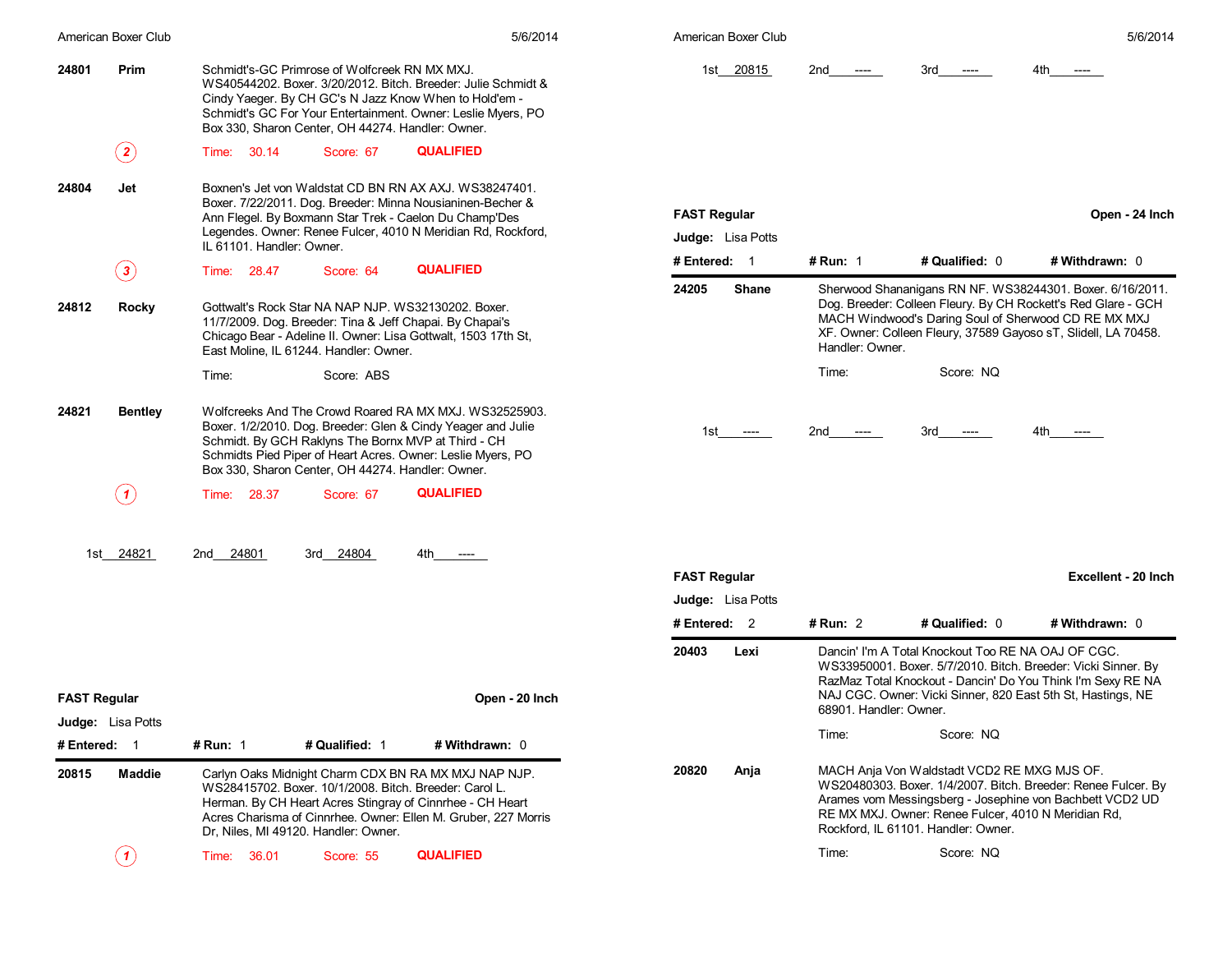| American Boxer Club |                                                                                                                                                                                                                                                                                   |                                                                                                                      | 5/6/2014                                                                                                                                                                                                                                                   |                     | American Boxer Club                                                                                                                                                                                                                                                      |                 |                                                                                                                                                                                                                                    | 5/6/2014                                                                                                                                                                                                                                                |
|---------------------|-----------------------------------------------------------------------------------------------------------------------------------------------------------------------------------------------------------------------------------------------------------------------------------|----------------------------------------------------------------------------------------------------------------------|------------------------------------------------------------------------------------------------------------------------------------------------------------------------------------------------------------------------------------------------------------|---------------------|--------------------------------------------------------------------------------------------------------------------------------------------------------------------------------------------------------------------------------------------------------------------------|-----------------|------------------------------------------------------------------------------------------------------------------------------------------------------------------------------------------------------------------------------------|---------------------------------------------------------------------------------------------------------------------------------------------------------------------------------------------------------------------------------------------------------|
| 1st.<br>$---$       | 2nd                                                                                                                                                                                                                                                                               | 3rd<br>$---$                                                                                                         |                                                                                                                                                                                                                                                            | <b>FAST Regular</b> |                                                                                                                                                                                                                                                                          |                 |                                                                                                                                                                                                                                    | Master - 20 Inch                                                                                                                                                                                                                                        |
|                     |                                                                                                                                                                                                                                                                                   |                                                                                                                      |                                                                                                                                                                                                                                                            |                     | Judge: Lisa Potts                                                                                                                                                                                                                                                        |                 |                                                                                                                                                                                                                                    |                                                                                                                                                                                                                                                         |
|                     |                                                                                                                                                                                                                                                                                   |                                                                                                                      |                                                                                                                                                                                                                                                            | # Entered: $4$      |                                                                                                                                                                                                                                                                          | # Run: 4        | # Qualified: 0                                                                                                                                                                                                                     | # Withdrawn: 0                                                                                                                                                                                                                                          |
| <b>FAST Regular</b> |                                                                                                                                                                                                                                                                                   |                                                                                                                      | 20801                                                                                                                                                                                                                                                      | AJ                  | Ava Josephine von Waldstadt RN MXB MJB XF T2B.<br>WS20480305. Boxer. 1/4/2007. Bitch. Breeder: Renee Williams.<br>By Arames vom Messingsberg - Josephine von Bachbett VCD2<br>UD RE MX MXJ. Owner: Elisabeth Lonergan, 1465 Y Avenue,<br>Ames, IA 50014. Handler: Owner. |                 |                                                                                                                                                                                                                                    |                                                                                                                                                                                                                                                         |
| Judge: Lisa Potts   |                                                                                                                                                                                                                                                                                   |                                                                                                                      |                                                                                                                                                                                                                                                            |                     | Time:<br>Score: NQ                                                                                                                                                                                                                                                       |                 |                                                                                                                                                                                                                                    |                                                                                                                                                                                                                                                         |
| # Entered: $3$      | $#$ Run: 3                                                                                                                                                                                                                                                                        | # Qualified: 0                                                                                                       | # Withdrawn: 0                                                                                                                                                                                                                                             | 20804               | Georgia                                                                                                                                                                                                                                                                  |                 | MACH7 Cherkei's Too Hot to Handle CD RE BN MXC2 MJB3                                                                                                                                                                               |                                                                                                                                                                                                                                                         |
| 24601<br>Frank      | Winmere St Francis OA AXJ OF. WS21423002. Boxer.<br>2/27/2007. Dog. Breeder: Theresa Garton & Lynn Garton. By CH<br>Hawk's American Dream - Winmere Black Eyed Susan RN OA<br>OAJ AXP AJP XFP CGC. Owner: Theresa Garton, P.O. 13068,<br>Oklahoma City, OK 73131. Handler: Owner. |                                                                                                                      |                                                                                                                                                                                                                                                            |                     |                                                                                                                                                                                                                                                                          |                 | Cheryl Robbins & Keith Robbins & Romi Cormier & Sheila<br>Cormier. By CH Rheannon Cherkei Turn Up the Volume - CH<br>Bayview Some Like It Hot. Owner: Todd Buchla, 1094 Gordon<br>Combs Rd NW, Marietta, GA 30064. Handler: Owner. | TQX T2B3 CA, WS26680101, Boxer, 6/6/2008, Bitch, Breeder:                                                                                                                                                                                               |
|                     | Time:                                                                                                                                                                                                                                                                             | Score: NQ                                                                                                            |                                                                                                                                                                                                                                                            |                     |                                                                                                                                                                                                                                                                          | Time:           | Score: NQ                                                                                                                                                                                                                          |                                                                                                                                                                                                                                                         |
| 24806<br>Killian    | Rezmer.                                                                                                                                                                                                                                                                           |                                                                                                                      | Daddy's Girl Killian CDX RAE MX MXJ OF. WS14408301. Boxer.<br>8/6/2005. Bitch. Breeder: Sandee Leschewski. By Rion's Xanadu -<br>Shadoe faxs Crimson Silhouette, Owner: Erin Rezmer and Tom<br>Rezmer, 419 S Highland Ave, Lombard, IL 60148. Handler: Tom | 20805               | Kahlua                                                                                                                                                                                                                                                                   |                 | Lombard, IL 60148. Handler: Erin Rezmer.                                                                                                                                                                                           | Shira's Kahlua She's So Freakin Cute CDX GN RAE AX MXJ XF.<br>WS23774602. Boxer. 11/3/2007. Bitch. Breeder: Kim Northcutt &<br>Rose Northcutt. By Can-Cia's Hard Days Night - Remy Leadoo<br>RN. Owner: Erin Rezmer and Tom Rezmer, 419 S Highland Ave, |
|                     | Time:                                                                                                                                                                                                                                                                             | Score: NQ                                                                                                            |                                                                                                                                                                                                                                                            |                     |                                                                                                                                                                                                                                                                          | Time:           | Score: NQ                                                                                                                                                                                                                          |                                                                                                                                                                                                                                                         |
| 24818<br>Zeus       |                                                                                                                                                                                                                                                                                   | CH Schmidt's GC Catch A Falling Star at LeMac CD MX MXJ<br>Run at Heart Acre. Owner: Leta McCulla and Julia Schmidt, | OF. WS25892105. Boxer. 4/12/2008. Dog. Breeder: Julia Schmidt<br>& Cindy Yaeger. By Twinkle Star v. Eurozone - Schmidt's Mystic<br>Cindy Yaeger, 110 N Heck Hill Rd, St Paris, OH 43072. Handler:                                                          | 20819               | Dara                                                                                                                                                                                                                                                                     | Handler: Owner. | Owner: Colleen Fleury, 37589 Gayoso sT, Slidell, LA 70458.                                                                                                                                                                         | GCH MACH Windwood's Daring Soul Of Sherwood CD RE MX<br>MXJ XF. WS26916702. Boxer. 7/7/2008. Bitch. Breeder: Shirley<br>Stanton. By CH Breho I Bee Shinin' - Windwood's Heart N Soul.                                                                   |
|                     | Leta McCulla.                                                                                                                                                                                                                                                                     |                                                                                                                      |                                                                                                                                                                                                                                                            |                     | Time:                                                                                                                                                                                                                                                                    | Score: NQ       |                                                                                                                                                                                                                                    |                                                                                                                                                                                                                                                         |
|                     | Time:                                                                                                                                                                                                                                                                             | Score: NQ                                                                                                            |                                                                                                                                                                                                                                                            |                     |                                                                                                                                                                                                                                                                          |                 |                                                                                                                                                                                                                                    |                                                                                                                                                                                                                                                         |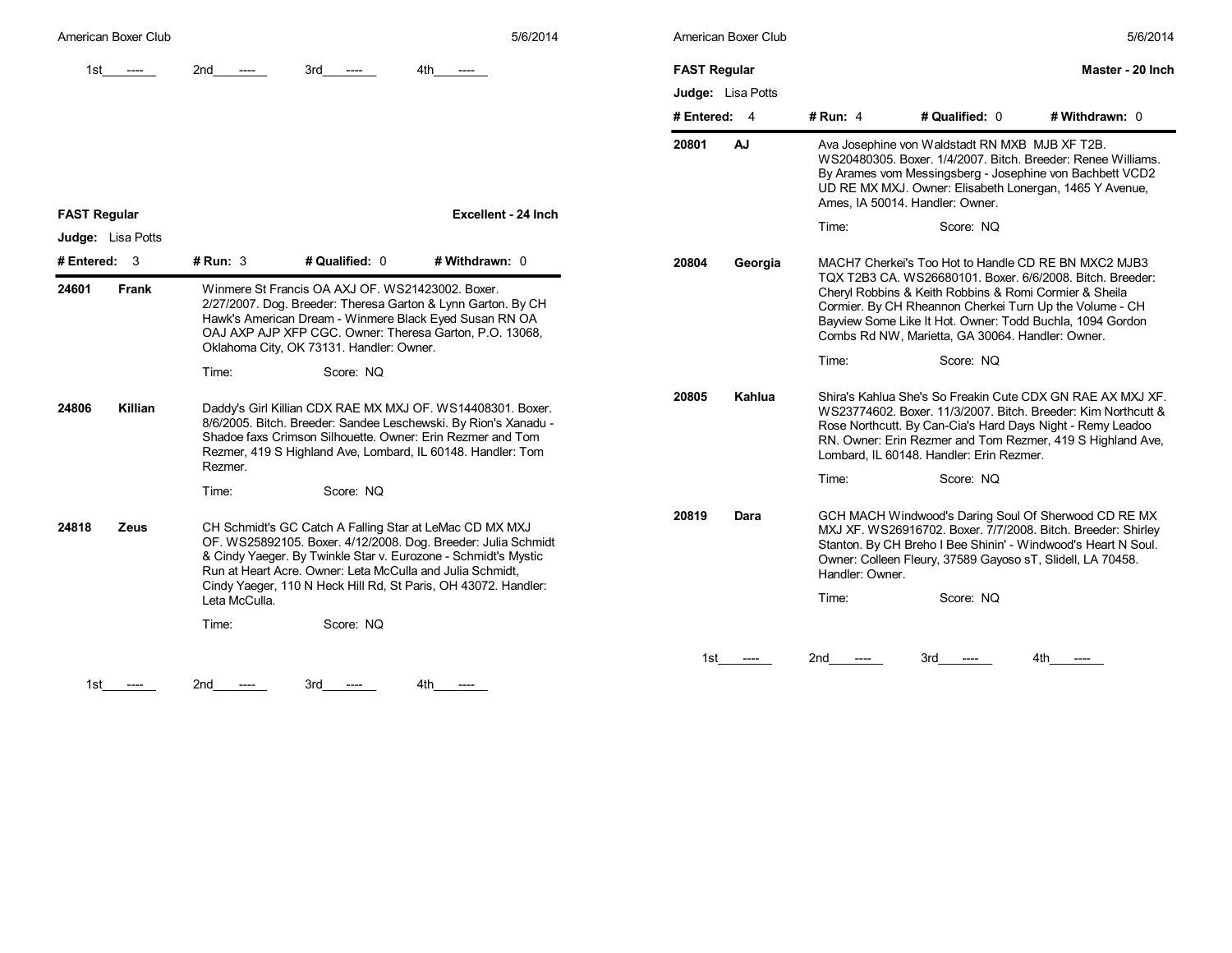| American Boxer Club                               |                 |                                                                                                                                                                                                                                                              | 5/6/2014                                                                                                                                                                                       |                       | American Boxer Club         |                        |                                                                                                              | 5/6/2014                                                                                                                                                                                                                                                                                                        |
|---------------------------------------------------|-----------------|--------------------------------------------------------------------------------------------------------------------------------------------------------------------------------------------------------------------------------------------------------------|------------------------------------------------------------------------------------------------------------------------------------------------------------------------------------------------|-----------------------|-----------------------------|------------------------|--------------------------------------------------------------------------------------------------------------|-----------------------------------------------------------------------------------------------------------------------------------------------------------------------------------------------------------------------------------------------------------------------------------------------------------------|
| <b>FAST Regular</b>                               |                 |                                                                                                                                                                                                                                                              | Master - 24 Inch                                                                                                                                                                               |                       |                             |                        |                                                                                                              |                                                                                                                                                                                                                                                                                                                 |
| <b>Judge:</b> Lisa Potts                          |                 |                                                                                                                                                                                                                                                              |                                                                                                                                                                                                |                       |                             |                        |                                                                                                              |                                                                                                                                                                                                                                                                                                                 |
| # Entered: $3$                                    | # Run: 2        | # Qualified: 0                                                                                                                                                                                                                                               | # Withdrawn: 0                                                                                                                                                                                 |                       |                             |                        |                                                                                                              |                                                                                                                                                                                                                                                                                                                 |
| 24805<br>Caleb                                    |                 | Kiss 'N Tell's Doc Holiday RN MX MXJ MXB MJS OJP NFP XF<br>CA T2B. ILP160836. Boxer. 3/20/2007. Dog. Breeder: Cindy L.<br>Laschowski. By Belmanta New Millenium - Boyarka's Kiss 'N Tell.<br>Owner: Chris Frodsham and Laurie Frodsham, 189 Massie Lane,     |                                                                                                                                                                                                | <b>FAST Preferred</b> | <b>Judge:</b> Lisa Potts    |                        |                                                                                                              | Novice - 20 Inch                                                                                                                                                                                                                                                                                                |
|                                                   |                 | Canton, NC 28716. Handler: Chris Frodsham.                                                                                                                                                                                                                   |                                                                                                                                                                                                | # Entered: 5          |                             | # Run: $4$             | # Qualified: 3                                                                                               | # Withdrawn: 0                                                                                                                                                                                                                                                                                                  |
| 24809<br>Trigger                                  | Time:           | Score: NQ<br>CH Lemko's Shootin' Star at Rocket CD RA MX MXJ XF.                                                                                                                                                                                             | WS12345678. Boxer. 2/20/2008. Dog. Breeder: Jessica Kozel. By<br>Twinkle Star v. Eurozone - CH Lemko's Rising Sun. Owner: Kerry<br>Rodgers, PO Box 2269, Georgetown, TX 78627. Handler: Owner. | 20207                 | Deni                        | Magoffin.              | GCH DC's Something To Talk About at CinnRhee CGC.<br>Say, 1137 Sliker Rd, Corfu, NY 14036. Handler: Margaret | WS31176203. Boxer. 8/5/2009. Dog. Breeder: Donna & Carl<br>Schafer. By CH Heart Acres Sting Ray of CinnRhee - CH DC's<br>Precious Gem of Shadigee. Owner: Donna Schafer and Jennifer                                                                                                                            |
|                                                   | Time:           | Score: ABS                                                                                                                                                                                                                                                   |                                                                                                                                                                                                |                       | (1)                         | Time: 35.68            | Score: 63                                                                                                    | <b>QUALIFIED</b>                                                                                                                                                                                                                                                                                                |
| 24813<br>Lily                                     |                 | Jacquet's Lily Bouquet MX MXJ XF. WS30634201. Boxer.<br>2/26/2009. Bitch. Breeder: Patricia Kelly & Richard Tomita. By<br>Jacquet's Johnnie Reb - CH Jacquet's Jetta. Owner: Bonnie<br>07046. Handler: Bonnie Campbell.                                      | Campbell and Richard Tomita, 64 Boulevard, Mountain Lakes, NJ                                                                                                                                  | 20208                 | Ted                         |                        | Xcellent Adventure von Bachbett. WS41461301. Boxer.<br>1465 Y Avenue, Ames, IA 50014. Handler: Owner.        | 5/24/2012. Dog. Breeder: Cathy & George Markos. By Adonis vom<br>Grand Kevin - Eicke vom Silvertbach. Owner: Elisabeth Lonergan,                                                                                                                                                                                |
|                                                   | Time:           | Score: NQ                                                                                                                                                                                                                                                    |                                                                                                                                                                                                |                       |                             | Time:                  | Score: NQ                                                                                                    |                                                                                                                                                                                                                                                                                                                 |
| 1st<br>-----                                      | 2nd<br>$---$    | 3rd -<br>----                                                                                                                                                                                                                                                | 4th                                                                                                                                                                                            | 20209                 | Grover                      | 46157. Handler: Owner. |                                                                                                              | Benchmark's Black Magic CD RAE AX AXJ CA. WS13163302.<br>Boxer. 5/9/2005. Dog. Breeder: Ellen Ellerman & Brenda Staley.<br>By CH Kamiko-N-Kini's WoodView Lariat - Benchmark's Aurora<br>Star. Owner: Brenda Staley, 355 N Chestnut St, Monrovia, IL                                                            |
|                                                   |                 |                                                                                                                                                                                                                                                              |                                                                                                                                                                                                |                       | $\left( \, {\bf 3} \right)$ | Time: 33.69            | Score: 56                                                                                                    | <b>QUALIFIED</b>                                                                                                                                                                                                                                                                                                |
| <b>FAST Preferred</b><br><b>Judge:</b> Lisa Potts |                 |                                                                                                                                                                                                                                                              | Novice - 16 Inch                                                                                                                                                                               | 20606                 | Pip                         | Handler: Reegan Ray.   |                                                                                                              | Shera's Great Expectations RN TDX AX AXJ HXAs HIBs CGC.<br>WS13380905. Boxer. 5/1/2005. Bitch. Breeder: Barbara Riggs.<br>By CH Glennroe's Rob Roy of Telstar SOM - CH Shera's Fancy<br>Dancer of Rosa. Owner: Reegan Ray and William Polonsky &<br>Barbara Riggs, 734 San Dieguito Drive, Encinatas, CA 92024. |
| # Entered: 1                                      | <b># Run: 1</b> | # Qualified: 0                                                                                                                                                                                                                                               | # Withdrawn: 0                                                                                                                                                                                 |                       |                             | Time:                  | Score: ABS                                                                                                   |                                                                                                                                                                                                                                                                                                                 |
| 16202<br>Celia                                    | Gilchrist.      | Cedarlin's Graceful Beginnings. WS30892103. Boxer. 6/15/2009.<br>Naja's Enterprise of Summer - CH Regal.s Full of TenDer Grace<br>CD RE NFP AJP. Owner: Rebecca Gilchrist and Eric Gilchrist.<br>210 Hackberry St, North Liberty, IA 52317. Handler: Rebecca | Bitch. Breeder: Rebecca Gilchrist and Korinne Vanderpool. By CH                                                                                                                                | 20827                 | Jack Daniel                 |                        | Allison Jones, Patricia Detoro. By CH Pheasant Hollow's<br>Starksboro, VT 05487. Handler: Nina A.B. Daniel.  | Pheasant Hollow's Jack Daniel AXP OAP CGC. WS38474908.<br>Boxer. 7/20/2011. Dog. Breeder: Kerry Jones, Robert Detoro,<br>ASUREBET - CH Pheasant Hollow's Hot Dam Here I Am. Owner:<br>Nina A.B. Daniel and Truman W. Daniel, 1556 Robert Young Rd,                                                              |
|                                                   | Time:           | Score: NQ                                                                                                                                                                                                                                                    |                                                                                                                                                                                                |                       | $\bf(2)$                    | Time: 39.42            | Score: 62                                                                                                    | <b>QUALIFIED</b>                                                                                                                                                                                                                                                                                                |
| 1st_                                              | 2nd<br>$---$    | 3rd<br>----                                                                                                                                                                                                                                                  | 4tn<br>----                                                                                                                                                                                    |                       | 1st 20207                   | 2nd 20827              | 3rd 20209                                                                                                    | 4th<br>$---$                                                                                                                                                                                                                                                                                                    |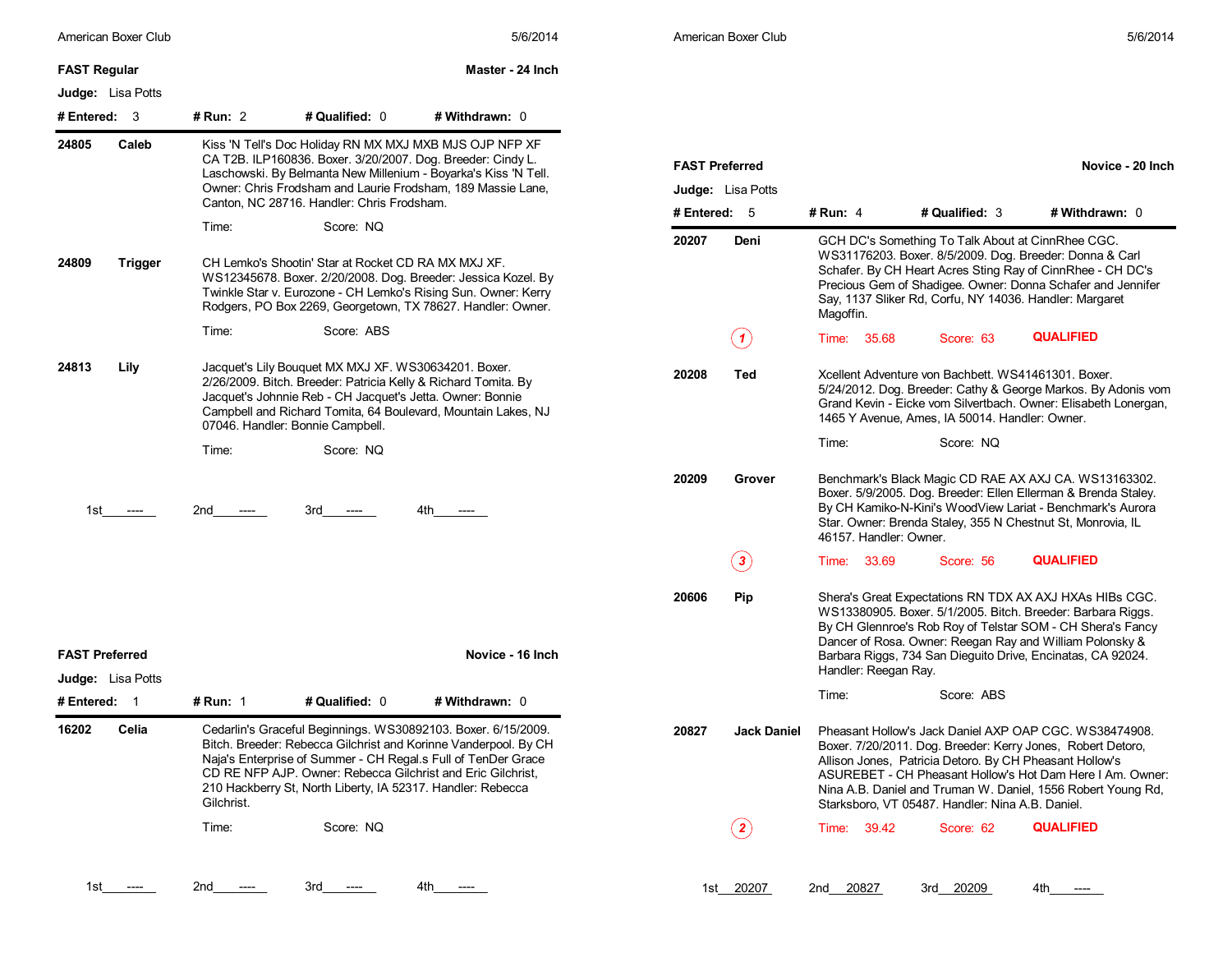|                                                                                       |                                                                                                                                                                           |                                                    |                                                                                                                                                                                         | <b>FAST Preferred</b>                   |                                              |                                                                                                                          | Excellent - 16 Inch                                                                                                        |
|---------------------------------------------------------------------------------------|---------------------------------------------------------------------------------------------------------------------------------------------------------------------------|----------------------------------------------------|-----------------------------------------------------------------------------------------------------------------------------------------------------------------------------------------|-----------------------------------------|----------------------------------------------|--------------------------------------------------------------------------------------------------------------------------|----------------------------------------------------------------------------------------------------------------------------|
|                                                                                       |                                                                                                                                                                           |                                                    |                                                                                                                                                                                         | <b>Judge:</b> Lisa Potts<br>#Entered: 1 | # Run: 0                                     | # Qualified: 0                                                                                                           | # Withdrawn: 0                                                                                                             |
| <b>FAST Preferred</b>                                                                 |                                                                                                                                                                           |                                                    | Open - 16 Inch                                                                                                                                                                          | 16608<br>Ella                           | Trail, Round Rock, TX 78665. Handler: Owner. | Ella Bella Lewis OA NAJ OF. PAL250044. Boxer. 12/1/2005.<br>Bitch. Breeder: . By - . Owner: Seleana Yates, 3505 Longhorn |                                                                                                                            |
| <b>Judge:</b> Lisa Potts                                                              |                                                                                                                                                                           |                                                    |                                                                                                                                                                                         |                                         | Time:                                        | Score: ABS                                                                                                               |                                                                                                                            |
| # Entered: 1                                                                          | # Run: 1                                                                                                                                                                  | # Qualified: 0                                     | # Withdrawn: 0                                                                                                                                                                          |                                         |                                              |                                                                                                                          |                                                                                                                            |
| 16605<br>Abby                                                                         | Abrcadabra. ILP158468. Boxer. 3/13/2006. Bitch. Breeder:<br>Unknown. By Unknown - Unknown. Owner: Jan Blevins, 1006<br>Oxfordshire, Carrollton, TX 75007. Handler: Owner. |                                                    |                                                                                                                                                                                         | 1st<br>$---$                            | 2nd<br>$---$                                 | $3rd$ ----                                                                                                               | 4th<br>----                                                                                                                |
|                                                                                       | Time:                                                                                                                                                                     | Score: NQ                                          |                                                                                                                                                                                         |                                         |                                              |                                                                                                                          |                                                                                                                            |
|                                                                                       |                                                                                                                                                                           |                                                    |                                                                                                                                                                                         |                                         |                                              |                                                                                                                          |                                                                                                                            |
| 1st<br>$---$                                                                          | 2nd<br>$---$                                                                                                                                                              | 3rd<br>----                                        | 4th -<br>-----                                                                                                                                                                          |                                         |                                              |                                                                                                                          |                                                                                                                            |
|                                                                                       |                                                                                                                                                                           |                                                    |                                                                                                                                                                                         | <b>FAST Preferred</b>                   |                                              |                                                                                                                          |                                                                                                                            |
|                                                                                       |                                                                                                                                                                           |                                                    |                                                                                                                                                                                         |                                         |                                              |                                                                                                                          | <b>Excellent - 20 Inch</b>                                                                                                 |
|                                                                                       |                                                                                                                                                                           |                                                    |                                                                                                                                                                                         | <b>Judge:</b> Lisa Potts                |                                              |                                                                                                                          |                                                                                                                            |
|                                                                                       |                                                                                                                                                                           |                                                    |                                                                                                                                                                                         | # Entered: 2                            | <b># Run: 2</b>                              | # Qualified: 0                                                                                                           | # Withdrawn: 0                                                                                                             |
|                                                                                       |                                                                                                                                                                           |                                                    |                                                                                                                                                                                         | 20608<br><b>Sweet Alice</b>             |                                              | Boyarka Alice in Wonderland RN OAJ AXP MJP OFP.                                                                          |                                                                                                                            |
|                                                                                       |                                                                                                                                                                           |                                                    | Open - 20 Inch                                                                                                                                                                          |                                         |                                              | ILP160838. Boxer. 11/13/2005. Bitch. Breeder: Cindy L.<br>Laschowski & Tamara Coli. By Boxken Passport to Fortune -      |                                                                                                                            |
|                                                                                       |                                                                                                                                                                           |                                                    |                                                                                                                                                                                         |                                         |                                              | Boyarka's Kiss 'N Tell. Owner: Chris Frodsham and Laurie                                                                 | Frodsham, 189 Massie Lane, Canton, NC 28716. Handler: Chris                                                                |
|                                                                                       | # Run: $1$                                                                                                                                                                | # Qualified: 1                                     | # Withdrawn: 0                                                                                                                                                                          |                                         | Frodsham.                                    |                                                                                                                          |                                                                                                                            |
| <b>FAST Preferred</b><br><b>Judge:</b> Lisa Potts<br># Entered: $1$<br>20607<br>Saber |                                                                                                                                                                           |                                                    | Xcalibur Von Bachbett. WS41461305. Boxer. 5/24/2012. Dog.<br>Breeder: Cathy & George Markos. By Adonis Vom Grand Kevch -<br>Icke Vom Silvertbach. Owner: Jan Blevins, 1006 Oxfordshire, | 20829<br><b>Brady</b>                   | Time:                                        | Score: NQ                                                                                                                | GCH Can-Cia's You Ain't Seen Nothin' Yet AX AXJ NAP OJP NF.                                                                |
| (1)                                                                                   | Time: 29.04                                                                                                                                                               | Carrollton, TX 75007. Handler: Owner.<br>Score: 65 | <b>QUALIFIED</b>                                                                                                                                                                        |                                         |                                              | Sherry Canciamille. By CH Can-cia's Hard Act to Follow - CH<br>Mackinaw Rd, Kawkawlin, MI 48631. Handler: Owner.         | WS28498804. Boxer. 11/15/2008. Dog. Breeder: Sarah South &<br>Backwood's Tayler Made Illusion. Owner: Lisa Lovasco, 1071 S |